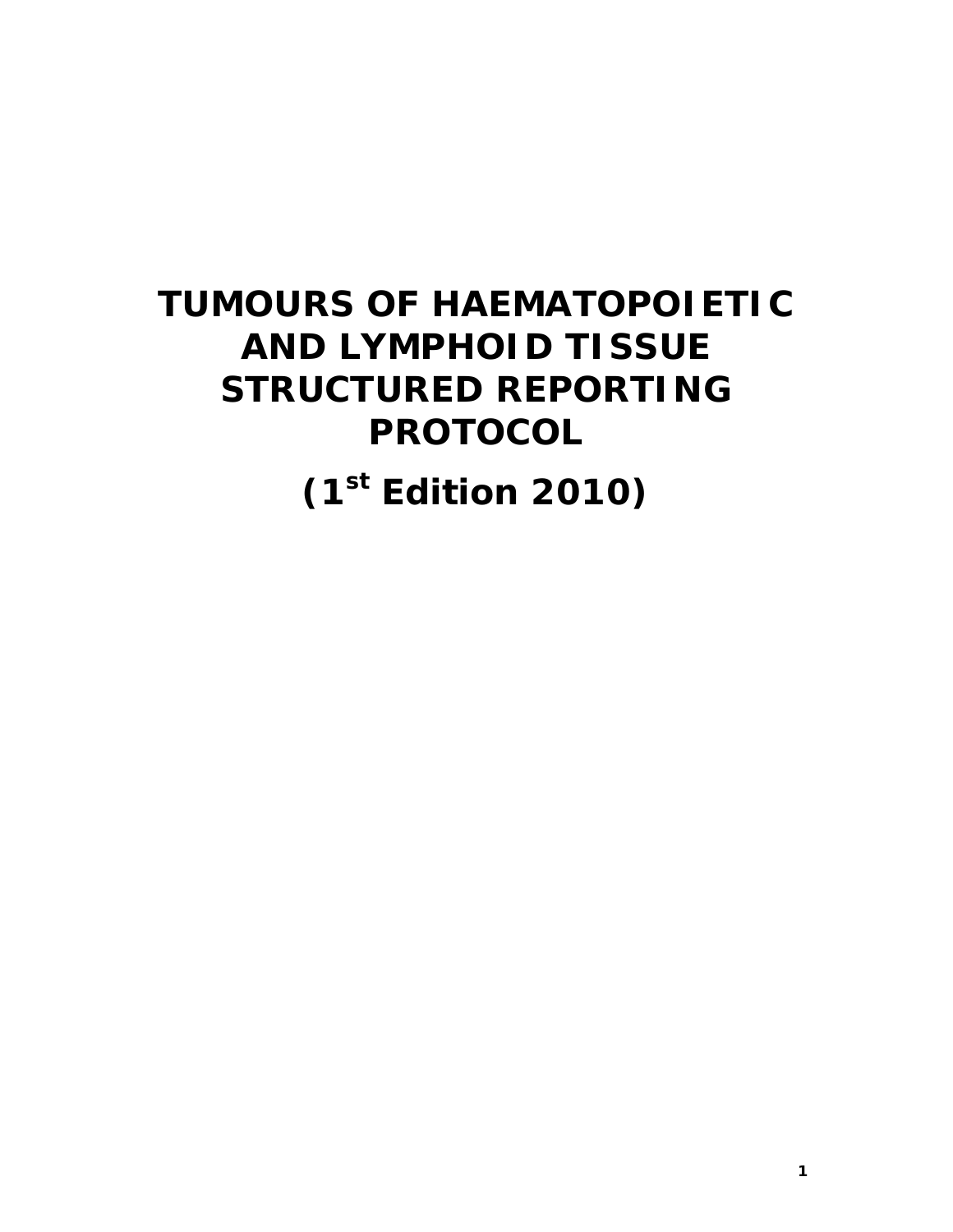ISBN: 978-1-74187-455-6 (online)

Publications number (SHPN): (CI) 090266

### **Online copyright**

#### © RCPA 2010

This work (**Protocol**) is copyright. You may download, display, print and reproduce the Protocol for your personal, non-commercial use or use within your organisation subject to the following terms and conditions:

- 1. The Protocol may not be copied, reproduced, communicated or displayed, in whole or in part, for profit or commercial gain.
- 2. Any copy, reproduction or communication must include this RCPA copyright notice in full.
- 3. With the exception of Chapter 6 the checklist, no changes may be made to the wording of the Protocol including any Standards, Guidelines, commentary, tables or diagrams. Excerpts from the Protocol may be used in support of the checklist. References and acknowledgments must be maintained in any reproduction or copy in full or part of the Protocol.
- 4. In regard to Chapter 6 of the Protocol the checklist:
	- o The wording of the Standards may not be altered in any way and must be included as part of the checklist.
	- o Guidelines are optional and those which are deemed not applicable may be removed.
	- o Numbering of Standards and Guidelines must be retained in the checklist, but can be reduced in size, moved to the end of the checklist item or greyed out or other means to minimise the visual impact.
	- o Additional items for local use may be added but must not be numbered as a Standard or Guideline, in order to avoid confusion with the RCPA checklist items.
	- o Formatting changes in regard to font, spacing, tabulation and sequencing may be made.
	- o Commentary from the Protocol may be added or hyperlinked to the relevant checklist item.

Apart from any use as permitted under the Copyright Act 1968 or as set out above, all other rights are reserved. Requests and inquiries concerning reproduction and rights should be addressed to RCPA, 207 Albion St, Surry Hills, NSW 2010, Australia.

First published: Feb 2010, 1st Edition (Version 1.0)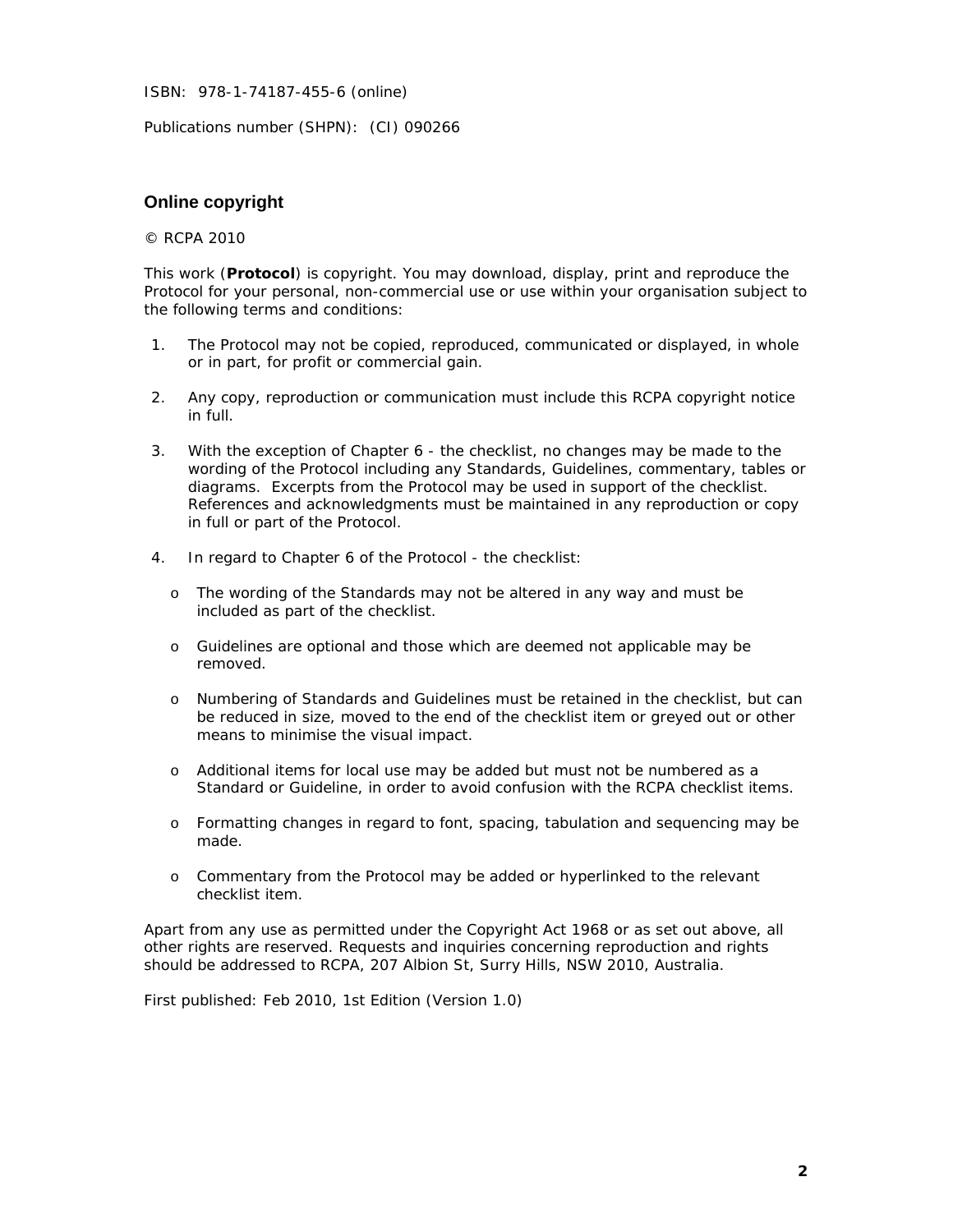### **Disclaimer**

The Royal College of Pathologists of Australasia ("College") has developed these protocols as an educational tool to assist pathologists in reporting of relevant information for specific cancers. While each protocol includes "standards" and "guidelines" which are indicators of 'minimum requirements' and 'recommendations', the protocols are a first edition and have not been through a full cycle of use, review and refinement. Therefore, in this edition, the inclusion of "standards" and "guidelines" in each document are provided as an indication of the opinion of the relevant expert authoring group, but should not be regarded as definitive or as widely accepted peer professional opinion. The use of these standards and guidelines is subject to the clinician's judgement in each individual case.

The College makes all reasonable efforts to ensure the quality and accuracy of the protocols and to update the protocols regularly. However subject to any warranties, terms or conditions which may be implied by law and which cannot be excluded, the protocols are provided on an "as is" basis. The College does not warrant or represent that the protocols are complete, accurate, error-free, or up to date. The protocols do not constitute medical or professional advice. Users should obtain appropriate medical or professional advice, or where appropriately qualified, exercise their own professional judgement relevant to their own particular circumstances. Users are responsible for evaluating the suitability, accuracy, currency, completeness and fitness for purpose of the protocols.

Except as set out in this paragraph, the College excludes: (i) all warranties, terms and conditions relating in any way to; and (ii) all liability (including for negligence) in respect of any loss or damage (including direct, special, indirect or consequential loss or damage, loss of revenue, loss of expectation, unavailability of systems, loss of data, personal injury or property damage) arising in any way from or in connection with; the protocols or any use thereof. Where any statute implies any term, condition or warranty in connection with the provision or use of the protocols, and that statute prohibits the exclusion of that term, condition or warranty, then such term, condition or warranty is not excluded. To the extent permitted by law, the College's liability under or for breach of any such term, condition or warranty is limited to the resupply or replacement of services or goods.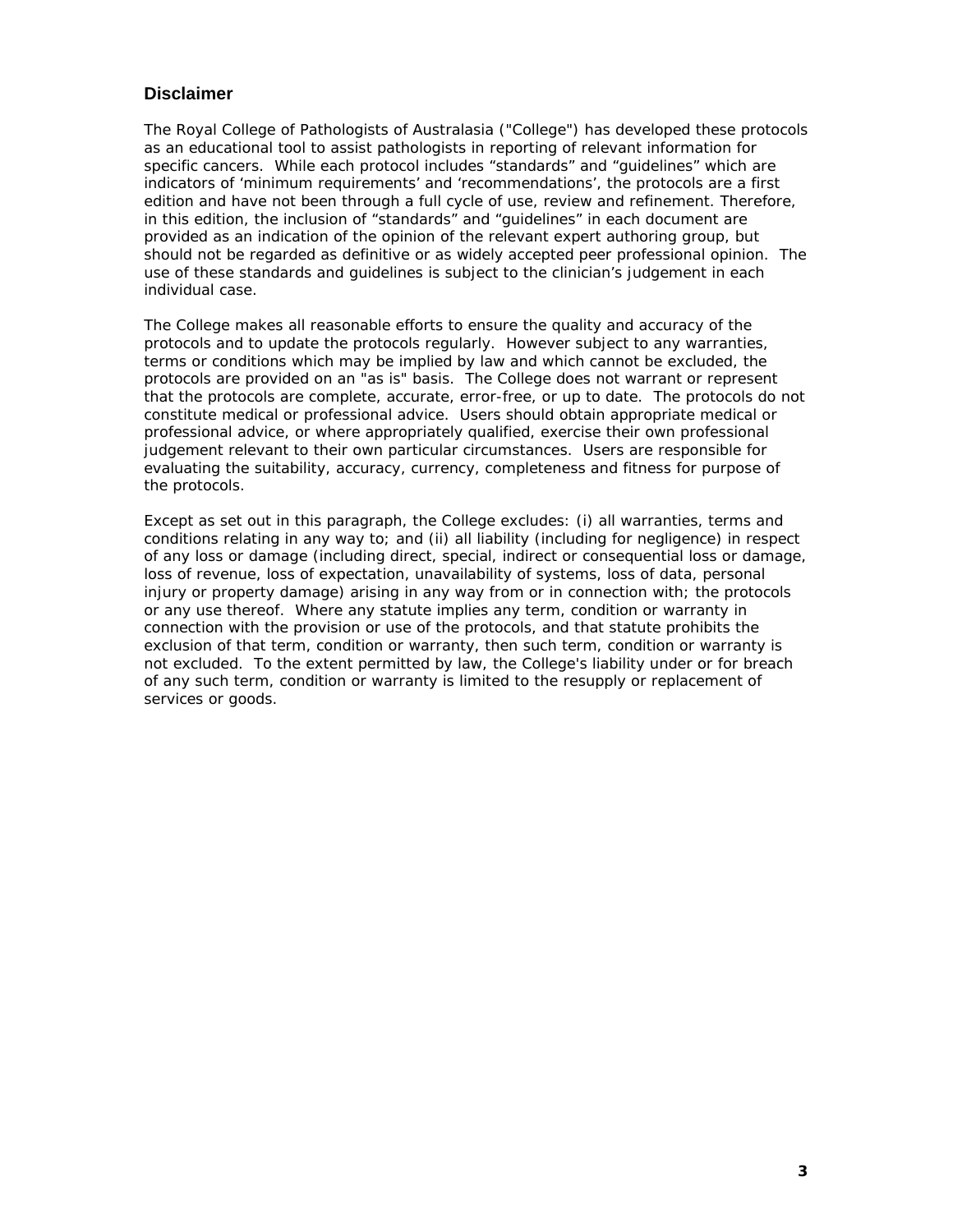# **Contents**

| 1                 |                                                     |
|-------------------|-----------------------------------------------------|
| $\overline{2}$    |                                                     |
| 3                 |                                                     |
| 4                 |                                                     |
| 5                 |                                                     |
| 6                 |                                                     |
| 7                 |                                                     |
| <b>Appendix 1</b> | Pathology request form for lymphoma  38             |
| <b>Appendix 2</b> | Guidelines for formatting of a pathology report  40 |
| <b>Appendix 3</b> |                                                     |
|                   |                                                     |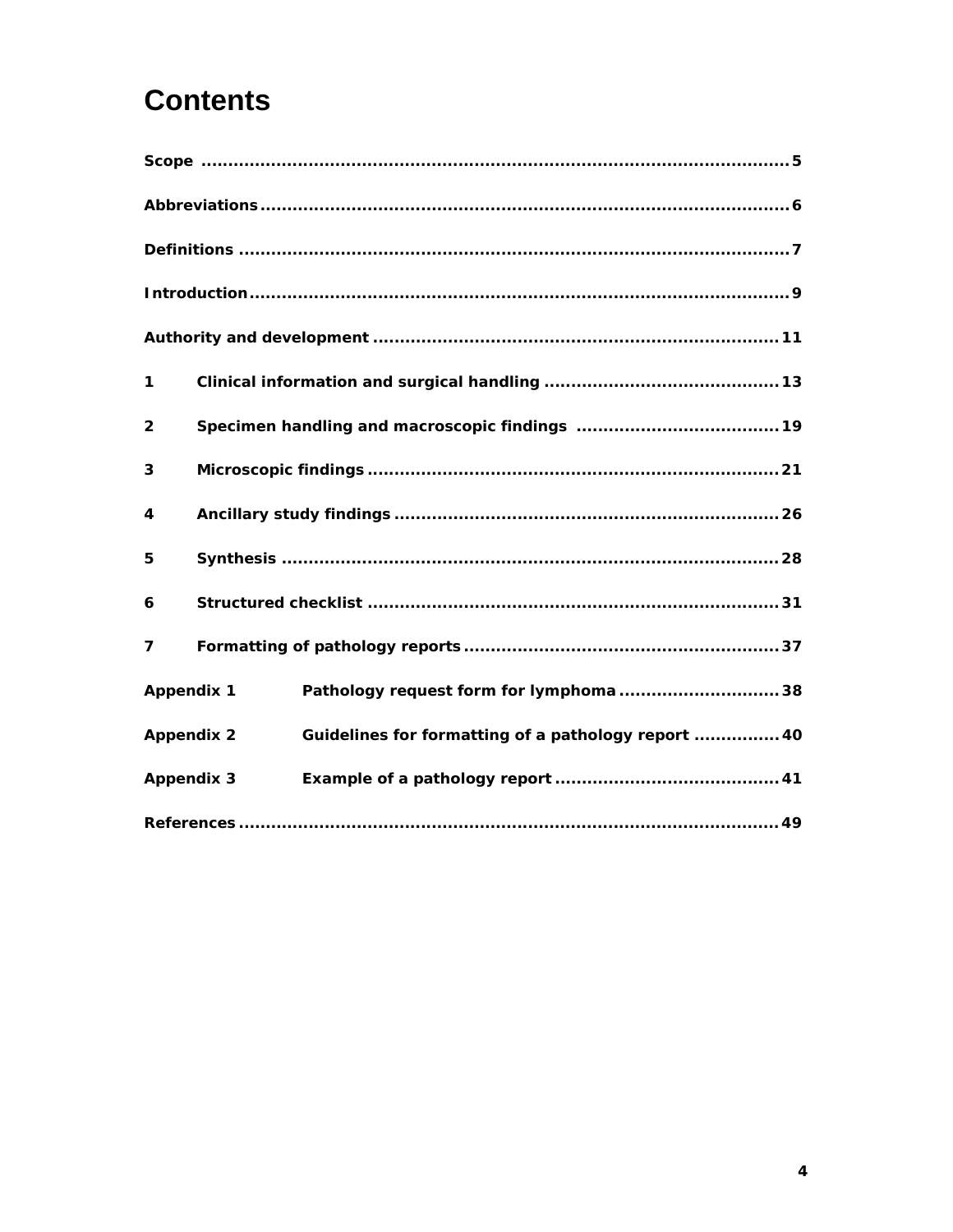# **Scope**

This protocol contains standards and guidelines for the preparation of structured reports for tumours of haematopoietic and lymphoid tissue. The standards, guidelines and commentary presented here relate primarily to the diagnosis of B, T and natural killer (NK) lymphoid neoplasms as defined by the WHO classification, including those with a leukaemic presentation. However, the protocol can equally well be used for reporting neoplasms of myeloid cells, histiocytic and dendritic cells, and cases of indeterminate lineage. It can also be adapted for use with any specimen type, including bone marrow aspirate and trephine, peripheral blood and cytology specimens.

Structured reporting aims to improve the completeness and usability of pathology reports for clinicians, and improve decision support for cancer treatment. The protocol provides the framework for the reporting of any tumours of haematopoietic and lymphoid tissue, whether as a minimum data set or fully comprehensive report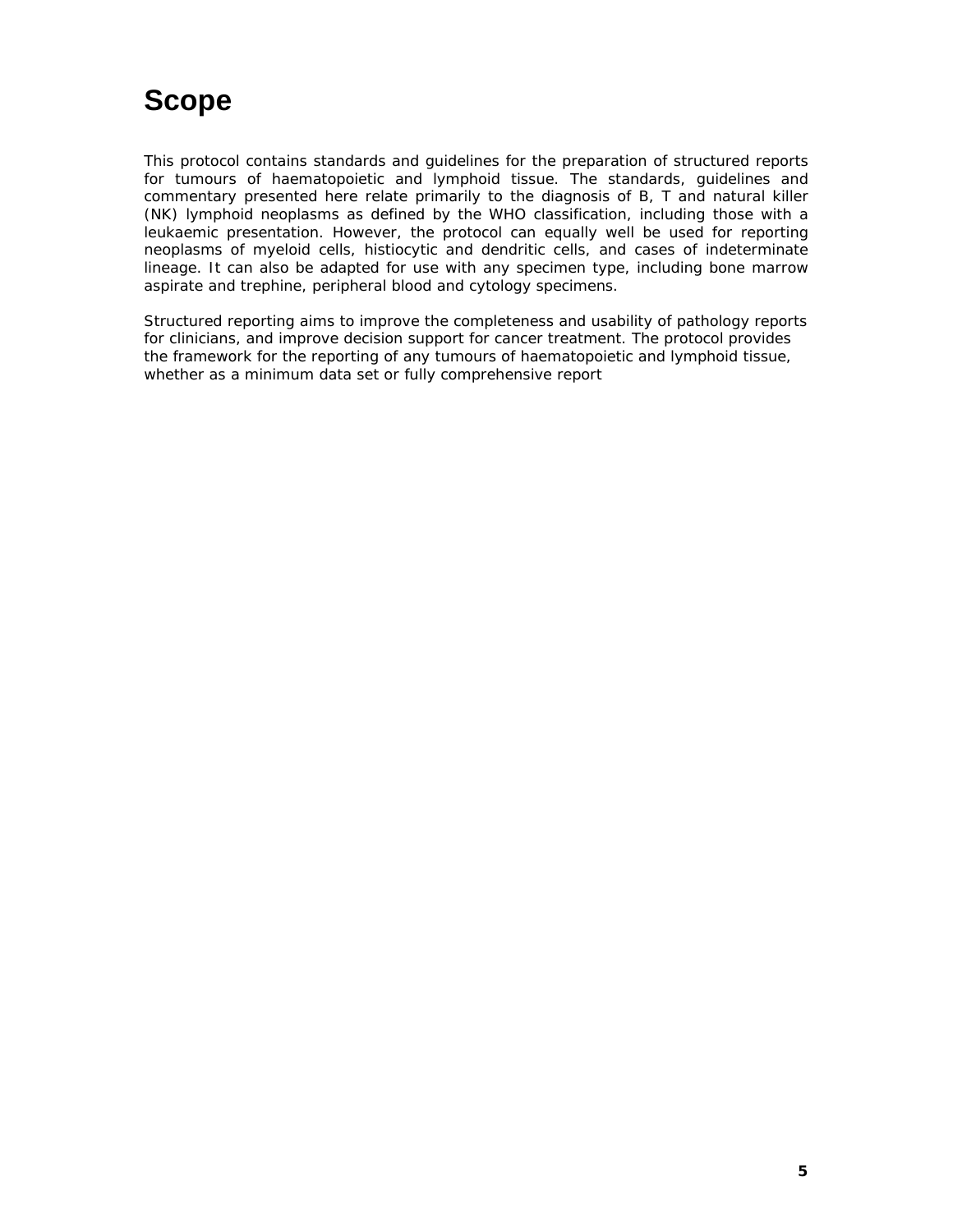# **Abbreviations**

| <b>AJCC</b> | American Joint Committee on Cancer                    |
|-------------|-------------------------------------------------------|
| ATLL        | adult T-cell leukaemia /lymphoma                      |
| EBV         | Epstein-Barr virus                                    |
| FLIPI       | Follicular Lymphoma International Prognostic Index    |
| <b>FNA</b>  | fine needle aspirate                                  |
| HHV         | human herpesvirus                                     |
| <b>HIV</b>  | human immunodeficiency virus                          |
| HL          | Hodgkin lymphoma                                      |
| <b>HTLV</b> | human T-lymphotrophic virus                           |
| $ICD-O-3$   | International Classification of Diseases for Oncology |
| IPI         | International Prognostic Index                        |
| LDH         | lactic dehydrogenase                                  |
| <b>LIS</b>  | laboratory information systems                        |
| MIPI        | Mantle cell lymphoma International Prognostic Index   |
| <b>NHL</b>  | non-Hodgkin lymphoma                                  |
| NΚ          | natural killer [cell]                                 |
| <b>PBS</b>  | <b>Pharmaceutical Benefits Scheme</b>                 |
| <b>RCPA</b> | Royal College of Pathologists of Australasia          |
| $TNF\alpha$ | tumour necrosis factor                                |
| <b>TNM</b>  | tumour-node-metastasis                                |
| <b>WBC</b>  | white blood cell count                                |
| <b>WHO</b>  | World Health Organization                             |
|             |                                                       |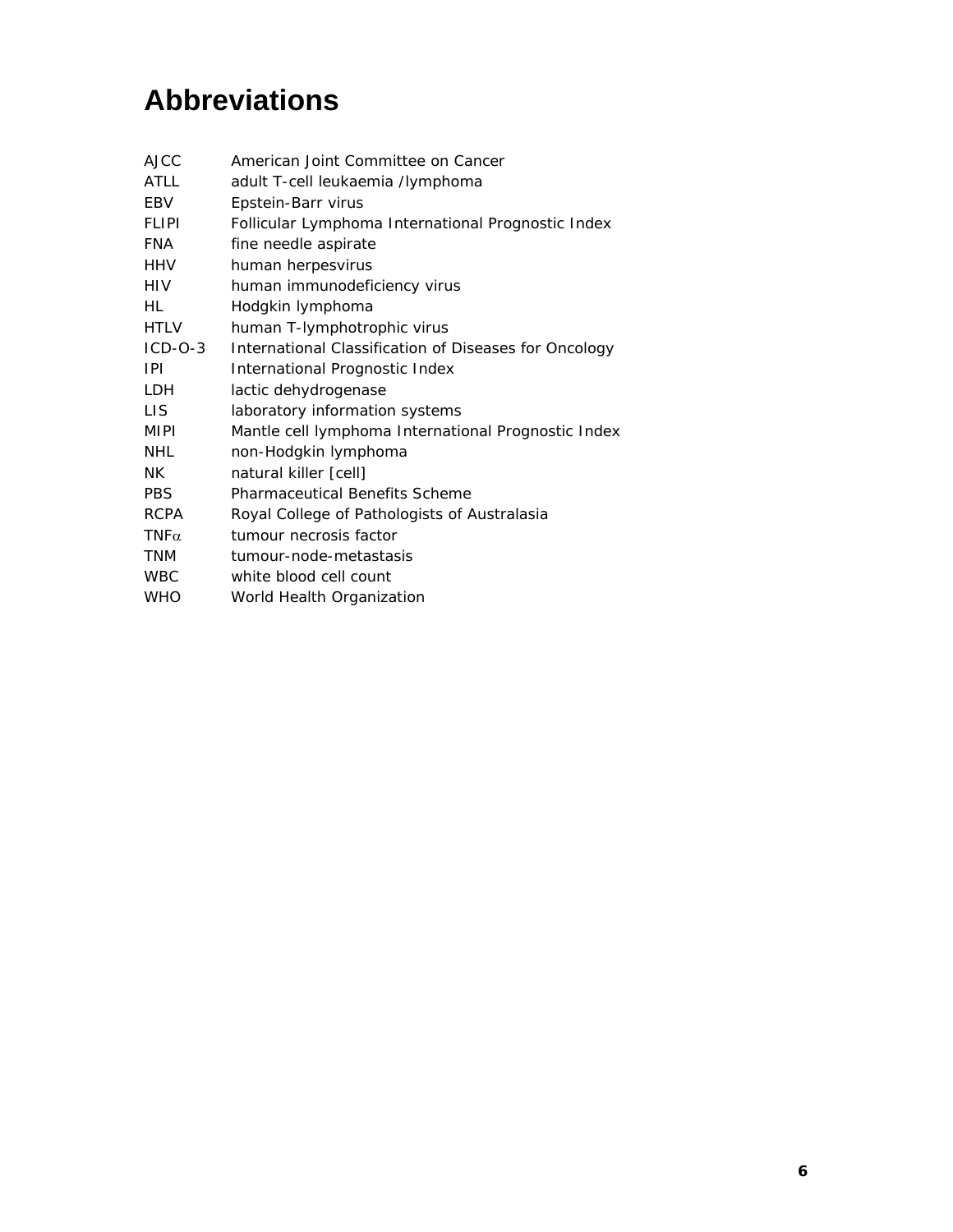# **Definitions**

The table below provides definitions for general or technical terms used in this protocol. Readers should take particular note of the definitions for 'standard', 'guideline' and 'commentary', because these form the basis of the protocol.

| Ancillary study      | An ancillary study is any pathology investigation that may<br>form part of a cancer pathology report but is not part of<br>routine histological assessment.                                                                                                                                                                                                                                                          |  |
|----------------------|----------------------------------------------------------------------------------------------------------------------------------------------------------------------------------------------------------------------------------------------------------------------------------------------------------------------------------------------------------------------------------------------------------------------|--|
| Clinical information | Patient information required to inform pathological<br>assessment, usually provided with the specimen request<br>form. Also referred to as 'pretest information'.                                                                                                                                                                                                                                                    |  |
| Commentary           | Commentary is text, diagrams or photographs that clarify<br>the standards (see below) and guidelines (see below),<br>provide examples and help with interpretation, where<br>necessary (not every standard or guideline has<br>commentary).                                                                                                                                                                          |  |
|                      | Commentary is used to:                                                                                                                                                                                                                                                                                                                                                                                               |  |
|                      | define the way an item should be reported, to foster<br>$\bullet$<br>reproducibility<br>explain why an item is included (e.g. how does the item<br>$\bullet$                                                                                                                                                                                                                                                         |  |
|                      | assist with clinical management or prognosis of the<br>specific cancer).                                                                                                                                                                                                                                                                                                                                             |  |
|                      | cite published evidence in support of the standard or<br>$\bullet$<br>guideline                                                                                                                                                                                                                                                                                                                                      |  |
|                      | clearly state any exceptions to a standard or<br>guideline.                                                                                                                                                                                                                                                                                                                                                          |  |
|                      | In this document, commentary is prefixed with 'CS' (for<br>commentary on a standard) or 'CG' (for commentary on a<br>guideline), numbered to be consistent with the relevant<br>standard or guideline, and with sequential alphabetic<br>lettering within each set of commentaries (eg CS1.01a,<br>CG2.05b).                                                                                                         |  |
| General commentary   | General commentary is text that is not associated with a<br>specific standard or guideline. It is used:                                                                                                                                                                                                                                                                                                              |  |
|                      | to provide a brief introduction to a chapter, if necessary<br>for items that are not standards or guidelines but are<br>included in the protocol as items of potential importance,<br>for which there is currently insufficient evidence to<br>recommend their inclusion. (Note: in future reviews of<br>protocols, such items may be reclassified as either<br>standards or quidelines, in line with diagnostic and |  |

prognostic advances, following evidentiary review).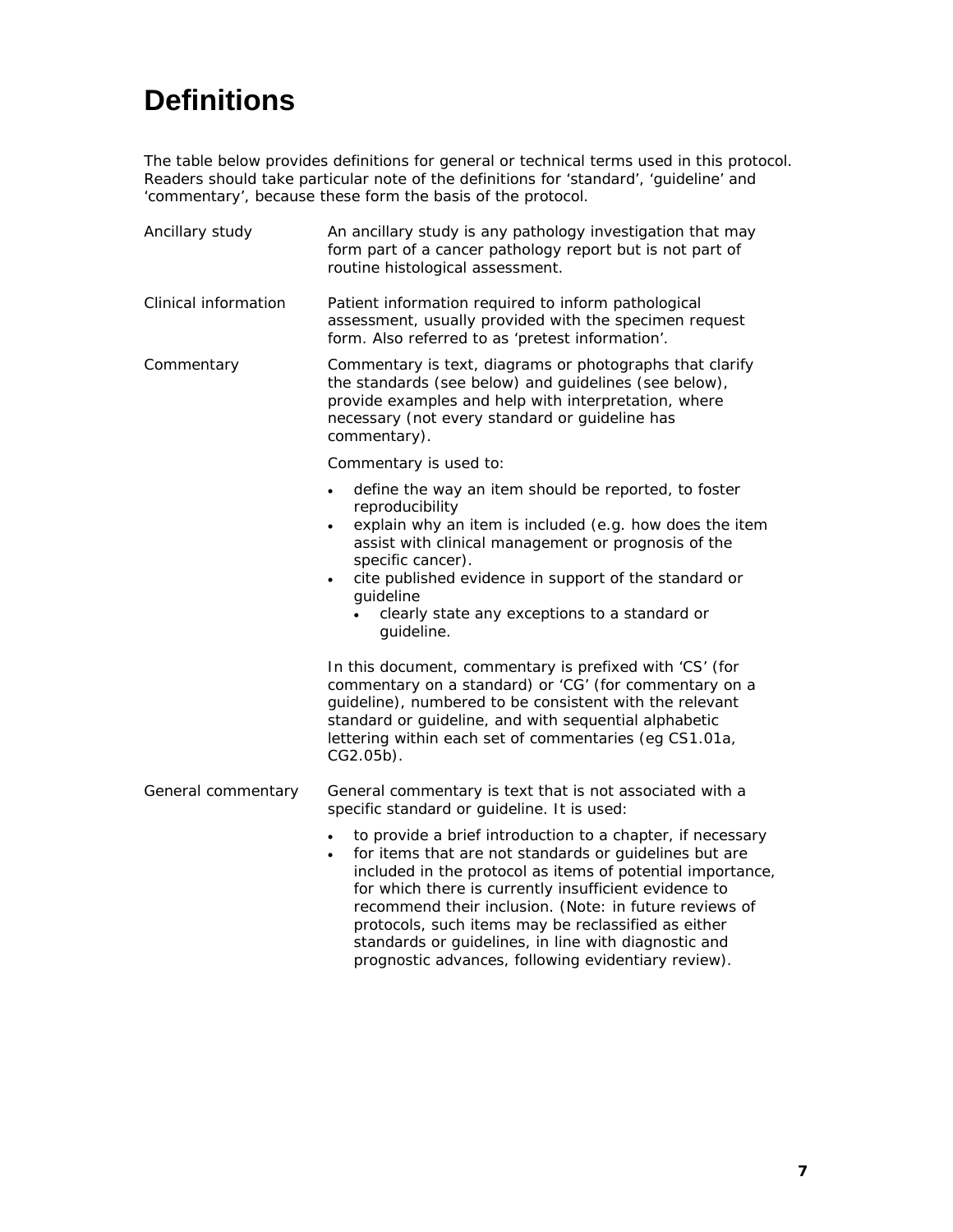| Guideline            | Guidelines are recommendations; they are not mandatory,<br>as indicated by the use of the word 'should'. Guidelines<br>cover items that are not essential for clinical management,<br>staging or prognosis of a cancer, but are recommended.                                                                               |  |
|----------------------|----------------------------------------------------------------------------------------------------------------------------------------------------------------------------------------------------------------------------------------------------------------------------------------------------------------------------|--|
|                      | Guidelines include key observational and interpretative<br>findings that are fundamental to the diagnosis and<br>conclusion. Such findings are essential from a clinical<br>governance perspective, because they provide a clear,<br>evidentiary decision-making trail.                                                    |  |
|                      | Guidelines are not used for research items.                                                                                                                                                                                                                                                                                |  |
|                      | In this document, guidelines are prefixed with 'G' and<br>numbered consecutively within each chapter (eg G1.10).                                                                                                                                                                                                           |  |
| Macroscopic findings | Measurements, or assessment of a biopsy specimen made<br>by the unaided eye.                                                                                                                                                                                                                                               |  |
| Microscopic findings | In this document, the term 'microscopic findings' refers to<br>histological or morphological assessment.                                                                                                                                                                                                                   |  |
| Standard             | Standards are mandatory, as indicated by the use of the<br>term 'must'. Their use is reserved for core items essential<br>for the clinical management, staging or prognosis of the<br>cancer.                                                                                                                              |  |
|                      | The summation of all standards represents the minimum<br>dataset for the cancer.                                                                                                                                                                                                                                           |  |
|                      | In this document, standards are prefixed with 'S' and<br>numbered consecutively within each chapter (eg S1.02).                                                                                                                                                                                                            |  |
| Structured report    | A report format which utilizes standard headings, definitions<br>and nomenclature with required information.                                                                                                                                                                                                               |  |
| Synoptic report      | A structured report in condensed form (as a synopsis or<br>precis).                                                                                                                                                                                                                                                        |  |
| Synthesis            | Synthesis is the process in which two or more pre-existing<br>elements are combined, resulting in the formation of<br>something new. In the context of structured pathology<br>reporting, synthesis represents the integration and<br>interpretation of information from two or more chapters to<br>derive new information |  |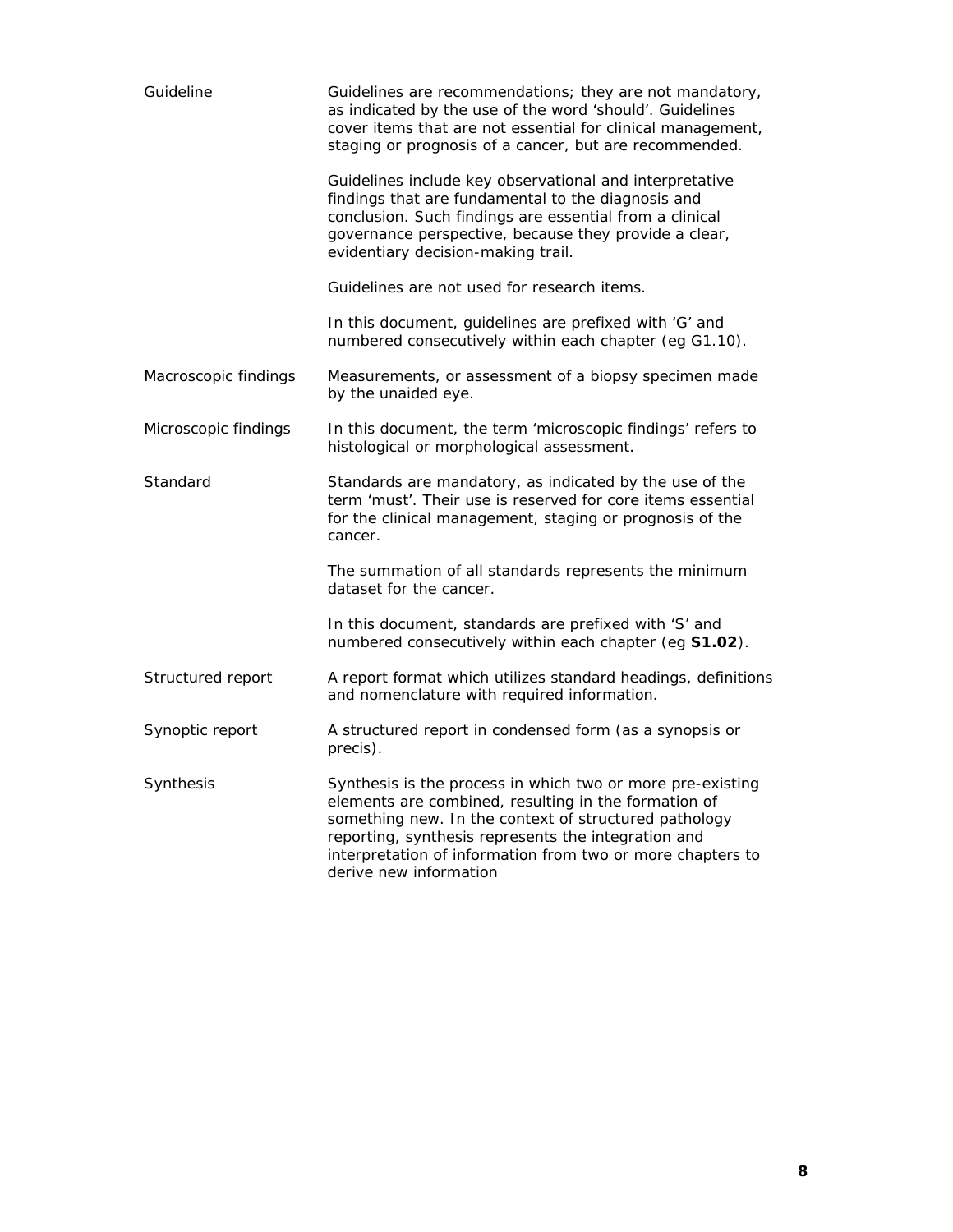# **Introduction**

# **Lymphoma**

Lymphoma is the sixth most common cancer in Australians, with more than 4000 new cases diagnosed in 2003,<sup>1</sup> representing 4.4% of all newly diagnosed cancers and accounting for 4.1% of all cancer deaths. If classified according to World Health Organization (WHO) classification terminology,<sup>2</sup> including chronic lymphocytic leukaemia and plasma cell myeloma in the total, 6482 malignant lymphoid neoplasms were diagnosed in 2003.<sup>1</sup> The age-standardised rate for lymphoma in 2003 was 20.3/10<sup>5</sup> persons (male and female). The incidence of lymphoma has been increasing steadily over the decades. The incidence of lymphoma in Australia rose by >35% between 1993 and 2003, $1$  and a similar increase is projected for the decade 2002–2011. $3$  Similar statistics are to be found in the Surveillance, Epidemiology and End Results (SEER) data.<sup>4</sup>

Perhaps no other field of cancer presents the diagnostic and management complexities of lymphomas. In the most recent revision of the WHO Classification of Tumors of Haematopoietic and Lymphoid Tissues,<sup>2</sup>aside from the immunodeficiency-associated lymphoproliferative disorders and histiocytic and dendritic cell neoplasms, there are more than 70 non-Hodgkin lymphoma (NHL) entities (diseases) and 6 subtypes of Hodgkin lymphoma.<sup>1</sup> Each disease in the classification is defined by a combination of its morphological, immunophenotypic, genetic and clinical features. National Health and Medical Research Council (NHMRC)-approved clinical practice guidelines for the diagnosis and management of lymphoma in Australia were published in 2005, following an initiative of the Cancer Council Australia and Australian Cancer Network.<sup>5</sup> Adherence to the principles described in these two publications<sup>2,5</sup> should ensure best practice both in the pathology laboratory and clinically, for patients with lymphoma.

# **Benefits of structured reporting**

The traditional narrative style used in the histopathological reporting of cancer, in the face of ever-increasing numbers of pathological parameters required for inclusion in a clinically relevant histopathology report, may lead to the omission of critical information necessary for patient management. This has long been recognised<sup>6-8</sup> and has led to the promulgation of minimum datasets<sup>9-10</sup> or comprehensive checklists for the reporting of cancer at virtually all anatomical sites.<sup>11-12</sup> While minimum datasets and checklists are accepted as essential tools for adequate reporting, the presentation of the large amount of information in a user-friendly and useful manner is key. The structured report is a logical extension of minimum datasets and reporting checklists in anatomical pathology. Given the large volume of information from multiple sources that needs to be considered in formulating a lymphoma diagnosis, structured reporting of lymphomas is overdue. It has already been shown in other organ systems that structured reporting improves the quality and uniformity of information provided in the pathology report.<sup>13-16</sup> Further, accreditation of cancer centres in the United States since January 2004 is linked to the provision of data in pathology reports deemed essential by the College of American Pathologists.17-18 While there has been little published relating to lymphoma structured reporting, this approach is readily applicable in the field of haematopathology.<sup>19-20</sup>

# **Areas of uncertainty**

The role of the pathologist is critical in establishing the correct lymphoma diagnosis. Based on the pathological findings, appropriate treatment and management based on prognosis of the condition are enabled and research facilitated. Lymphoma diagnosis is often difficult, not only because of the bewildering spectrum of histological appearances and immunophenotypes, but also because of inconsistent availability of essential ancillary testing outside tertiary or academic settings. Further, experience in lymphoma diagnosis varies among pathologists and auditing of histopathology reporting has confirmed that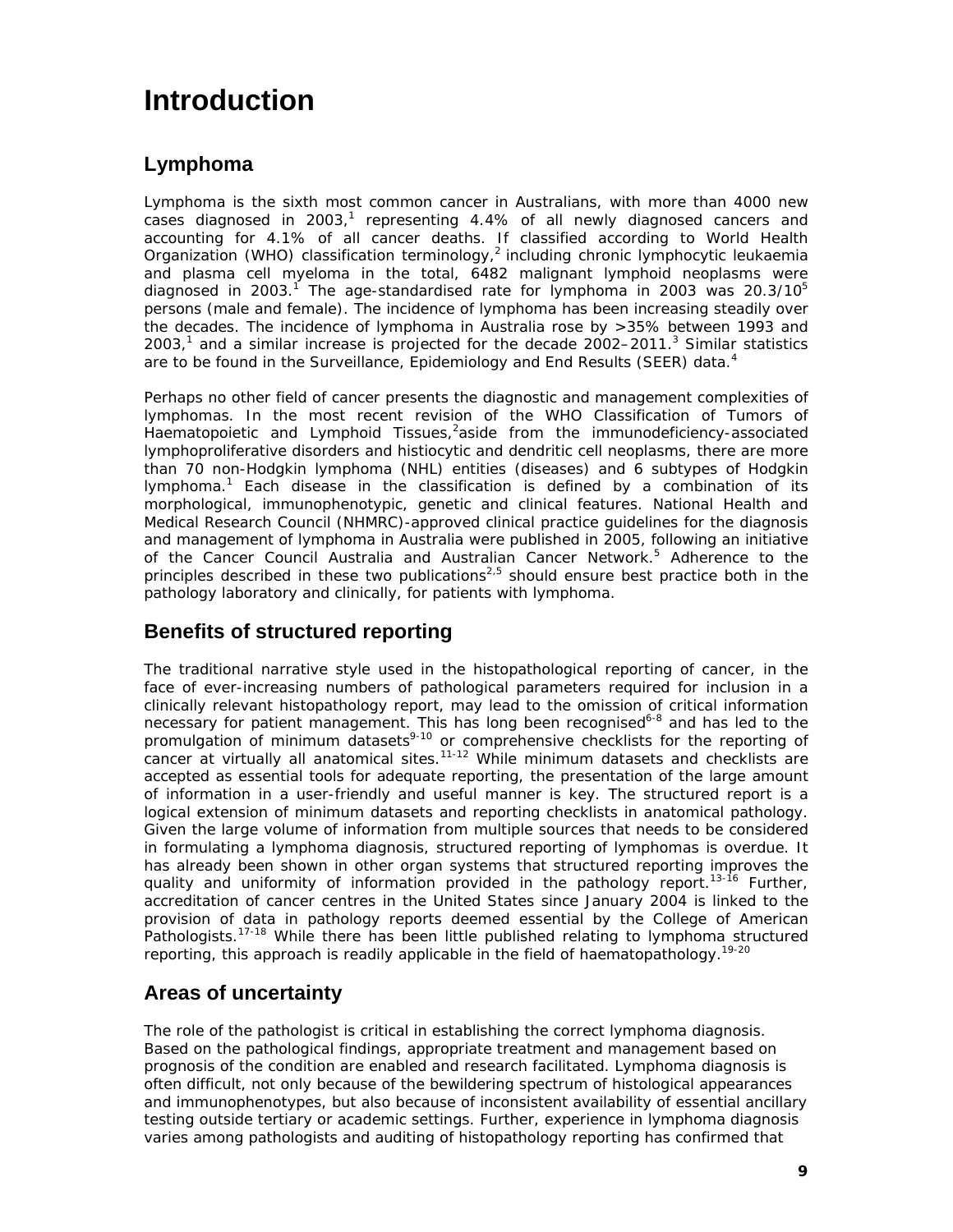areas of diagnostic difficulty are to be found, particularly in lymphoma diagnosis and classification. The protocol is designed with this in mind.

# **Design of this protocol**

This protocol defines the relevant information to be assessed and recorded in a pathology report for lymphoma, but it is sufficiently flexible to allow for recording of diagnostic uncertainty or nuance. Mandatory elements (standards) are differentiated from those that are not mandatory but are recommended (guidelines). Also, items suited to tick boxes are distinguished from more complex elements requiring free text or narrative. The structure provided by the following chapters, headings and subheadings describes the elements of information and their groupings, but does not necessarily represent the format of either a pathology report (Chapter 7) or checklist (Chapter 6). These, and the structured pathology request form (Appendix 1) are templates that represent information from this protocol, organised and formatted differently to suit different purposes.

When two or more disparate lymphomas are identified in one biopsy episode they are designated "composite lymphoma" and usually incorporated in one report. If preferred, such cases may be described in separate protocols.

# **Key documentation**

- *Guidelines for Authors of Structured Cancer Pathology Reporting Protocols, Royal College of Pathologists of Australasia*<sup>21</sup>
- *Clinical Practice Guidelines for the Diagnosis and Management of Lymphoma, Australian Cancer Network, 2007*<sup>5</sup>
- *AJCC Cancer Staging Manual*, 7th edition, American Joint Committee on Cancer  $2010^{22}$
- *The Pathology Request-Test-Report Cycle Guidelines for Requesters and Pathology Providers, Royal College of Pathologists of Australasia, 2004*<sup>23</sup>
- WHO Classification of Tumors of Haematopoietic and Lymphoid Tissues, 4<sup>th</sup> edition, World Health Organization Classification of Tumours 2008 $2$
- **•** Report of the Association of Directors of Anatomic and Surgical Pathology.<sup>11</sup>

# **Changes since the last edition**

Not applicable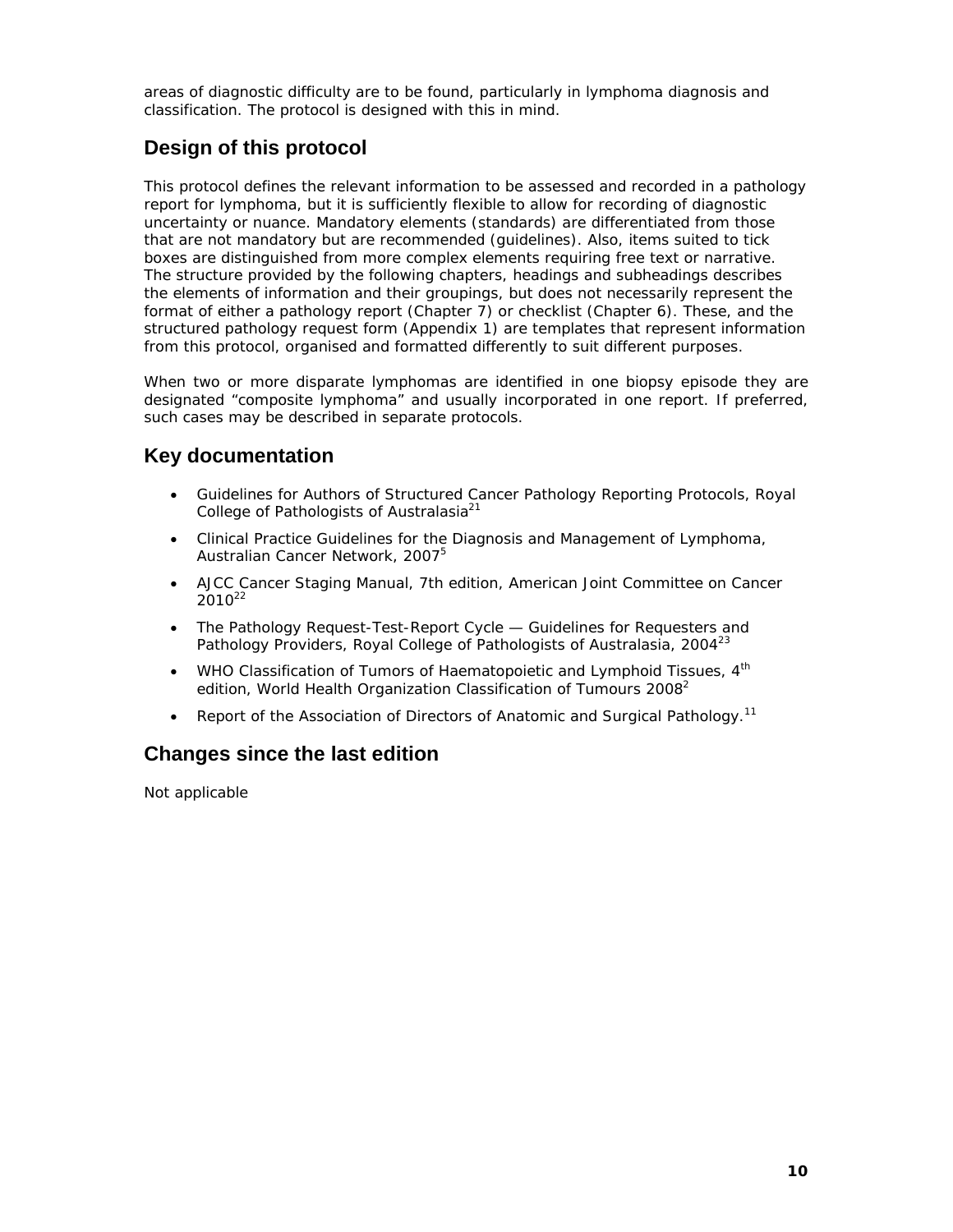# **Authority and development**

This section provides details of the committee involved in developing this protocol and the process by which it was developed.

# **Protocol developers**

This protocol was developed by an expert committee, with assistance from relevant stakeholders.

### **Expert committee**

Dr Debbie Norris, (Chair and lead author) Anatomical Pathologist Associate Professor David Ellis, Anatomical Pathologist Dr Malcolm Green, Haematologist Dr David Joske, Haematologist Associate Professor Peter Macardle Ph.D. Chief Medical Scientist Associate Professor John Miliauskas, Anatomical Pathologist Clin. Professor Dominic Spagnolo, Anatomical Pathologist Dr Jennifer Turner, Anatomical Pathologist

### **International Liaison**

Dr Jerry Hussong, Anatomical Pathologist, College of American Pathologists

### **Acknowledgements**

The Lymphoma expert committee wish to thank all the pathologists and clinicians who contributed to the discussion around this document.

### **Stakeholders**

ACT Health Anatomical Pathology Advisory Committee (APAC) Australian Association of Pathology Practices Inc (AAPP) Australian Blood Cancer Registry (ABCR) Australian Cancer Network Australian Commission on Safety and Quality in Health Care Cancer Australia Cancer Council ACT Cancer Council NSW Cancer Council Queensland Cancer Council SA Cancer Council Tasmania Cancer Council Victoria Cancer Council Western Australia Cancer Institute NSW Cancer Services Advisory Committee (CanSAC) Cancer specific expert groups – engaged in the development of the protocols Cancer Voices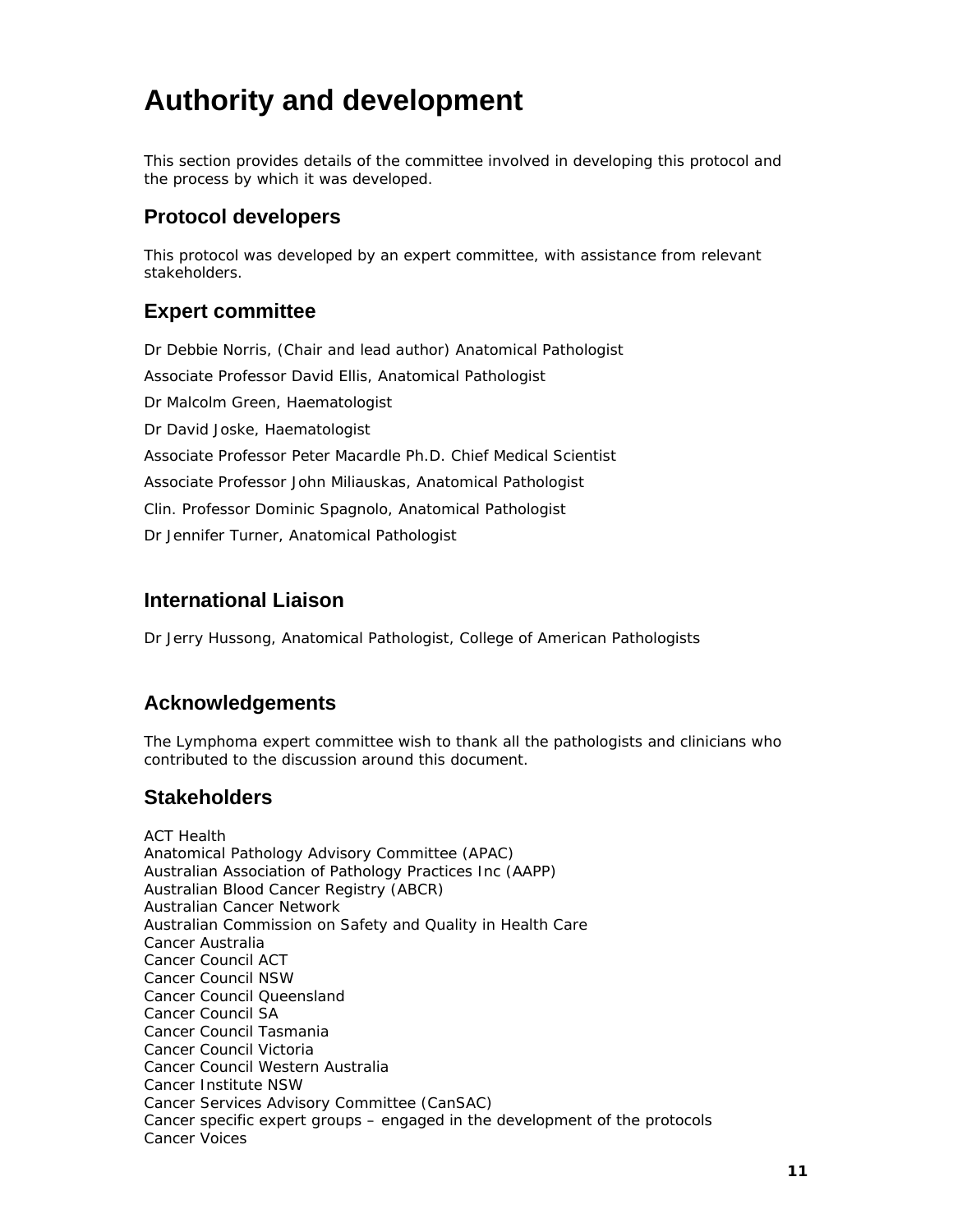Clinical Oncology Society of Australia (COSA) Colorectal Cancer Research Consortium Department of Health and Ageing Grampians Integrated Cancer Services (GICS) Health Informatics Society of Australia (HISA) Medical Software Industry Association (MSIA) National Breast and Ovarian Cancer Centre (NBOCC) National Coalition of Public Pathology (NCOPP) National E-Health Transition Authority (NEHTA) National Pathology Accreditation Advisory Council (NPAAC) National Round Table Working Party for Structured Pathology Reporting of Cancer. New Zealand Guidelines Group (NZGG) NSW Department of Health Peter MacCallum Cancer Institute Queensland Cooperative Oncology Group (QCOG) Representatives from laboratories specialising in anatomical pathology across Australia Royal Australasian College of Physicians (RACP) Southern Cancer Network, Christchurch, New Zealand Southern Melbourne Integrated Cancer Service (SMICS) Standards Australia The Australasian Leukaemia and Lymphoma Group (ALLG) The Haematology Society of Australia & New Zealand (HSANZ) The Medical Oncology Group of Australia The Royal Australasian College of Surgeons (RACS) The Royal Australian and New Zealand College of Radiologists (RANZCR) The Royal Australian College of General Practitioners (RACGP) The Royal College of Pathologists of Australasia (RCPA) Victoria Cancer Council Victorian Cooperative Oncology Group (VCOG) Western Australia Clinical Oncology Group (WACOG)

### **Secretariat**

Anna Burnham, Cancer Institute NSW Meagan Judge, Royal College of Pathologists of Australasia

### **Medical editor**

Janet Salisbury, Biotext

### **Development process**

This protocol has been developed following the seven-step process set out in *Guidelines for Authors of Structured Cancer Pathology Reporting Protocols*21

Where no reference is provided, the authority is the consensus of the expert group.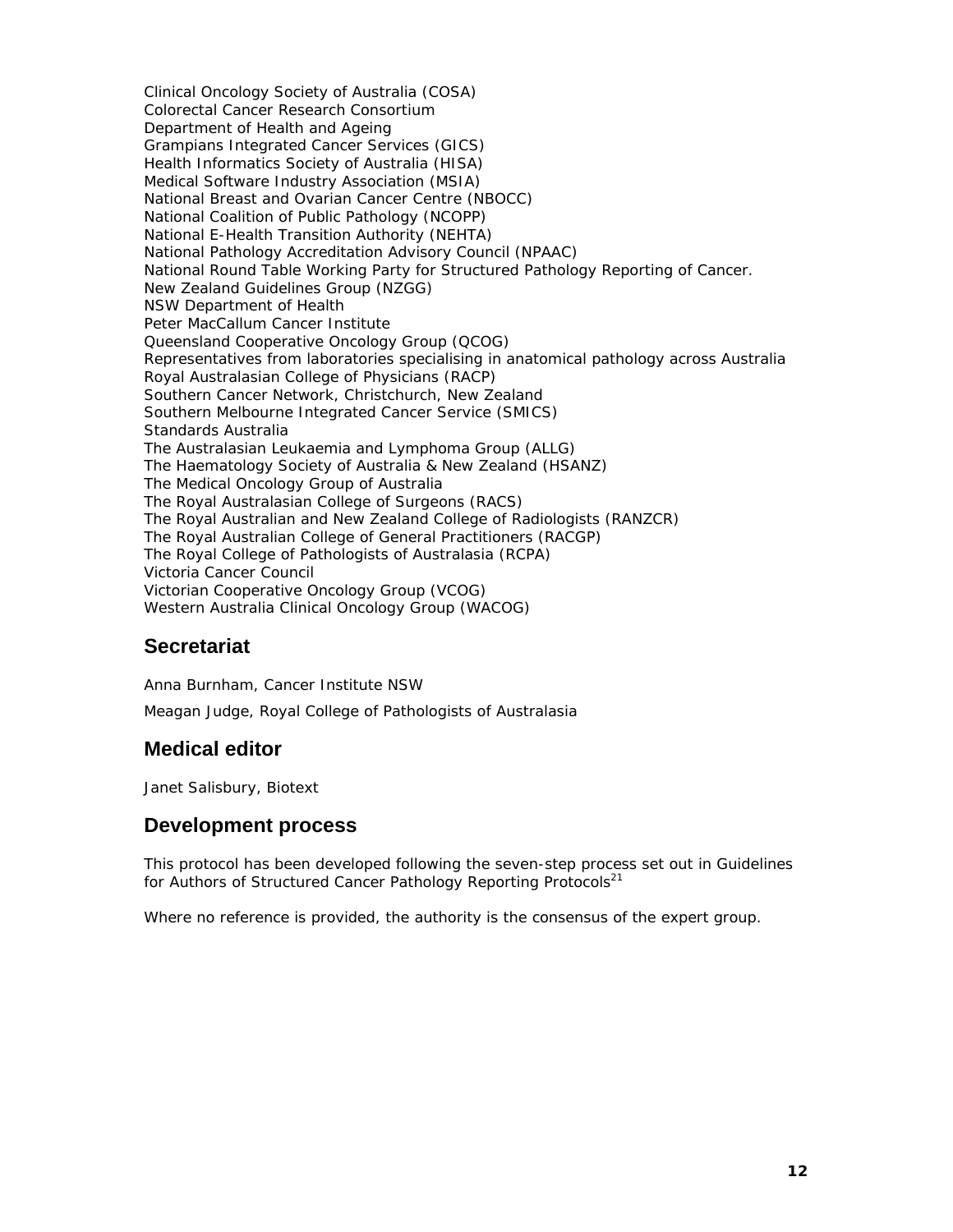# **1 Clinical information and surgical handling**

This chapter relates to information that should be collected before the pathology test, and procedures that are required before handover of specimens to the laboratory. Some of this information can be collected on generic pathology request forms; any additional information required specifically for the reporting of lymphoma may be recorded on a separate data sheet. Appendix 1 provides a standardised data sheet that may be useful in obtaining all relevant information**.** 

Knowledge of the clinical presentation is an essential part of the WHO classification yet it may not be available to the reporting pathologist for a number of reasons:

- The clinical assessment and staging may be incomplete at the time of biopsy.
- The pathology request is often authored by the clinician performing the biopsy rather than the clinician who is investigating and managing the patient.
- The identity of this clinician is often not indicated on the pathology request form

In practice therefore, much of the information in the following guidelines may not be available to the pathologist upon receipt of the specimen. It is important in such cases that the reporting pathologist should be able to communicate with the managing clinician for clarification (see S1.02).

For each guideline, it is good practice to record 'Unknown' where appropriate since this will alert the reader if the pathologist is unaware of important clinical information which may impact upon the diagnosis.

### **Patient and clinician information**

#### **S1.01 The Royal College of Pathologists of Australasia (RCPA)** *The Pathology Request-Test-Report Cycle — Guidelines for Requesters and Pathology Providers* must be adhered to.<sup>23</sup>

- CS1.01a This document specifies the minimum information to be provided by the requesting clinician for any pathology test. Items relevant to cancer reporting protocols include:
	- patient name
	- date of birth and sex
	- identification and contact details of requesting doctor
	- type of specimen
	- date of request
	- clinical information relevant to the investigations requested should be quoted verbatim.
- G1.01 The patient's health identifiers should be recorded where provided.
	- CG1.01a The patient's health identifiers may include the patient's Medical Record Number as well as a national health number such as a NHI or UHI.
- G1.02 The pathology accession number of the specimen should be recorded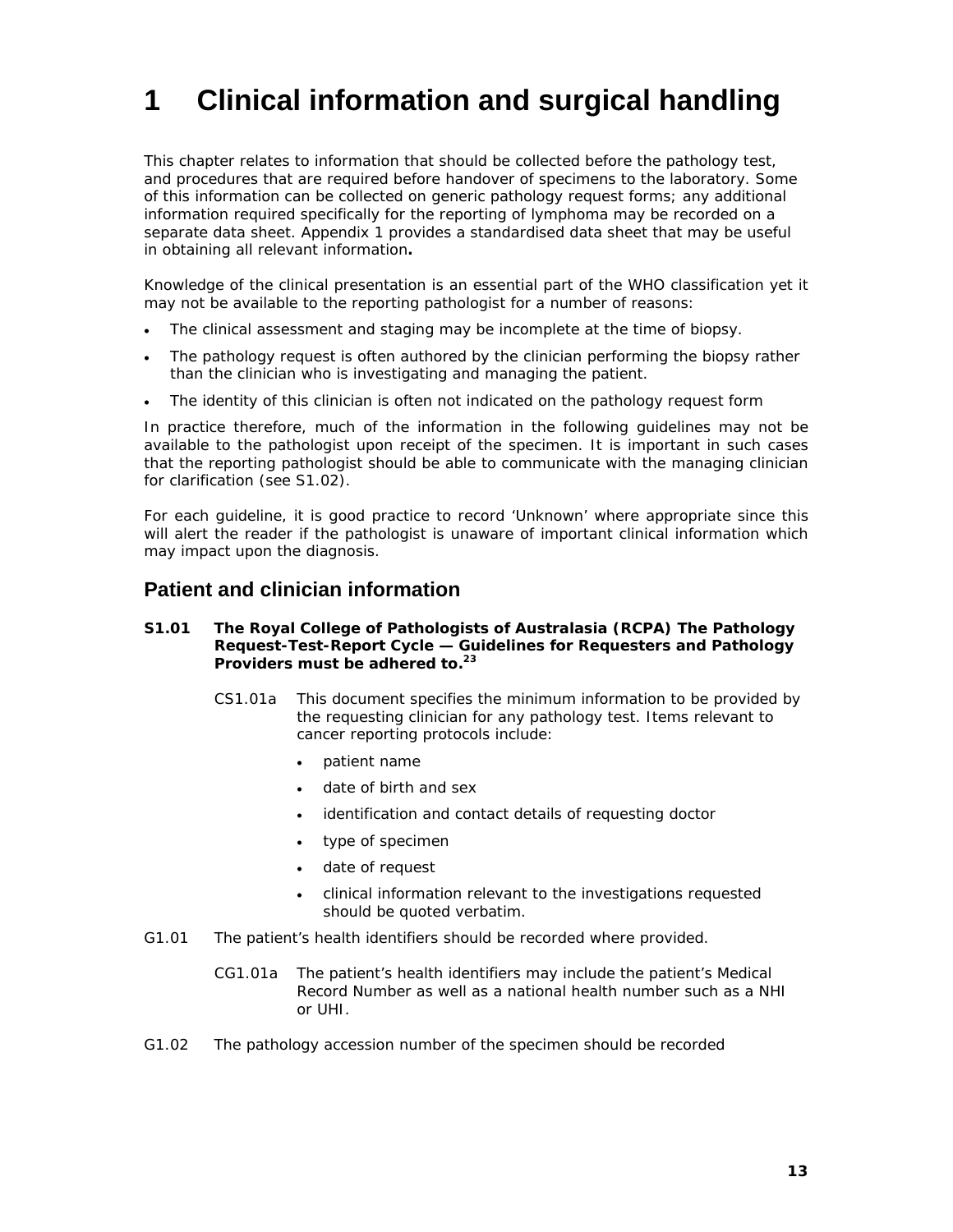#### **S1.02 The principal clinician involved in the patient's care and responsible for investigating the patient must be identified.**

- CS1.02a The requesting clinician (identified under S1.01) is often the doctor who performs the surgery or biopsy, and may not be the person with overall responsibility for investigating and managing the patient. Identification of the principal clinician is essential, to ensure that clinical information is communicated effectively. It is also useful if further information about the patient is needed in order to make correct diagnosis.
- CS1.02b Typically, this will be a haematologist, medical oncologist or radiation oncologist, but it may be a general practitioner or general physician.

### **Current biopsy information**

#### **S1.03 The site of biopsy must be recorded.**

- CS1.03a The site of the biopsy is recorded as:
	- lymph node (specify)
	- other (specify).
- CS1.03b Site information is important for accurate diagnostic subtyping because certain types of lymphoma have a predilection for certain sites.
- CS1.03c When more than one biopsy has been performed, site information helps define which biopsy the report refers to.

#### **S1.04 The laterality must be recorded.**

- CS1.04a Laterality is recorded as:
	- left
	- midline
	- right
	- unknown
- CS1.04b When more than one biopsy has been performed, laterality information helps define which biopsy the report refers to.
- G1.03 The reason for the biopsy should be recorded.
	- CG1.03a Possible descriptors include:
		- primary diagnosis
		- staging
		- relapse
		- for assessment of transformation.
	- CG1.03b Diagnostic criteria may be less stringent for staging or relapse than for primary diagnosis.
	- CG1.03c This information can alert the pathologist to previous biopsies.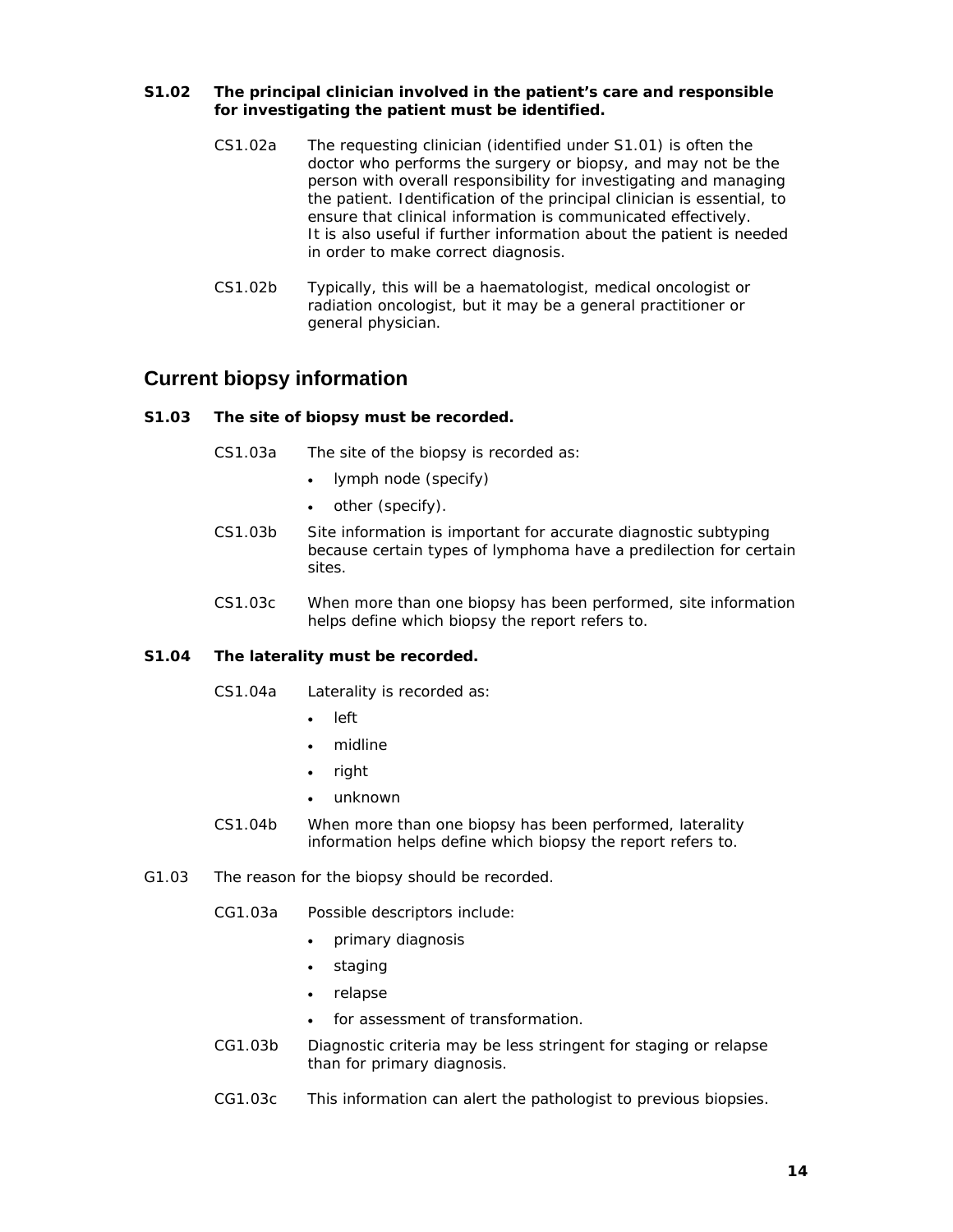### **Current disease status**

- G1.04 The clinical diagnosis or differential diagnosis should be recorded.
- G1.05 Involved sites or pattern of disease spread and whether disease is nodal or extranodal should be recorded if known
	- CG1.05a Certain types of lymphoma have a predilection for specific primary sites and/or pattern of disease spread. This information is therefore important for accurate WHO subtyping.
	- CG1.05b Certain diseases have a predilection for nodal or extranodal sites of involvement. For example, extranodal marginal zone lymphomas arise in extranodal extralymphatic sites such as gastrointestinal tract, salivary gland and thyroid. Primary Hodgkin lymphoma is rare in extranodal sites.

For some lymphomas, whether the disease is nodal or extranodal has prognostic significance. For example primary cutaneous follicle centre lymphoma has a survival >95% and tendency to local recurrence, and grading is irrelevant to treatment or prognosis, whereas in nodal follicular lymphoma, grading is required and prognosis is closely related to extent of disease at diagnosis— Follicular Lymphoma International Prognostic Index (FLIPI) being a strong predictor of outcome.<sup>24</sup>

The AJCC staging system $^{22,26}$ , modified from the Ann Arbor staging protocol, differentiates between lymphatic sites (lymph nodes, Waldeyer's ring, thymus or spleen), and extralymphatic sites.

- CG1.05c Recommended descriptors are:
	- nodal or lymphatic
	- extranodal or extralymphatic
	- nodal and extranodal
	- unknown.
- G1.06 An estimation of stage or extent of disease should be given if possible
	- CG1.06a Tumour bulk is an important prognostic factor, and is an element of staging.<sup>22,24-26</sup>

Ann Arbor stage is rarely known at the time of biopsy but an estimate of the extent of disease may influence the diagnosis. For example, nodular lymphocyte predominant Hodgkin lymphoma usually presents with solitary or localised lymphadenopathy, whereas angioimmunoblastic T-cell lymphoma typically presents with generalised disease.

- CG1.06b An estimate of disease extent may be adequately recorded for pathological assessment as:
	- solitary
	- localised
	- generalised
	- unknown.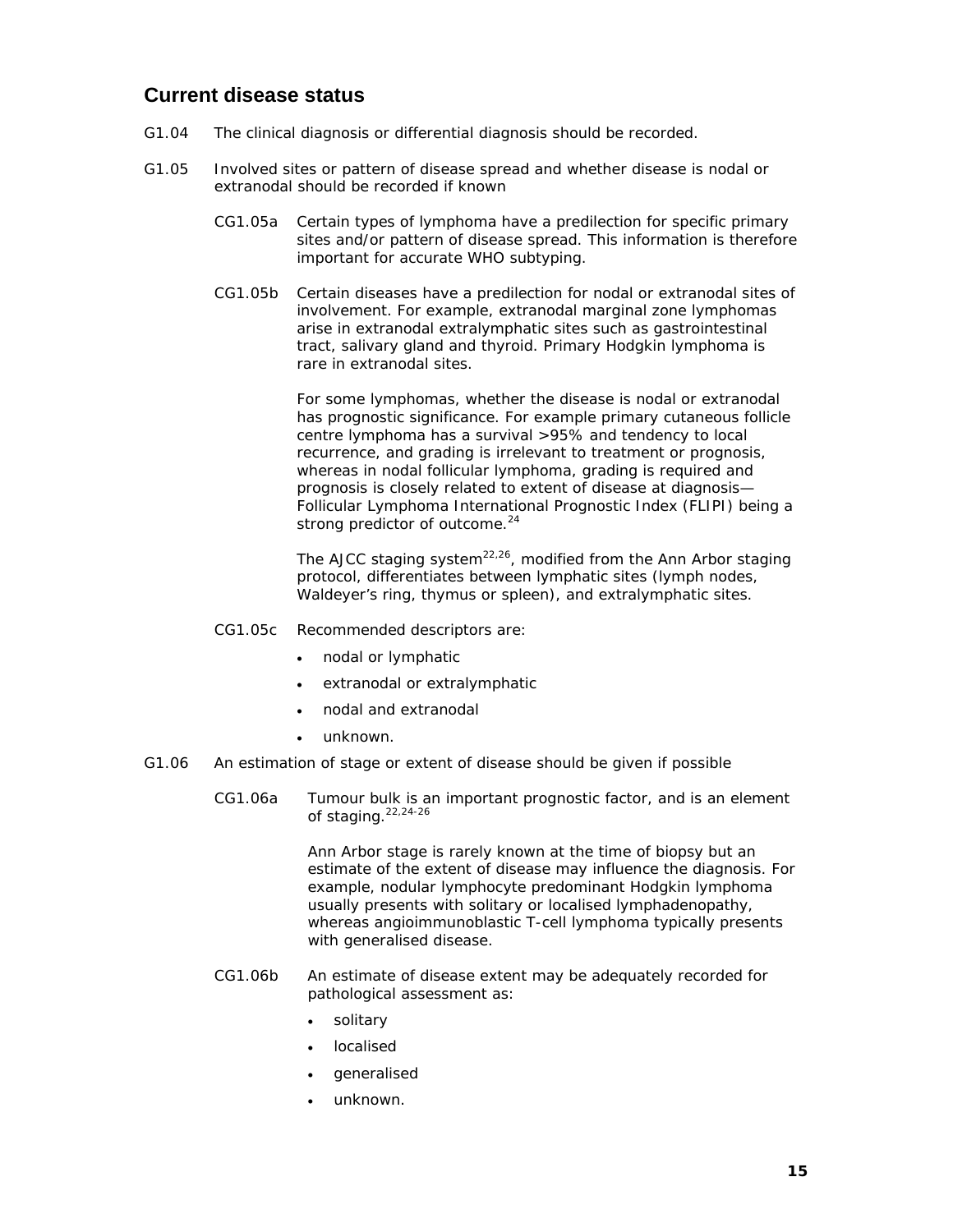- G1.07 All relevant constitutional symptoms should be recorded
	- CG1.07a A history of constitutional symptoms may provide clues to the diagnosis since they constitute part of the typical clinicopathological picture of some lymphomas, but not others.
	- CG1.07b Constitutional symptoms are known to be of prognostic value in NHL (across all stages) in the Ann Arbor and AJCC/TNM staging).<sup>22,26</sup> Systemic symptoms of fever greater than  $38.3^{\circ}$ C, unexplained weight loss and night sweats are used to define two categories for each stage of NHL:
		- A (symptoms absent)
		- $\bullet$  B (symptoms present).<sup>2,4,11,17,27-28</sup>

Poor patient 'performance status', relating to the overall activity level of the patient, also has prognostic significance.<sup>1,3</sup>

Appendix 5 includes further information on AJCC/TNM staging.

 CG1.07c Constitutional symptoms may be listed individually but for pathological assessment it may be sufficient to record constitutional symptoms as:

- present
- absent
- unknown.
- G1.08 All relevant laboratory test results should be recorded
	- CG1.08a These findings may form an important and integral part of the clinicopathological picture that allows the specific diagnosis to be made (eg IgM paraprotein in Waldenstrom macroglobulinaemia, peripheral blood lymphocyte count in distinguishing lymphomas from lymphoid leukaemias). Some abnormal laboratory tests are characteristic of certain WHO subtypes. An example is polyclonal hypergammaglobulinaemia in angioimmunoblastic T-cell lymphoma. Others are important in prognosis. For example, anaemia and elevated serum lactate dehydrogenase (LDH) level are adverse prognostic factors and are element of the International Prognostic Index and the Follicular Lymphoma International Prognostic Index.4-5,8,12,16,20-23,29 24,30

Appendix 6 includes further information on prognostic indexes.

### **Relevant history**

- G1.09 Any previous lymphoma, leukaemia or other relevant haematological disease should be recorded.
	- CG1.09a This may be important for a number of reasons:
		- Confirmation of the original diagnosis (for recurrent disease).
		- Identification of further ancillary studies. For example, flow cytometry studies not available on one biopsy may have been performed on a preceding fine needle aspirate (FNA) biopsy
		- To provide evidence of transformation or tumour progression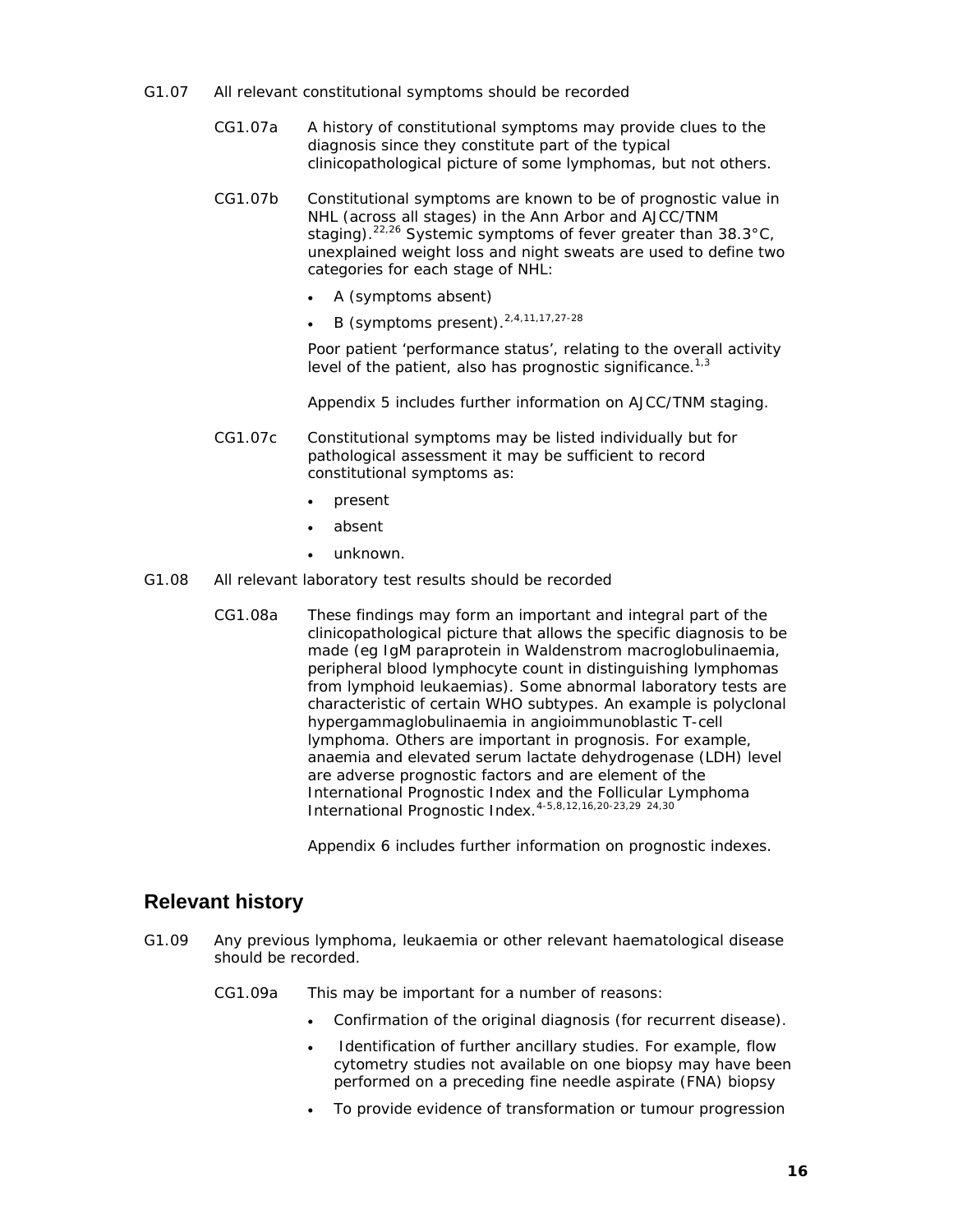- Identification of a new, possibly unrelated lymphoma.
- CG1.09b The WHO category should be given where possible. If the history is not given, record it as 'unknown'. This provides feedback to the clinicians that the pathologist is unaware of any previous relevant disease.
- CG1.09c Details of relevant previous biopsies should be recorded where possible:
	- date of biopsy
	- site of biopsy
	- type of biopsy
	- laboratory
	- laboratory reference numbers.
- G1.10 Any previous relevant treatment should be recorded.
	- CG1.10a Recent therapy may alter the morphological appearances, potentially affecting interpretation.

Immunotherapy is particularly important as it may change the tumour immunophenotype

- G1.11 Predisposing factors such as immunocompromised states (immunodeficiency associated lymphoproliferative disorders) and autoimmune conditions should be recorded.
	- CG1.11a Immunodeficiency–associated lymphoproliferative disorders as defined by the WHO 2008 $2$  are:
		- lymphoproliferative diseases associated with primary immune disorders (congenital immunodeficiency)
		- lymphomas associated with HIV infection
		- post-transplant lymphoproliferative disorders
		- other iatrogenic immunodeficiency-associated lymphoproliferative disorders including immunosuppressive drugs such as methotrexate, and antagonists of  $TNF\alpha$ (such as infliximab).
	- CG1.11b Immunocompromise is associated with increased rates of lymphoproliferative disease including B-cell and T-cell lymphomas, Hodgkin lymphoma, and lymphoid proliferations of uncertain malignant potential. Certain WHO entities are defined by the nature of immunodeficiency eg methotrexate-related lymphoproliferative disease.
	- CG1.11c Certain autoimmune disorders are associated with increased rates of NHL overall, and with certain B-cell and T-cell NHL subtypes.<sup>31</sup>
	- CG1.11d Autoimmune disorders include:
		- Sjögren syndrome
		- Hashimoto thyroiditis
		- rheumatoid disease
		- systemic lupus erythematosus
		- coeliac disease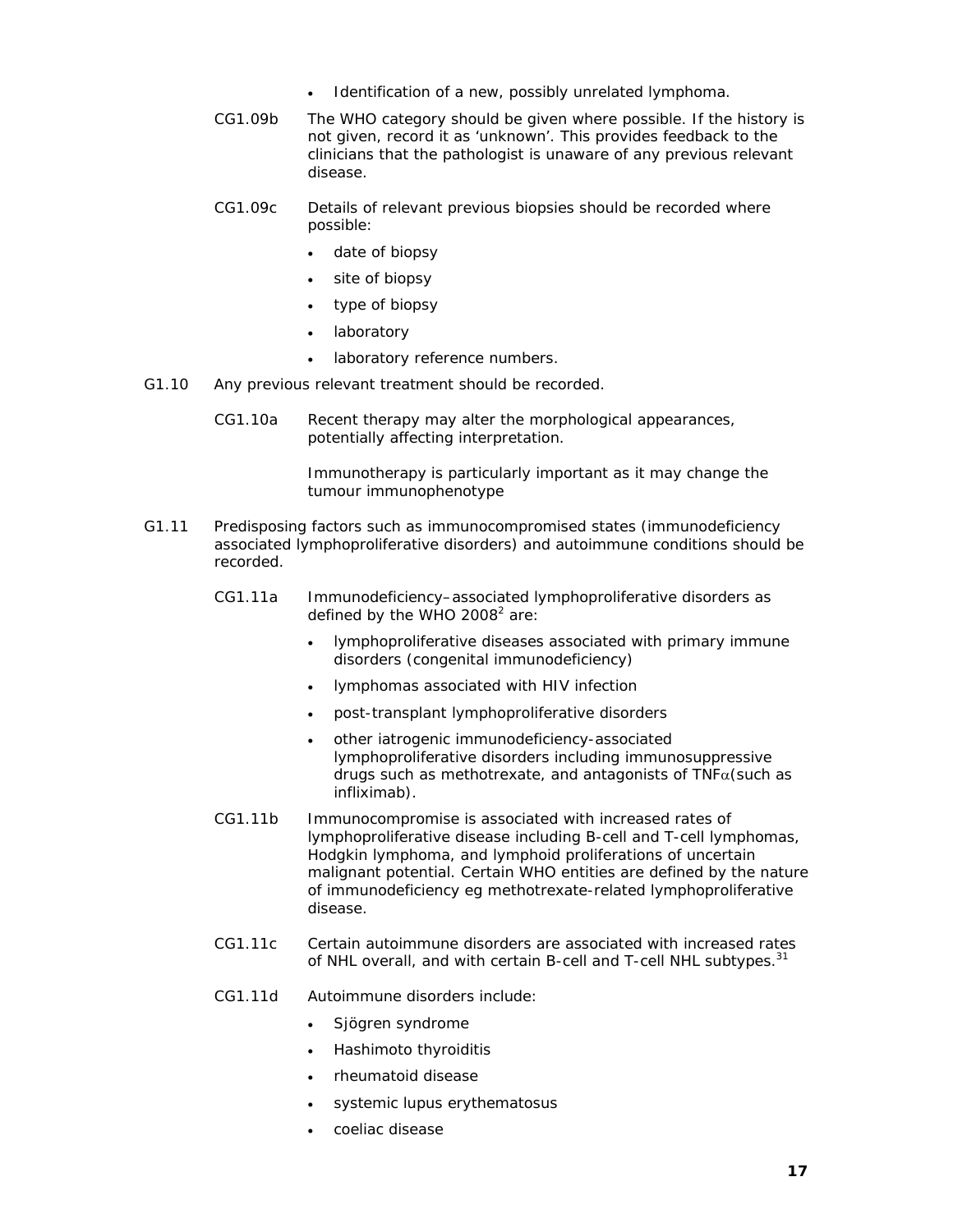- psoriasis.
- G1.12 Predisposing factors such as infective agents should be recorded.
	- CG1.12a Demonstration of certain infective agents is a prerequisite for some WHO lymphoma classification entities. For example, positive human T-lymphotrophic virus (HTLV) 1 serology is a prerequisite for the WHO entity adult T-cell leukaemia/lymphoma (ATLL). Other infective agents are associated with increased rates of certain lymphoma subtypes and can be supportive of the diagnosis (eg the association of Epstein–Barr virus (EBV) with some cases of Hodgkin lymphoma, Burkitt lymphoma and extranodal NK/T-cell lymphoma, nasal type).
	- CG1.12b Examples of infective agents that may be associated with, or contribute to the development of, lymphoproliferative disease include: human immunodeficiency virus (HIV), EBV, HTLV1, human herpesvirus (HHV) 8, hepatitis C, *Helicobacter pylori,*and *Borrelia burgdorferi*.

### **Comment**

- G1.13 Any further clinical information not given above should be described
	- CG1.13a This narrative section should be used to indicate any other relevant clinical information, and the source of the information if different from the clinical request form (eg follow-up phone call with the treating clinician).

# **Surgical handling**

- **S1.05 Where lymphoma is suspected, the specimen must be sent immediately, intact and unfixed in a closed sterile container to the anatomical pathology laboratory.** 
	- CS1.05a Specimens may be transported at room temperature for up to two hours. For delays of 2–24 hours, specimens for flow cytometry studies should be kept sterile at room temperature in Hanks or RPMI 1640 solution.

Whilst interphase FISH can be performed on fixed, paraffin embedded tissue, other techniques including conventional cytogenetics and metaphase FISH require rapid transport of fresh, viable cells to the laboratory for short term culture and metaphase production. For optimal results, a piece of lymph node should be transported in sterile RPMI 1640 to the cytogenetics laboratory as soon as possible after excision. Cultures are usually only successful if set up on same day as specimen was collected $5$ 

Immunofluorescence transport medium containing ammonium sulfate is not suitable.

 CS1.05b Biopsies should only be performed at a time and place where acceptable facilities for preparing the tissue for ancillary tests are available.<sup>5</sup>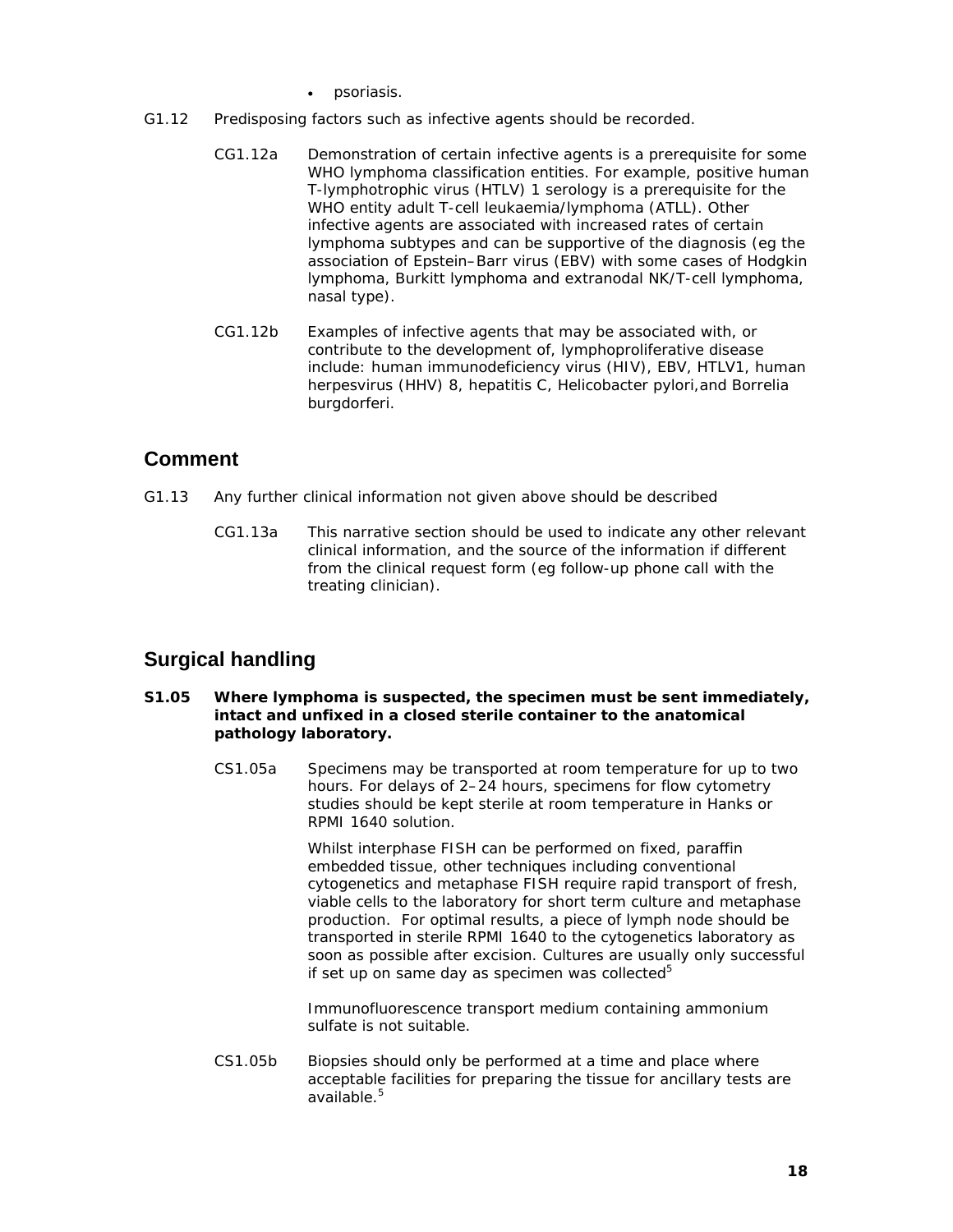# **2 Specimen handling and macroscopic findings**

This chapter relates to the procedures required after the information has been handed over from the requesting clinician and the specimen has been received in the laboratory.

# **Tissue banking**

G2.01 Pathologists may be asked to provide tissue samples from fresh specimens for tissue banking or research purposes. The decision to provide tissue should only be made when the pathologist is sure that the diagnostic process will not be compromised. As a safeguard, research use of the specimen may be put on hold until the diagnostic process is complete so that the specimen can be retrieved.

# **Specimen handling**

- G2.02 The unfixed specimen should be cut into 2-mm slices perpendicular to the long axis, using a fresh, sterile blade and the material distributed to the appropriate laboratories (internal and external).
	- CG2.02a Tissue distribution (or triage) may include frozen section, imprints, cytological cell block material, flow cytometry, paraffin sections, cytogenetics, molecular laboratory, microbiology laboratory, tissue bank, electron microscopy and macroscopic photography**.**
	- CG2.02b Well-prepared, formalin-fixed, paraffin-embedded sections remain the gold standard for lymph node diagnosis and are the highest priority of triage, usually elected from the central slices.
	- CG2.02c Material for ancillary studies may be selected from the ends, or poles of the lymph node where material is limited.

 **Specimen handling is documented in more detail elsewhere.5**

### **Macroscopic findings**

- **S2.01 The fluid in which the specimen is delivered to the laboratory must be reported.** 
	- CS2.01a Specimens may be received fresh or in solutions, including neutral buffered formalin, saline or transport medium. This information indicates what type of ancillary tests can be performed.

#### **S2.02 Specimen handling or triage must be reported.**

 CS2.02a Specimen handling or triage information indicates the distribution of biopsy material to different laboratories (internal and/or external) and for different investigational modalities (see CG2.02a)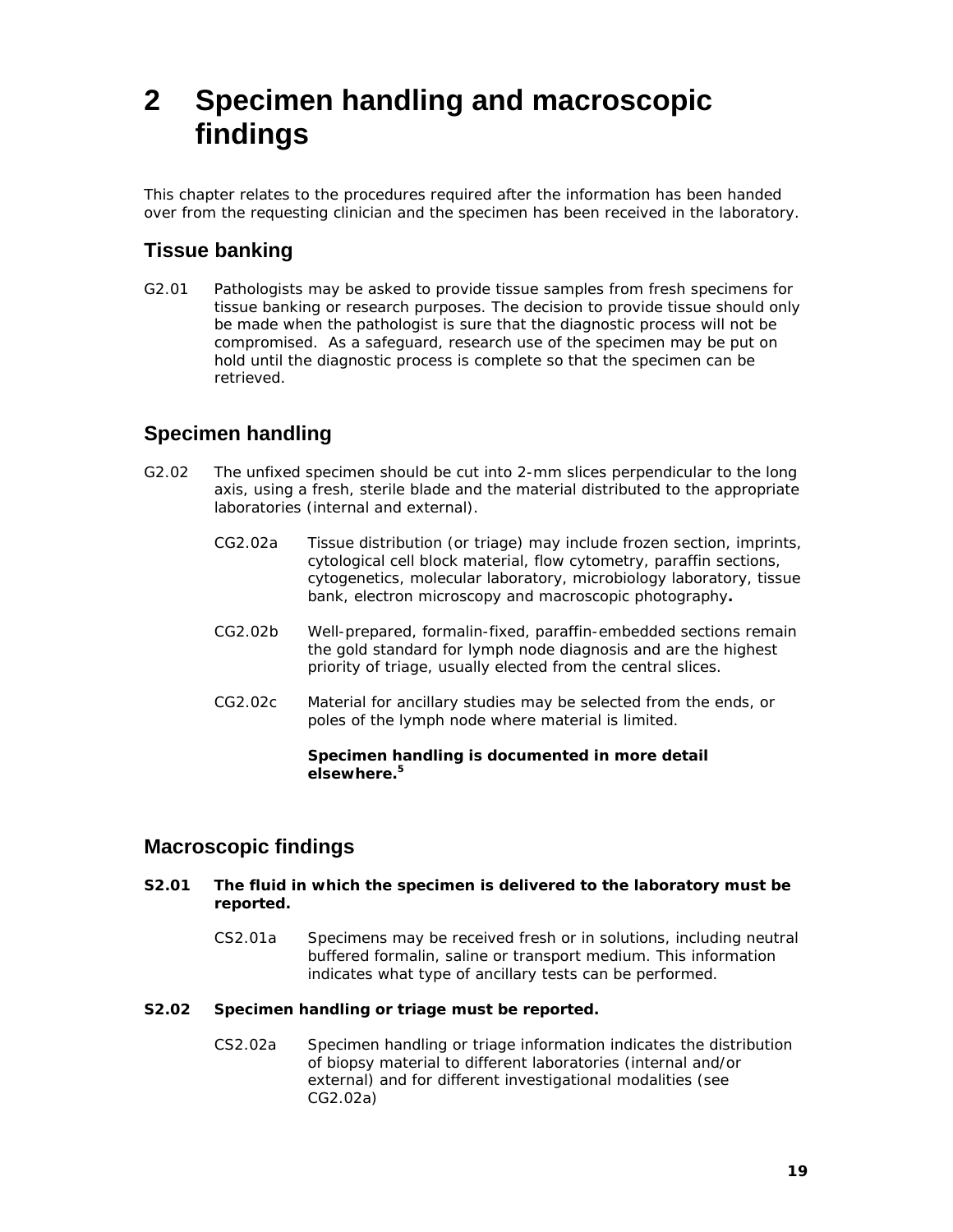CS2.02b This provides a checklist to indicate how many and what sort of ancillary tests may have been performed on a specimen in which results are still pending. It also indicates what tissue samples may be available for any additional tests.

#### **S2.03 The specimen type must be reported.**

CS2.03a Examples include:

- peripheral blood
- aspirated fluid
- fine needle aspirate (FNA) biopsy
- needle core biopsy
- trephine biopsy
- endoscopic biopsy
- thoracoscopic biopsy
- laparoscopic biopsy
- punch biopsy
- incisional biopsy
- excisional biopsy
- resection (specify)
- other.
- CS2.03b The type of biopsy indicates what tests may be possible on the sample and any likely limitations to diagnostic accuracy. When more than one biopsy has been performed on a patient, this identifies which biopsy the report refers to.

#### **S2.04 The specimen size must be reported**

- CS2.04a The size of the specimen provides corroboration to the surgeon and other clinicians of the size and potential quality of the sample and any likely limitations to diagnostic accuracy.
- CS2.04b Measurement is recommended in millimetres for incisional and excisional biopsies; gauge and length in millimetres for core biopsies; millilitres for fluids; and weight in grams for spleen.
- G2.03 A descriptive or narrative field should be provided to record any macroscopic information that is not recorded in the above standards and guidelines, and that would normally form part of the macroscopic description.
	- CG2.03a This is the traditional macroscopic description currently given in pathology reports.
	- CG2.03b To the extent that this information can be captured synoptically above, this component can be significantly reduced to describe only information not otherwise captured.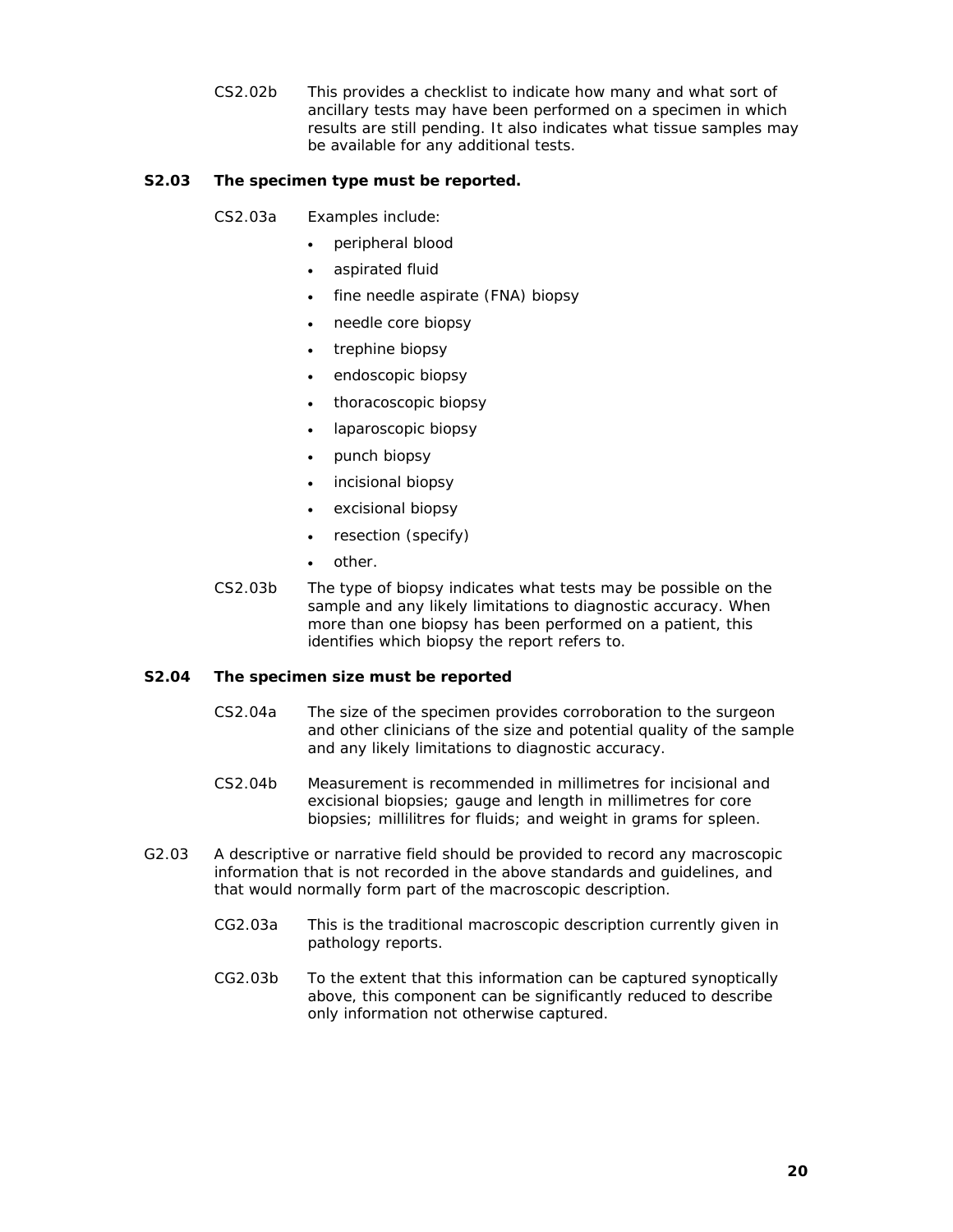# **3 Microscopic findings**

Microscopic findings relates to purely histological or cytological assessment. Information derived from multiple modalities is described in Chapter 5.

Chapter 3 is structured to allow reporting of the microscopic findings synoptically, by traditional narrative or by a combination of both. Depending upon case complexity and pathologist preference, G3.01 to G3.04 may be recorded on a synoptic report (by tick box) or by free text narrative. In cases where a synoptic style is unable to convey complex information or nuance, communication may be best achieved by a combination of synoptic information and traditional narrative.

For example, diffuse large B-cell lymphoma, follicular lymphoma and other monomorphous lymphomas constitute a majority of those encountered in western societies and may be described effectively and efficiently by using a structured checklist (see chapter 6).

#### **S3.01 Microscopic findings must be recorded.**

- CS3.01a A description of the microscopic findings is important for clinical governance to indicate the process of diagnostic decision making and any areas of uncertainty. In complex or unusual cases, this is especially important. In a straightforward case, such as a follicular lymphoma or diffuse lymphoma, a few descriptors may be all that is required.
- CS3.01b The description should include the following items (G3.01 to G3.05).

### **Abnormal cells**

- G3.01 The pattern of infiltration or architecture of abnormal cells should be reported.
	- CG3.01a The pattern of lymphomatous infiltration determines the tumour architecture in any given organ and has been an intrinsic part of all lymphoma classifications including the current WHO system. Follicular lymphoma, marginal zone lymphoma, and mantle cell lymphoma are all examples in which the architecture has helped to define the disease entity and can provide important diagnostic information.
	- CG3.01b Descriptors for architectural patterns may vary depending on the organ involved. In secondary lymphoid organs, such as lymph nodes, descriptors may include:
		- diffuse
		- follicular
		- marginal zone
		- mantle zone
		- sinusoidal
		- paracortical.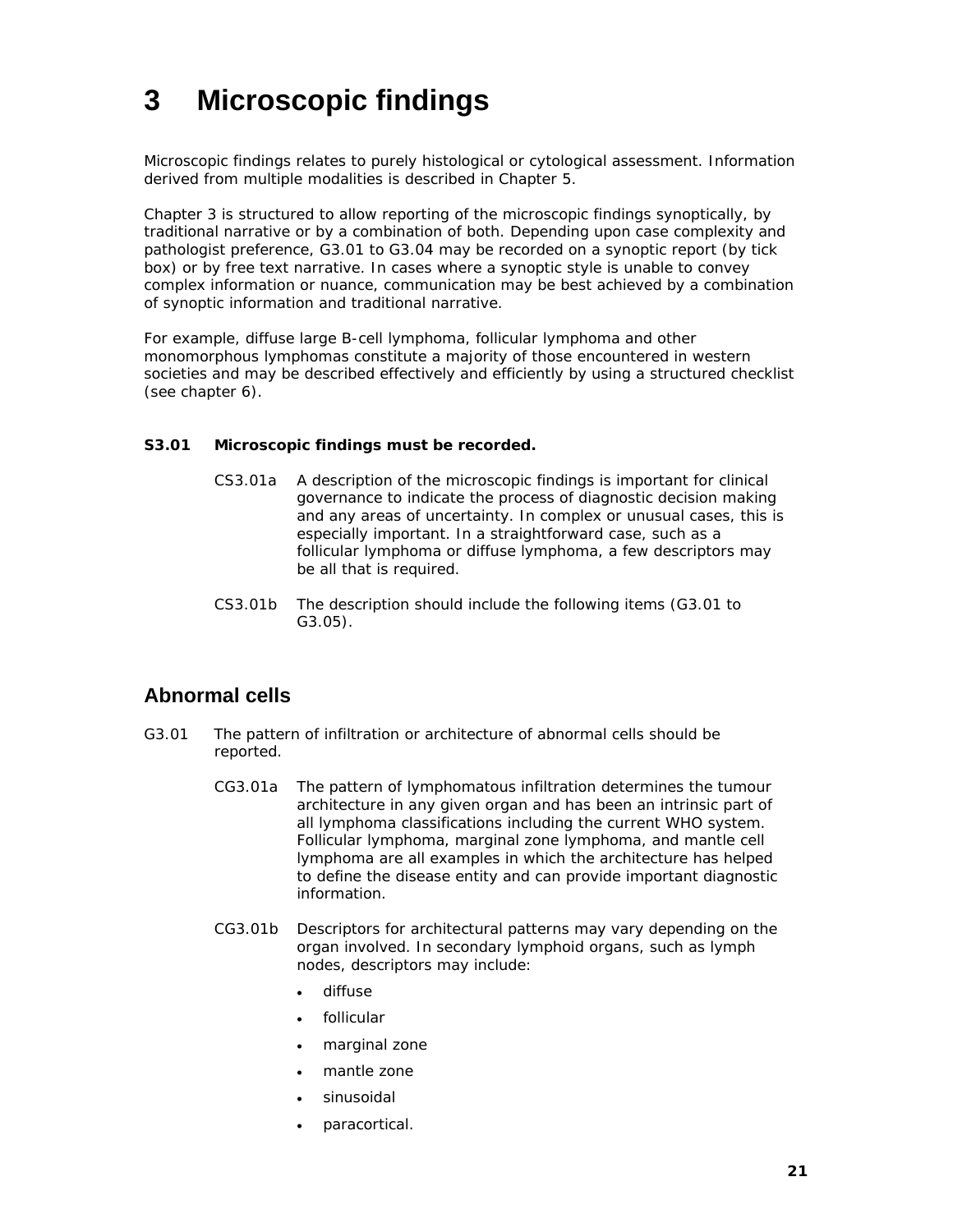In bone marrow, descriptors may include:

- paratrabecular
- interstitial
- diffuse.

In cutaneous infiltrates, descriptors may include:

- epidermotropic
- band-like
- perivascular
- periadnexal
- nodular
- diffuse
- wedge-shaped
- superficial
- deep.

Descriptors for other distinctive patterns of infiltration that may have predictive value for the diagnosis include:

- angiocentric and/or angiodestructive
- panniculitis-like
- intravascular
- presence of lymphoepithelial lesions
- presence of proliferation centres.
- G3.02 The size of abnormal cells should be reported.
	- CG3.02a Tumour cell size has been an important element since the beginning of lymphoma classification. It was once a defining criterion for earlier morphological classifications such as the Working Formulation.<sup>32</sup> With the advent of immunophenotyping, and clinicopathological (REAL and WHO) classifications, $2.33$  size is no longer paramount but it remains an integral and important part of the overall diagnostic picture for any given lymphoma. Most WHO entities comprise lymphoma cells of a characteristic size and this element may be essential in corroborating the diagnostic subtype.
- CG3.02b Tumour cell size is not clearly defined in the WHO publication. $2$

The table below represents a longstanding consensus definition.

| <b>Descriptor</b> | Size related to histiocyte or TBM (tingible<br>body macrophage) nucleus |  |
|-------------------|-------------------------------------------------------------------------|--|
| Small             | < histiocyte nucleus                                                    |  |
| Medium            | $=$ histiocyte nucleus                                                  |  |
| Large             | > histiocyte nucleus                                                    |  |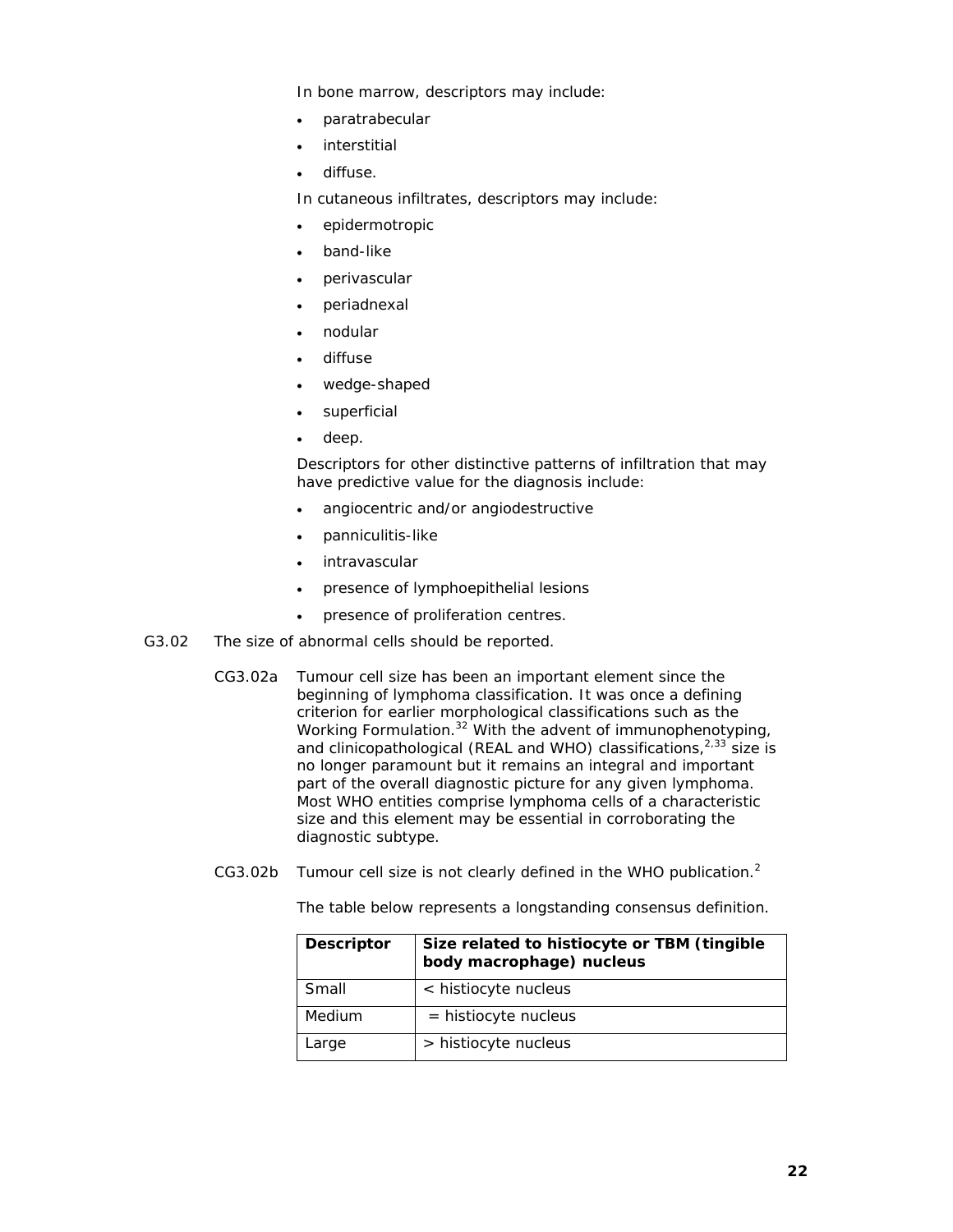CG3.02c Cell size may be recorded as:

- small
- medium
- large
- mixed
- indeterminate
- G3.03 The cytomorphology of abnormal cells should be reported.
	- CG3.03a Cytomorphology refers to characteristic cytological features of individual tumour cells. Certain lymphomas, or groups of lymphomas, have characteristic cytomorphological features that may be an important clue to the specific lymphoma subtype.
	- CG3.03b There are many descriptors, each of which can be found in the relevant section of the WHO publication  $(2008)$ .<sup>2</sup> These include generic as well as specific variants that are strongly associated to a particular lymphoma subtype. Examples are shown below.
		- Generic descriptors:
			- pleomorphic, hyperlobate, anaplastic, clear cell, giant cell, spindle cell, signet ring cell, blastic or indeterminate
		- Specific descriptors:
			- centroblastic, centrocytic, immunoblastic, plasmacytic, lymphoplasmacytic, lymphoplasmacytoid, prolymphocytic, paraimmunoblastic, plasmablastic, monocytoid, centrocyte-like, popcorn cell, Reed-Sternberg cell-like, etc.
- G3.04 Proliferative indicators of abnormal cells should be recorded.
	- CG3.04a The following observations may assist in assigning grade to the lymphoma or be part of diagnostic criteria (eg for Burkitt lymphoma, WHO 2008<sup>2</sup>states 'nearly 100% of cells are positive for Ki67') or supportive morphologic criteria (eg subcutaneous panniculitis-like T-cell lymphoma, demonstrates abundant background apoptotic debris)

For example:

- tumour cell apoptosis
- mitotic index
- proliferative index (using Ki-67 immunostain)

#### **S3.02 The grade (for follicular lymphoma) must be reported.**

CS3.02a WHO (2008) criteria are used.<sup>2</sup> This edition of the WHO classification states that it is acceptable to place Grades 1 and 2 together as Grade 1–2 (low grade).

| Grade | <b>Definition</b> <sup>a</sup> |
|-------|--------------------------------|
|       | 0-5 centroblasts per hpf       |
|       | 6-15 centroblasts per hpf      |
| 3     | > 15 centroblasts per hpf      |
| 3a    | centrocytes present            |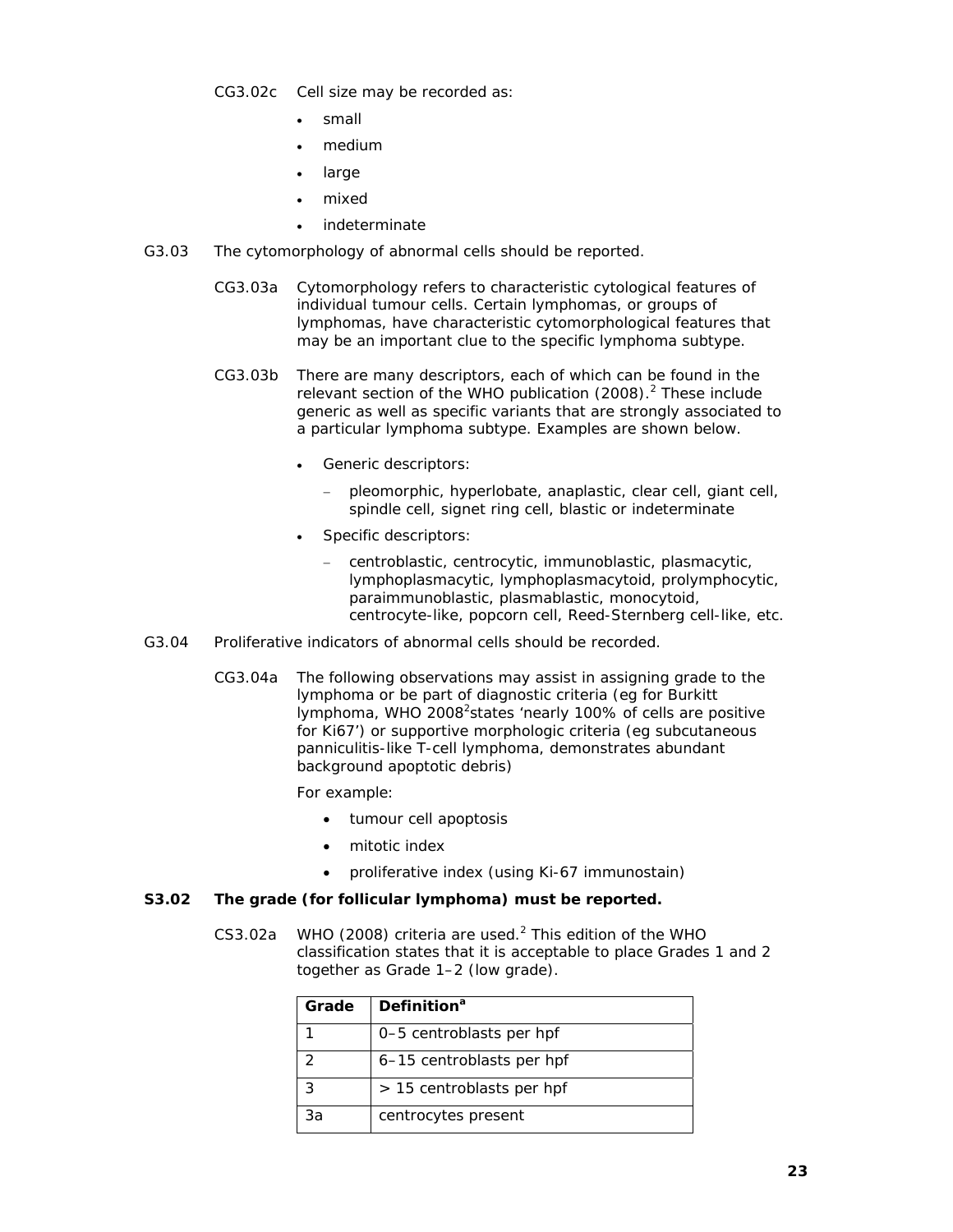|  | solid sheets of centroblasts |
|--|------------------------------|
|  |                              |

hpf = high-power field

**a** These counts are based on a field area of 0.159 mm<sup>2</sup>

- CS3.02b Primary cutaneous follicle centre lymphoma should not be graded
- $CS3.02c$  WHO 2008 (page 220)<sup>2</sup> states: 'If diffuse areas of any size comprised predominantly or entirely of large blastic cells, are present in any case of follicular lymphoma, a diagnosis of diffuse large B-cell lymphoma is also made'.

### **Host cells**

- G3.05 Host cells and tissue reactions should be reported.
	- CG3.05a Certain subtypes of lymphoma are associated with characteristic reactive infiltrates and tissue reactions. This may be important in defining the specific subtype of lymphoma and the likely clinical effects.

For example, the absence of an associated eosinophilic or neutrophilic infiltrate in classical lymphocyte-rich Hodgkin lymphoma helps to distinguish it from other forms of classical Hodgkin lymphoma. Certain subtypes of NHL are defined by the reactive cellular milieu such as 'T-cell and histiocyte-rich variant of diffuse large B-cell lymphoma'.

- CG3.05b Typical descriptors for host cell reactions include:
	- eosinophil-rich
	- T-cell-rich
	- histiocyte-rich
	- neutrophil-rich
	- plasma cell-rich
	- erythrophagocytic

CG3.05c Typical descriptors for host tissue reactions include:

- necrotic
- sclerotic
- granulomatous
- suppurative
- high endothelial venule hyperplasia
- follicular dendritic cell proliferation.

#### **Comment**

- G3.06 A narrative description should be reported as required.
	- CG3.06a Use of this free text section is at the discretion of the reporting pathologist.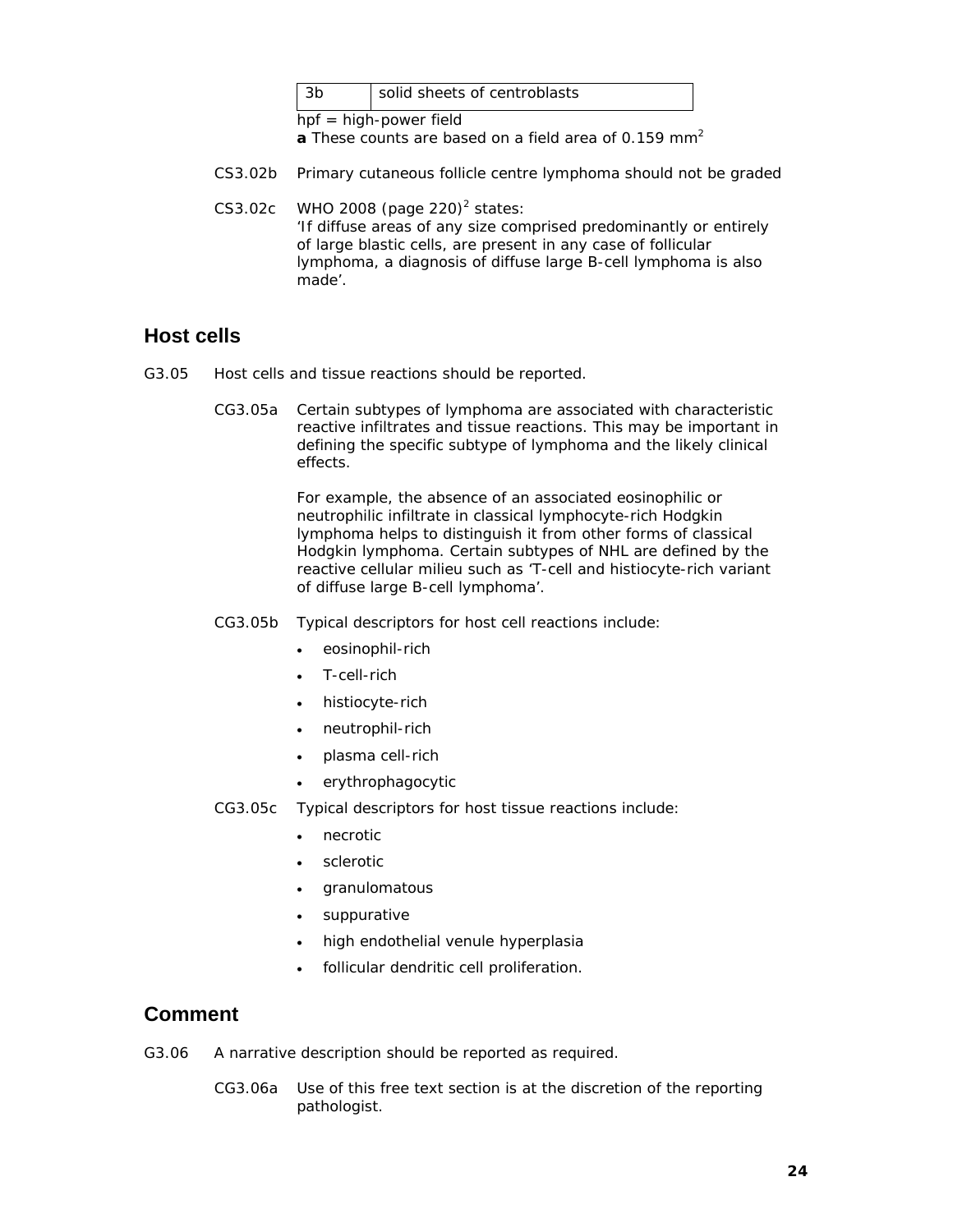It may be left blank or used in addition to structured elements as a way of clarifying or modulating that information. At the discretion of the reporting pathologist it may be used as a traditional microscopic description. In this circumstance, items G3.01 to G3.04 can be used as a checklist to ensure a complete dataset.

- CG3.06b Information which could be recorded here in addition to the above includes:
	- correlation of microscopic findings with the proposed diagnosis
	- commentary on factors affecting morphological assessment (eg tissue preservation, size of sample, sample type (eg FNA versus core biopsy versus open biopsy)<sup>5</sup> adequacy of cellularity for a cytology sample).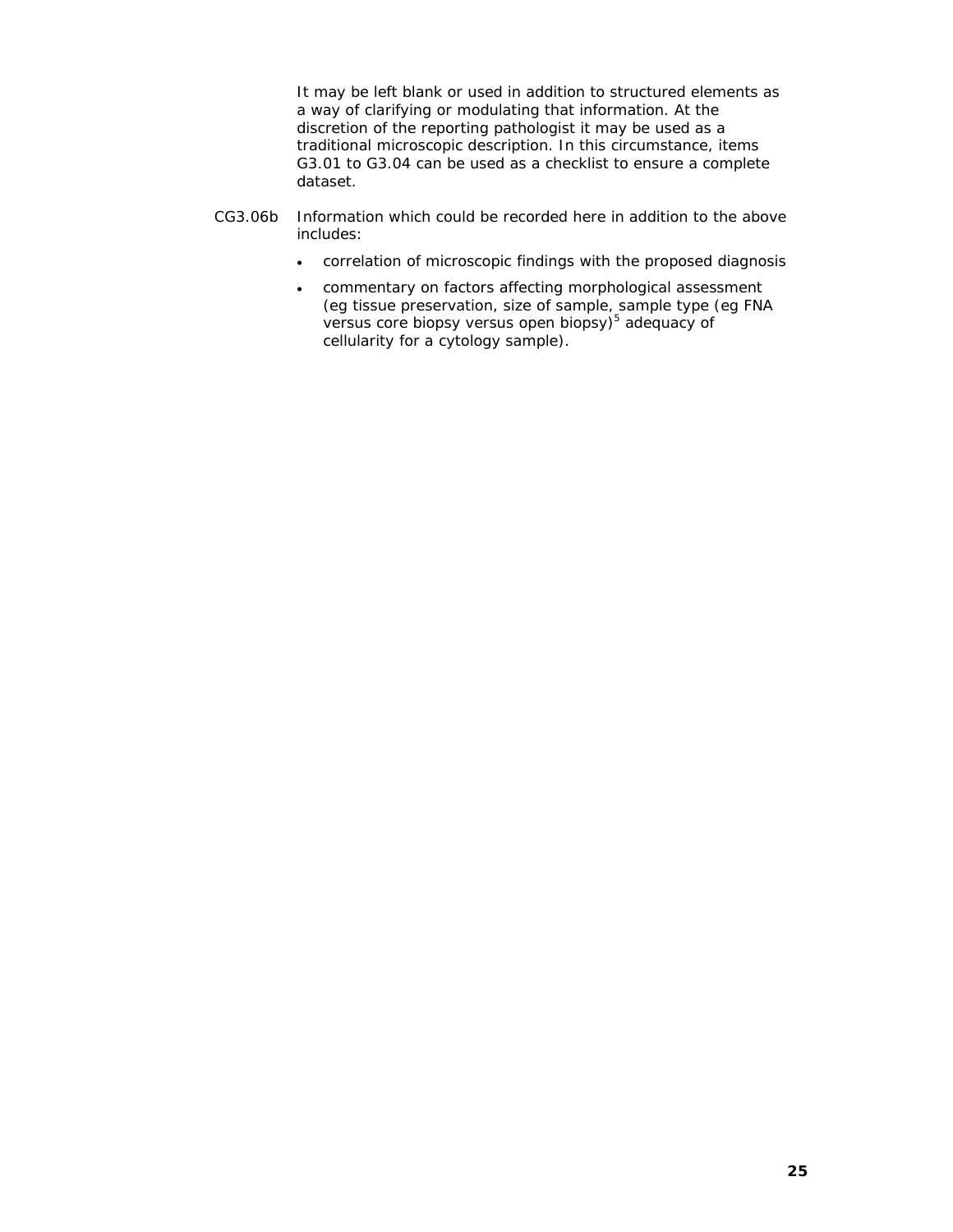# **4 Ancillary study findings**

An ancillary study is any pathology investigation which may form part of a cancer pathology report but which is not a part of routine histological assessment. Ancillary studies may be used to determine lineage, clonality or disease classification or subclassification; as prognostic biomarkers; or to indicate the likelihood of patient response to specific biological therapies.

Ancillary studies currently in diagnostic use for lymphoma include: flow cytometry, immunohistochemistry, cytogenetics and molecular studies. Other test modalities which may become important in the future should be reported using the same principles, standards and guidelines.

It is rarely necessary for all modalities to be used in a single case but it is a central tenet of the WHO classification that lineage determination is a prerequisite for diagnosis.<sup>2</sup> For this reason, evidence for lineage and clonality, where relevant, are standards and at least one of the ancillary test modalities will be required to achieve a diagnosis. The method used, however, will vary from one institution to another, from case to case and according to disease subtype.

#### **S4.01 All ancillary studies which have been performed, and which are pending, must be reported.**

- CS4.01a Every case will have at least one form of ancillary investigation.
- CS4.01b Lineage determination is a prerequisite for diagnosis. Proof of clonality may be required to establish a diagnosis of lymphoma and subtyping usually requires determination of an immunophenotypic profile. The particular choice of modality used may vary according to the institution, pathologist preference and tumour type
- CS4.01c For each modality, the results are listed, or the report annotated as:
	- not performed
	- pending
- G4.01 All multidisciplinary diagnostic findings should be integrated into the final report.
	- CG4.01a The anatomical pathology report is frequently the only complete record of all pathology investigations performed on the specimen and thus provides the treating clinician with a complete and integrated record of all relevant pathological investigations and conclusions.
- G4.02 Each class of ancillary investigation should form a separate subsection under its own heading
- **S4.02 For ancillary studies performed in the reporting anatomical pathology laboratory (eg immunohistochemistry) test results and interpretation must be reported in full, including all positive, negative and indeterminate results.**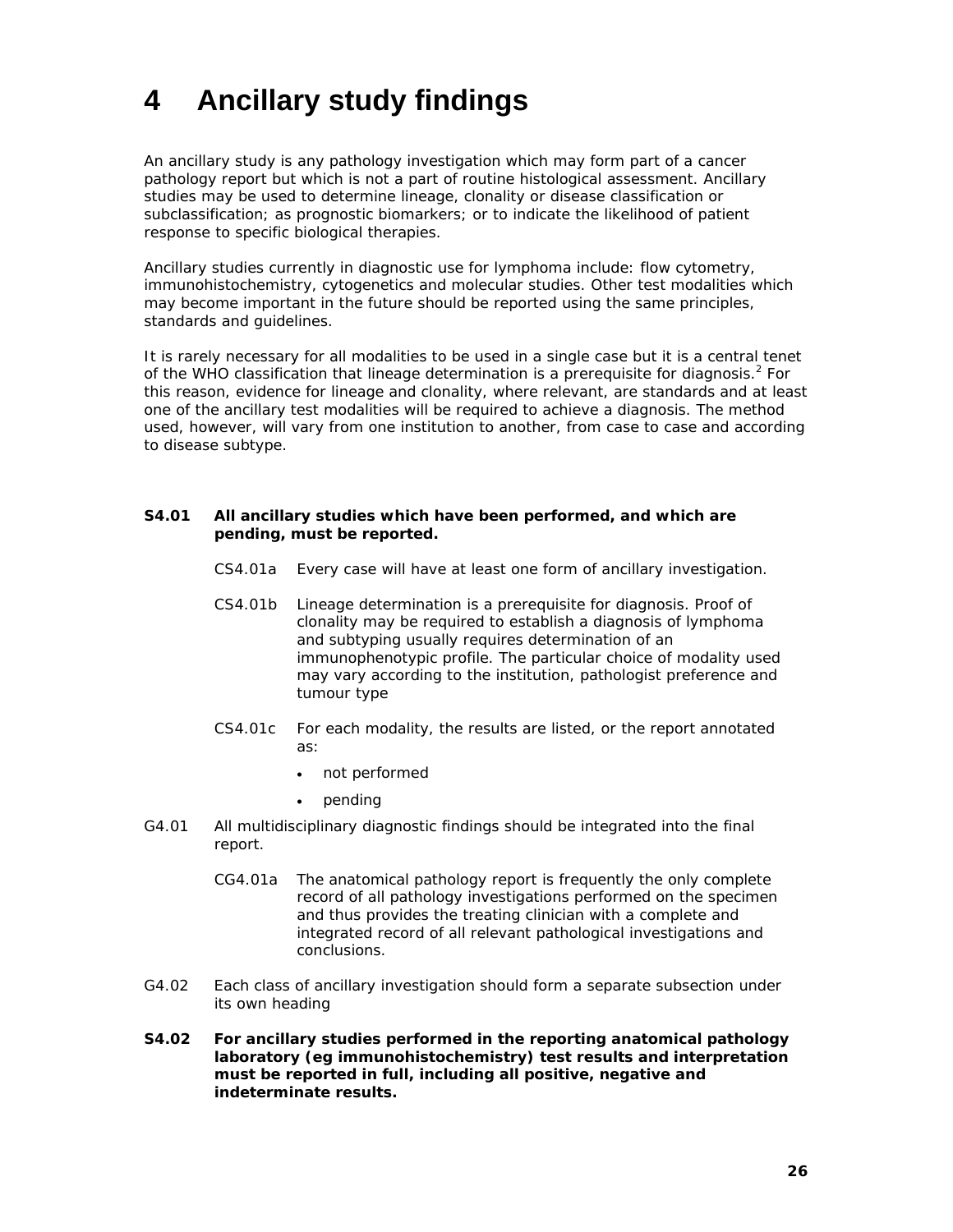- G4.03 Relevant results derived from an external laboratory should, where possible, be reported verbatim, identifying the tissue substrate used, the source laboratory, laboratory episode number and reporting pathologist or scientist.
	- CG4.03a The test performance characteristic for the particular test and laboratory should be recorded.
- G4.04 For each ancillary study heading used, information should be reported as much as possible as discrete items using checklists.
- G4.05 Each modality should include facility for a narrative comment.
	- CG4.05a This allows free text expression for:
		- interpretive comment
		- comment on how the results correlate with the proffered diagnosis
		- description of complex elements which are beyond synoptic capture

In cases where the investigation is performed in an external laboratory, this section is used to quote the interpretive comments or conclusion verbatim from the relevant laboratory, with the name of the reporting pathologist or scientist.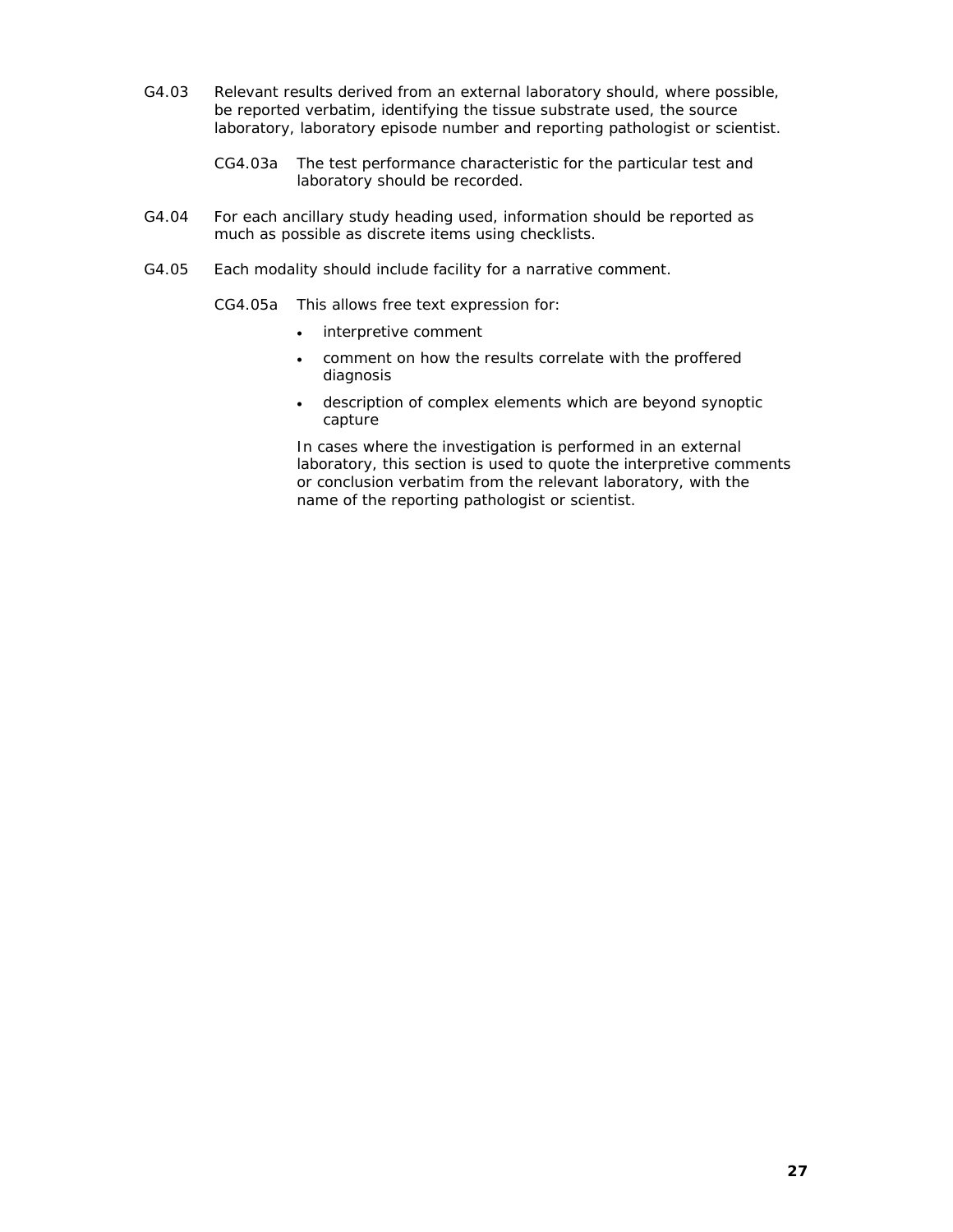# **5 Synthesis and overview**

Information that is synthesised from multiple modalities and therefore cannot reside solely in any one of the preceding chapters is described here.

In haematological neoplasia, the tumour type, as defined by the WHO classification, is clinicopathological and is derived from a combination of clinical information, microscopic findings and at least some form of ancillary study.

Similarly, tumour stage is synthesised from multiple classes of information – clinical, macroscopic and microscopic.

By definition, synthetic elements are inferential rather than observational, often representing high-level information that is likely to form part of the report 'Summary' or 'Diagnosis' section in the final formatted report.

Overarching case comment is synthesis in narrative format. Although it may not necessarily be required in any given report, the provision of the facility for overarching commentary in a cancer report is essential.

#### **S5.01 Lineage must be reported**

- CS5.01a Lineage determination is a prerequisite for diagnosis. In cases of indeterminate diagnosis, this information may be important to a clinical understanding of the disease
- CS5.01b Although lineage may be determined in many cases by a single ancillary study such as immunohistochemistry, there are occasions where the lineage is indicated by multiple observations (eg immunohistochemistry, flow cytometry and molecular studies). Since these findings may not necessarily be concordant, the final determination of lineage may require interpretation. Comment describing the diagnostic resolution of any discordance should be given in the narrative section below (**S5.04**).
- CS5.01c Descriptors for lineage include:
	- B-cell
	- T-cell
	- NK-cell
	- NK/T-cell
	- histiocytic
	- dendritic cell
	- myeloid
	- monocytic
	- myelomonocytic
	- mast cell.

In classical Hodgkin lymphoma, the lineage may be best recorded as 'Hodgkin-like' or 'in keeping with Hodgkin lymphoma'.

Cases of indeterminate diagnosis may be of 'null', 'unknown' or 'unproven' lineage.

G5.01 Clonality should be reported.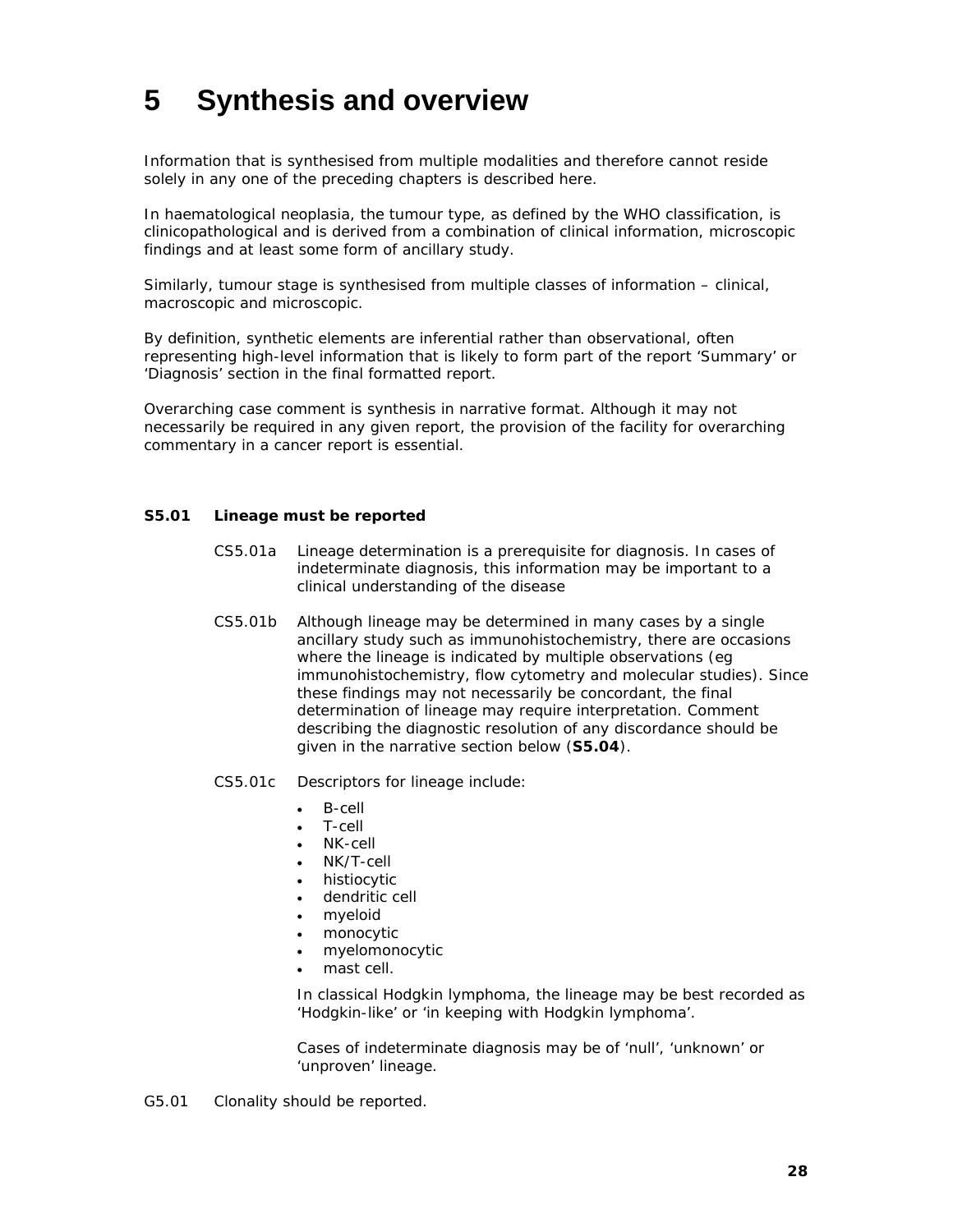CG5.01a Evidence of monoclonality may provide corroborative evidence for Tcell and B-cell lymphoma. In cases of uncertain diagnosis, the presence or absence of monoclonality may alter clinical management.

> For certain other haemopoietic neoplasms, such as Hodgkin lymphoma, histiocytic and dendritic cell neoplasms, there are no readily available means of establishing clonality. In such cases, the absence of detectable T-cell or B-cell clonality by routine methods may be important in corroborating the diagnosis.

- CG5.01b Although clonality may be determined in many cases by a single ancillary study such as immunohistochemistry, there are occasions where the clonality is indicated by multiple observations (for example, immunohistochemistry, flow cytometry and molecular studies). Since these findings may not necessarily be concordant, the final determination of clonality may require interpretation. Comment describing the diagnostic resolution of any discordance should be given in the narrative section below (**S5.04**).
- CG5.01c Descriptors best used for clonality are:
	- monoclonal
	- polyclonal
	- oligoclonal

In other circumstances 'unknown', 'untested' or 'unproven' should be recorded as it may be important for the clinician to be aware that monoclonality has not been proven.

 CG5.01d Molecular tests should be performed by laboratories having the required expertise. For each molecular test, it is essential to know its limitations, sensitivity and specificity. $34$  Ideally this should be recorded with each case. Sensitivity and specificity will vary with different techniques; for example, fluorescent in situ hybridisation (FISH) vs polymerase chain reaction (PCR) for  $t(11;14)$ , and may vary with different tissue samples. The results of molecular tests should never be used in isolation. Clonality does not always equate with malignancy, nor does its absence necessarily indicate a benign process.

#### **S5.02 The WHO disease subtype must be recorded**

- CS5.02a The specific WHO category is recorded whenever possible. A generic diagnosis may be appropriate in some cases. For example:
	- B-cell NHL, not further specifiable
	- atypical lymphoid proliferation
- G5.02 The International Classification of Diseases code for cancer (ICD-O-3) should be reported.

CG5.02a The ICD-O-3 codes are provided in WHO 2008. $^2$ 

- G5.03 The 'Diagnostic summary' section of the final formatted report should include:
	- a. specimen type (**S2.03**)
	- b. tumour site and laterality (**S1.03**, **S1.04**)
	- c. WHO diagnosis (**S5.02**)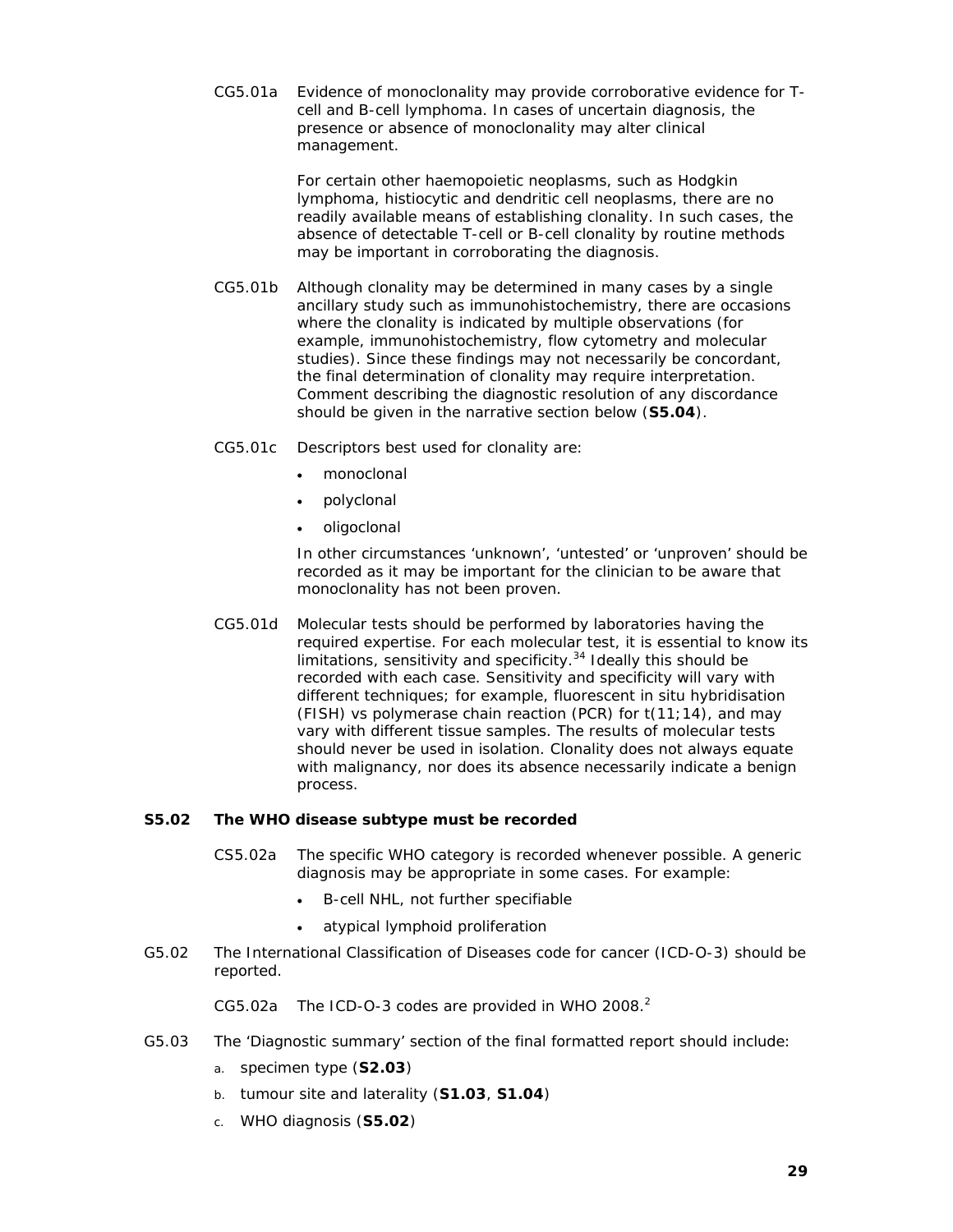- d. grade where relevant (**S3.02**)
- G5.04 Stage should be recorded if known.
	- CG5.04a Use the AJCC/UICC *Cancer Staging Manual*, 7<sup>th</sup> edition, to report the stage of the lymphoma.<sup>22</sup>
	- CG5.04b Staging for haemopoietic neoplasms is based on the Ann Arbor system originally developed for Hodgkin lymphoma, rather than the TNM system used in other cancers.

Ocular adnexal lymphoma is an exception to the above rule and is staged by the TNM system. $^{22}$ 

For multiple myeloma, the Durie-Salmon staging system is recommended by the AJCC. $22,35$ 

 CG5.04c Staging is clinicopathological and requires knowledge of multiple imaging modalities (CT/PET/MRI) as well as clinical examination, results of laboratory tests and bone marrow examination. Examination of cerebrospinal fluid may also be required in cases at risk of central nervous system involvement.

> The results of these examinations are rarely known at the time of primary histopathological diagnosis.

G5.05 A supplementary report (or equivalent) should be added to the pathology report if further diagnostic information is subsequently obtained.

#### **S5.03 Facility for overall case comment must be provided**

- CS5.03a This free text narrative is to provide overarching case commentary, as required. This commentary is mandatory in cases where the diagnosis is not definitive or is in any way compromised.
- CS5.03b The narrative may include:
	- information which is unexpected, or too complex or nuanced for structured capture
	- description of the decision making trail including resolution of any discordant findings
	- in cases of diagnostic ambiguity or uncertainty:
	- reason for uncertainty
	- differential diagnoses
	- pending investigations
	- recommendations for further action; this may include
		- $\circ$  rebiopsy (indicating preferred modality)<sup>5</sup>
		- o specific investigations (eg imaging of specific area; specific viral serology)
		- o referral of pathology material for second opinion; which should include detailed clinical history, imaging results, flow cytometry results and genetic results if known, all slides including H&Es and immunohistochemistry, unstained slides (10 or paraffin block)
	- details of any second opinion sought.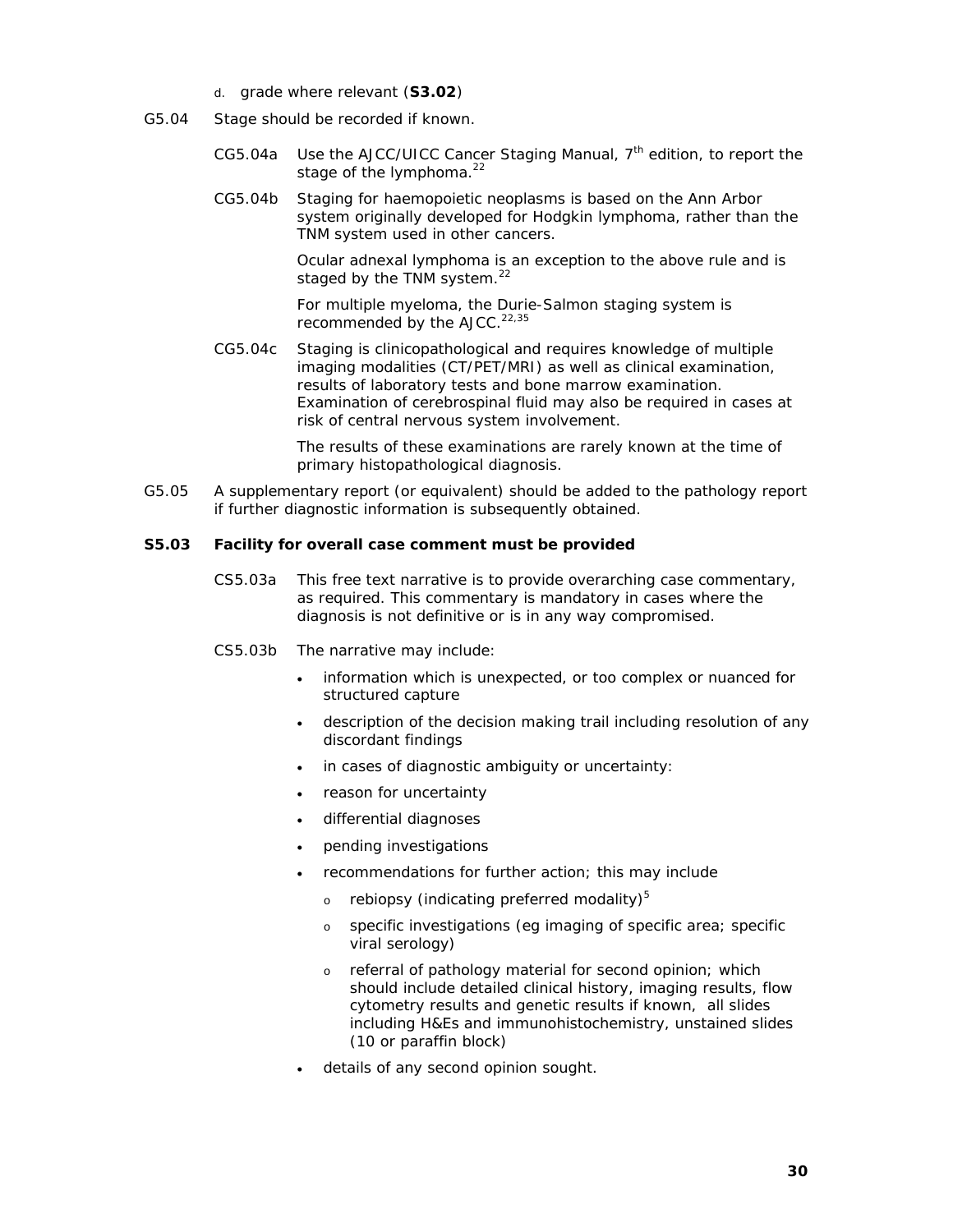# **6 Structured checklist**

The following checklist includes the standards and guidelines for this protocol which must be considered when reporting, in the simplest possible form. This provides a fully inclusive dataset for structured reporting of lymphoma. For emphasis, standards (mandatory elements) are formatted in bold font. The standards alone are equivalent to the 'minimum dataset' for lymphoma.

- **S6.01 The structured checklist provided may be modified as required but with the following restrictions:** 
	- **a. All standards and their respective naming conventions, definitions and value lists must be adhered to.**
	- **b. Guidelines are not mandatory but are recommendations and where used, must follow the naming conventions, definitions and value lists given in the protocol.**
- G6.01 The order of information and design of the checklist may be varied according to the laboratory information system (LIS) capabilities.
	- CG6.01a Where the LIS allows dissociation between data entry and report format, the structured checklist is usually best formatted to follow pathologist workflow. In this situation, the elements of synthesis or conclusions are necessarily at the end. The report format is then optimised independently by the LIS.
	- CG6.01b Where the LIS does not allow dissociation between data entry and report format, (for example where only a single text field is provided for the report), pathologists may elect to create a checklist in the format of the final report. In this situation, communication with the clinician takes precedence and the checklist design is according to principles given in Chapter 7.
- G6.02 Where the checklist is used as a report template (see G6.01), the principles in Chapter 7 and Appendix 2 apply.
	- CG6.02a All extraneous information, tick boxes and unused values need to be deleted.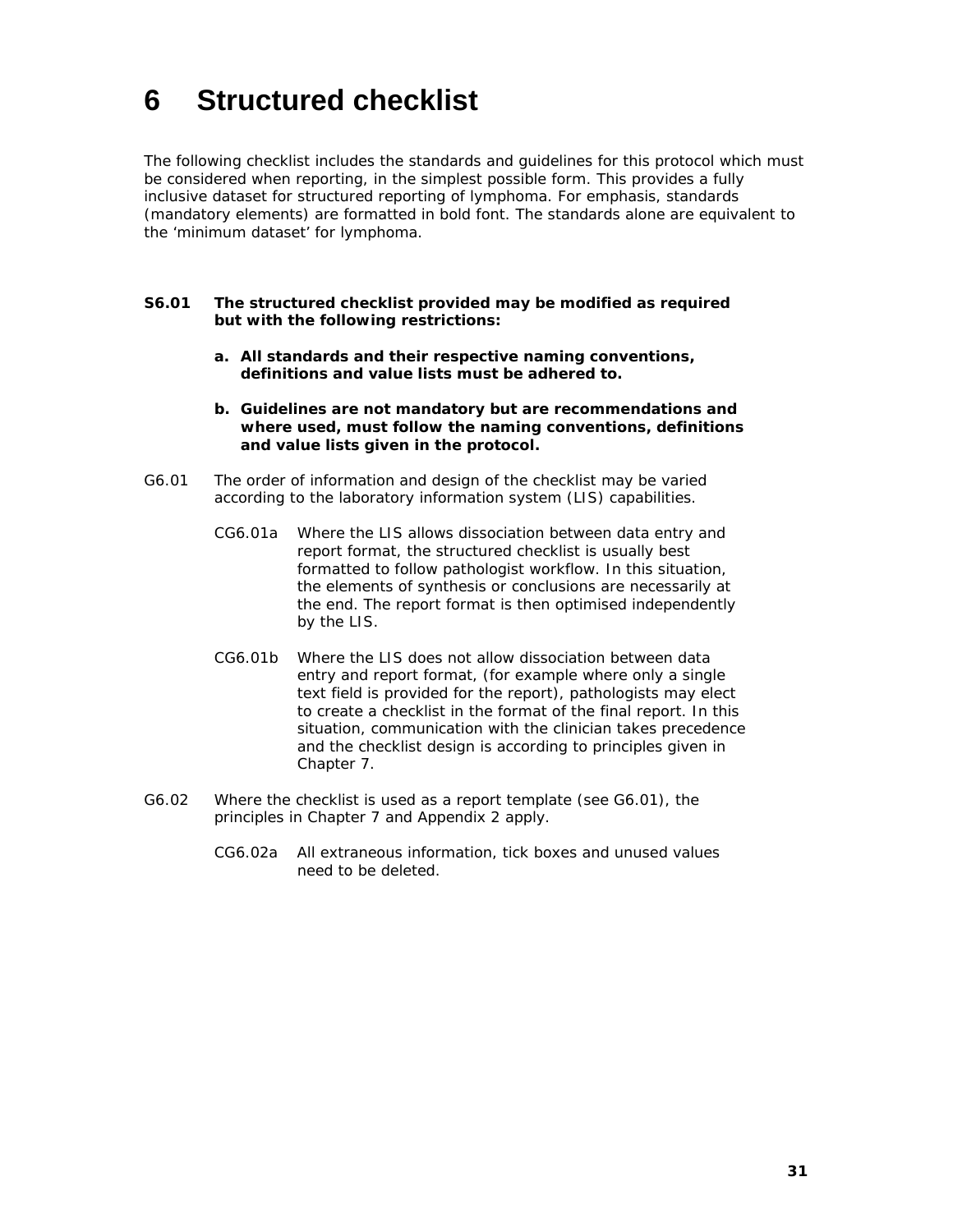# **Clinical information and surgical handling** S1.01 Patient name Date of birth **Sex \_\_\_\_\_\_\_\_\_\_\_\_\_\_\_\_\_\_\_\_\_\_\_\_\_\_\_\_\_\_\_ Identification and contact details of requesting doctor \_\_\_\_\_\_\_\_\_\_\_\_\_\_\_\_\_\_\_\_\_\_\_\_\_\_\_\_\_\_\_ Type of specimen \_\_\_\_\_\_\_\_\_\_\_\_\_\_\_\_\_\_\_\_\_\_\_\_\_\_\_\_\_\_\_**  Date of request **Clinical information relevant to the investigations requested \_\_\_\_\_\_\_\_\_\_\_\_\_\_\_\_\_\_\_\_\_\_\_\_\_\_\_\_\_\_\_ \_\_\_\_\_\_\_\_\_\_\_\_\_\_\_\_\_\_\_\_\_\_\_\_\_\_\_\_\_\_\_**  G1.01 Patient identifiers (eg MRN, UHI, NHI) **\_\_\_\_\_\_\_\_\_\_\_\_\_\_\_\_\_\_\_\_\_\_\_\_\_\_\_\_\_\_\_ \_\_\_\_\_\_\_\_\_\_\_\_\_\_\_\_\_\_\_\_\_\_\_\_\_\_\_\_\_\_\_**  G1.02 Pathology accession number **\_\_\_\_\_\_\_\_\_\_\_\_\_\_\_\_\_\_\_\_\_\_\_\_\_\_\_\_\_\_\_**  S1.02 **Principal clinician \_\_\_\_\_\_\_\_\_\_\_\_\_\_\_\_\_\_\_\_\_\_\_\_\_\_\_\_\_\_\_**  S1.03 **Site of biopsy:**  Lymph node (specify) \_\_\_ **Other (specify) \_\_\_** S1.04 **Laterality: Left \_\_\_ Midline \_\_\_ Right \_\_\_ Unknown \_\_\_** G1.03 **Reason for biopsy** G1.04 Clinical or differential diagnosis **\_\_\_\_\_\_\_\_\_\_\_\_\_\_\_\_\_\_\_\_\_\_\_\_\_\_\_\_\_\_\_**  G1.05 Involved sites or pattern of disease spread: Nodal/Lymphatic **\_\_\_**  Extranodal/Extralymphatic **\_\_\_**  Nodal/Extranodal **\_\_\_**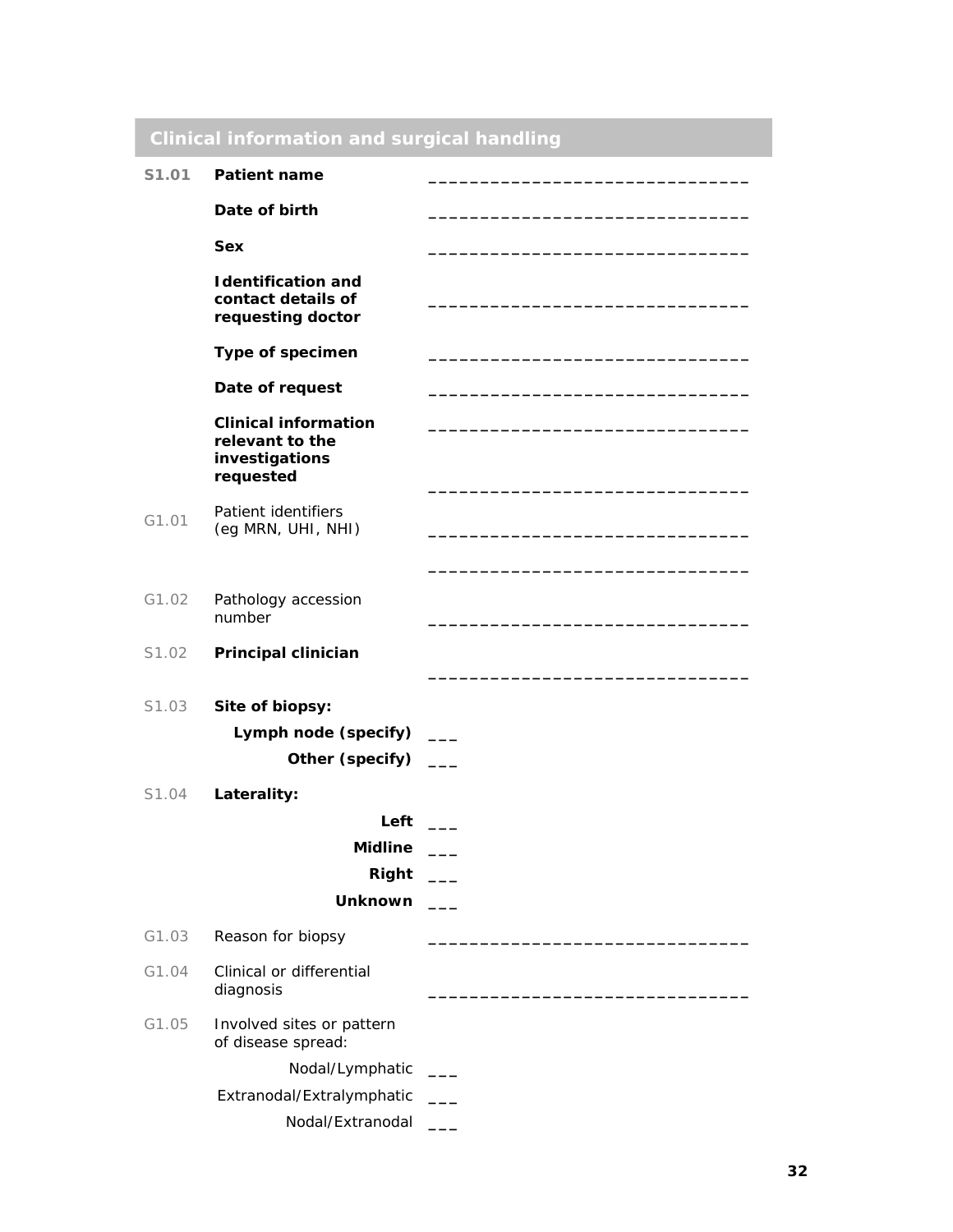|       | Unknown                                                                             |                          |
|-------|-------------------------------------------------------------------------------------|--------------------------|
| G1.06 | Stage or clinical extent of<br>disease                                              |                          |
|       | Solitary                                                                            | $\overline{\phantom{a}}$ |
|       | Localised                                                                           |                          |
|       | Generalised                                                                         |                          |
|       | Unknown                                                                             |                          |
| G1.07 | Constitutional symptoms                                                             |                          |
|       | Present                                                                             |                          |
|       | Absent                                                                              |                          |
|       | Unknown                                                                             |                          |
| G1.08 | Relevant laboratory test<br>results                                                 |                          |
|       |                                                                                     |                          |
| G1.09 | Previous lymphoma or<br>leukaemia diagnosis                                         |                          |
|       | Relevant previous<br>biopsies:                                                      |                          |
|       | Date of biopsy                                                                      |                          |
|       | Site of biopsy                                                                      |                          |
|       | Type of biopsy                                                                      |                          |
|       | Laboratory                                                                          | $\sim 10^{-1}$           |
|       | Laboratory reference<br>numbers                                                     |                          |
| G1.10 | Previous treatment                                                                  |                          |
| G1.11 | Predisposing factors-<br>Immuno-compromised<br>states and auto immune<br>conditions |                          |
| G1.12 | Predisposing factors-<br>Infective agents                                           |                          |
| G1.13 | Further clinical information                                                        |                          |
|       |                                                                                     |                          |
|       |                                                                                     |                          |
|       |                                                                                     |                          |
|       | <b>Macroscopic findings</b>                                                         |                          |
| S2.01 | Fluid specimen in which<br>delivered to the                                         |                          |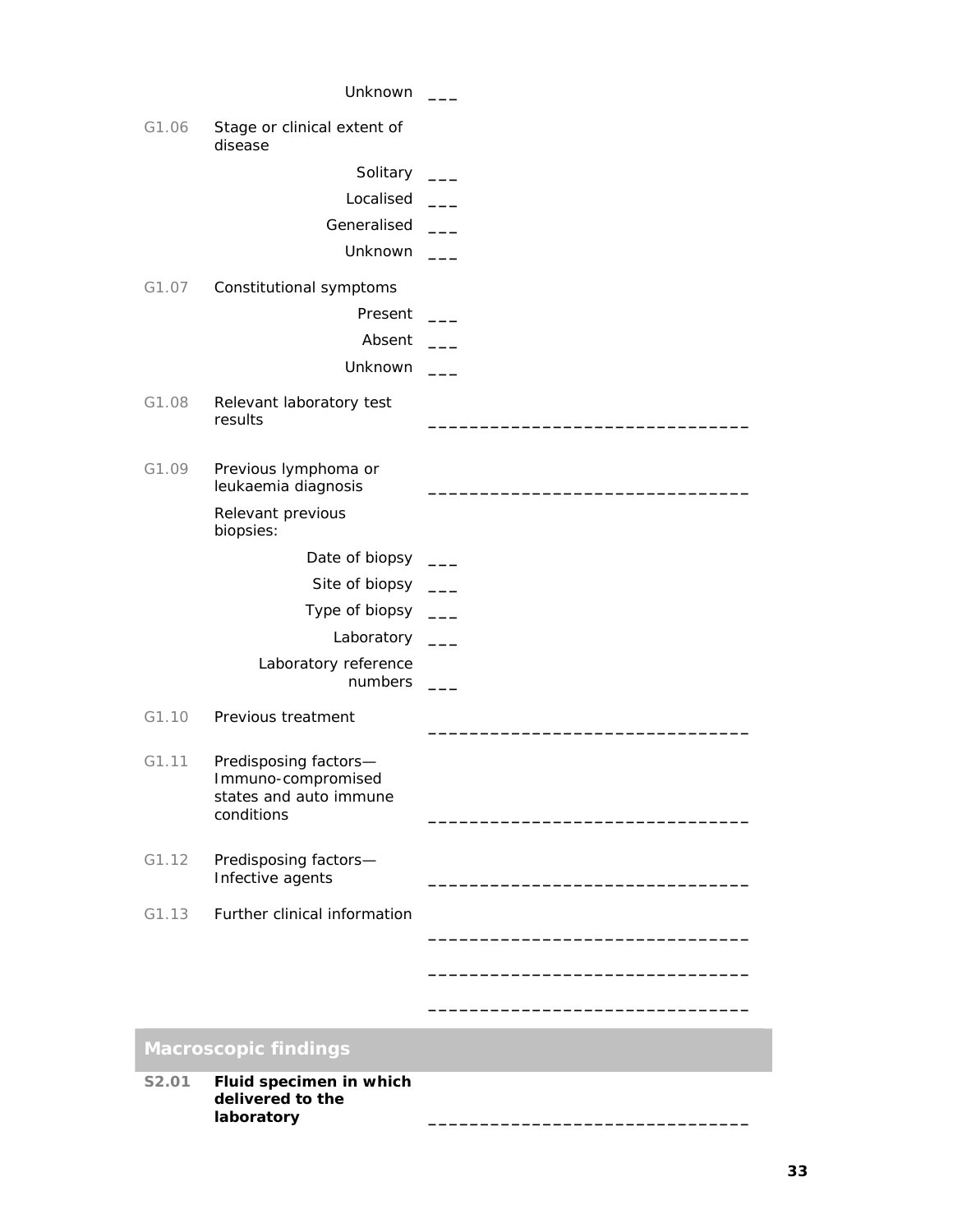| S2.02             | Specimen handling or<br>triage                                  |                     |
|-------------------|-----------------------------------------------------------------|---------------------|
| S2.03             | Specimen type                                                   |                     |
| <b>S2.04</b>      | Specimen size:                                                  |                     |
|                   | <b>Biopsies (mm)</b>                                            |                     |
|                   | Fluid (mL) $\_\_$                                               |                     |
|                   | Spleen $(g)$ __                                                 |                     |
| G <sub>2.03</sub> | Narrative or macroscopic<br>description                         |                     |
|                   |                                                                 |                     |
|                   | <b>Microscopic findings</b>                                     |                     |
| G3.01             | Abnormal cells: patterns<br>of infiltration or<br>architecture: |                     |
| G3.02             | Abnormal cell size:                                             |                     |
|                   | Small                                                           |                     |
|                   | Medium J                                                        |                     |
|                   | Large                                                           |                     |
|                   | Mixed                                                           |                     |
|                   | Indeterminant                                                   |                     |
| G3.03             | Abnormal cell<br>cytomorphology                                 |                     |
| G3.04             | Abnormal cell proliferative<br>indicators                       |                     |
| S3.02             | Grade (follicular<br>lymphoma):                                 |                     |
|                   | 1                                                               |                     |
|                   | $\overline{2}$                                                  |                     |
|                   | 3                                                               | ____ 3a____ 3b ____ |
| G3.05             | Host cells and tissue<br>reactions                              |                     |
| G3.06             | Narrative or microscopic<br>description                         |                     |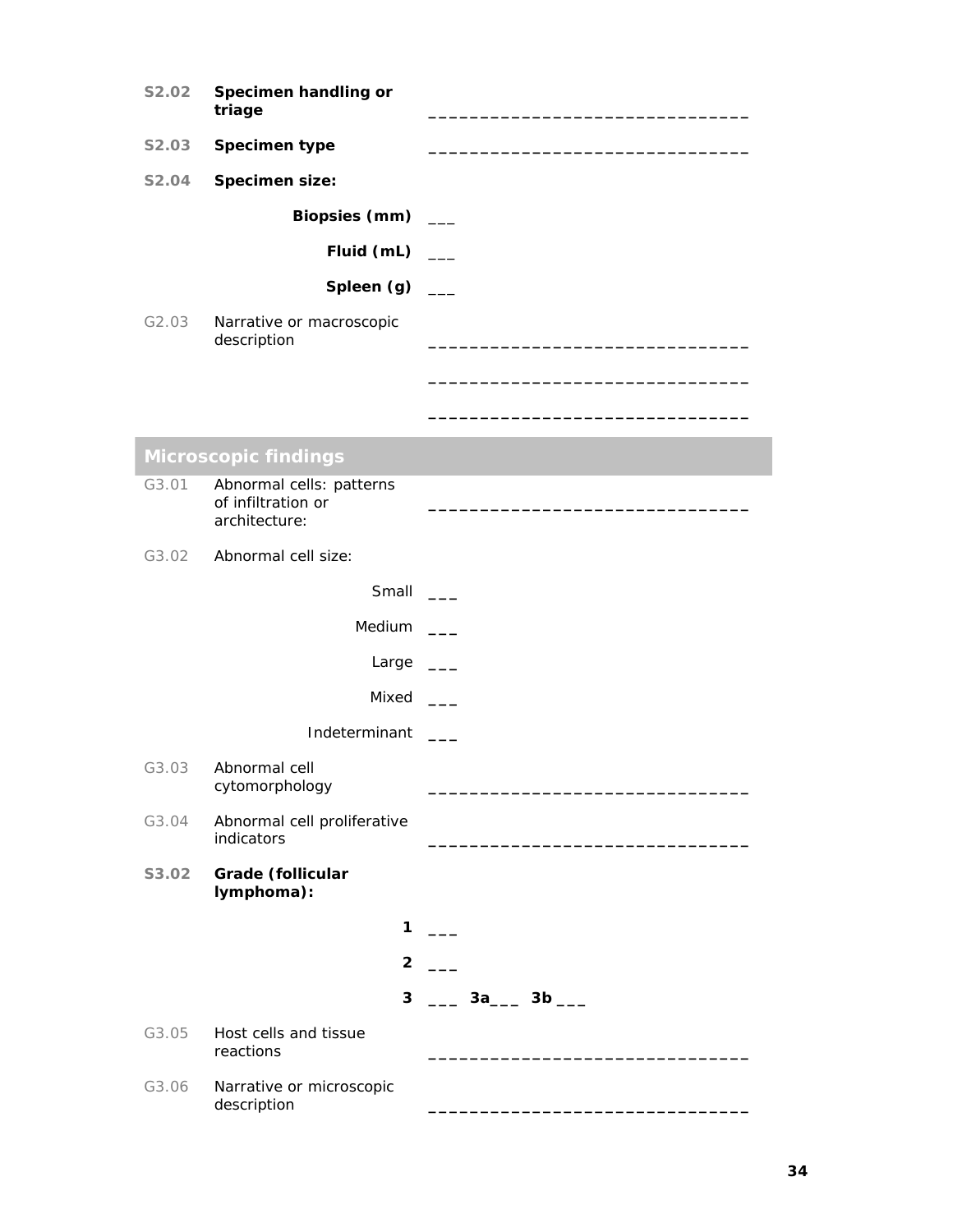| <b>Ancillary test findings</b> |                                 |  |  |  |
|--------------------------------|---------------------------------|--|--|--|
|                                | G4.03 Immunohistochemistry      |  |  |  |
| S4.01                          | <b>Performed</b>                |  |  |  |
|                                | Not performed ___               |  |  |  |
| S4.02                          |                                 |  |  |  |
|                                |                                 |  |  |  |
|                                |                                 |  |  |  |
| G4.05                          | Narrative interpretive          |  |  |  |
|                                | comment                         |  |  |  |
|                                |                                 |  |  |  |
| G4.03                          | <b>Flow Studies</b>             |  |  |  |
| S4.01                          | <b>Performed</b>                |  |  |  |
|                                | Not performed ___               |  |  |  |
| S4.02                          |                                 |  |  |  |
|                                |                                 |  |  |  |
|                                |                                 |  |  |  |
| G4.05                          | Narrative interpretive          |  |  |  |
|                                | comment                         |  |  |  |
|                                |                                 |  |  |  |
|                                | G4.03 Other Test(s) (Iterative) |  |  |  |
|                                | <b>Test Result Type</b>         |  |  |  |
|                                | <b>Result</b>                   |  |  |  |
| G4.05                          | Narrative interpretive          |  |  |  |
|                                | comment                         |  |  |  |
|                                |                                 |  |  |  |
|                                | <b>Synthesis and Overview</b>   |  |  |  |
| S5.01                          | Lineage                         |  |  |  |

G5.01 **Clonality** 

**\_\_\_\_\_\_\_\_\_\_\_\_\_\_\_\_\_\_\_\_\_\_\_\_\_\_\_\_\_\_\_**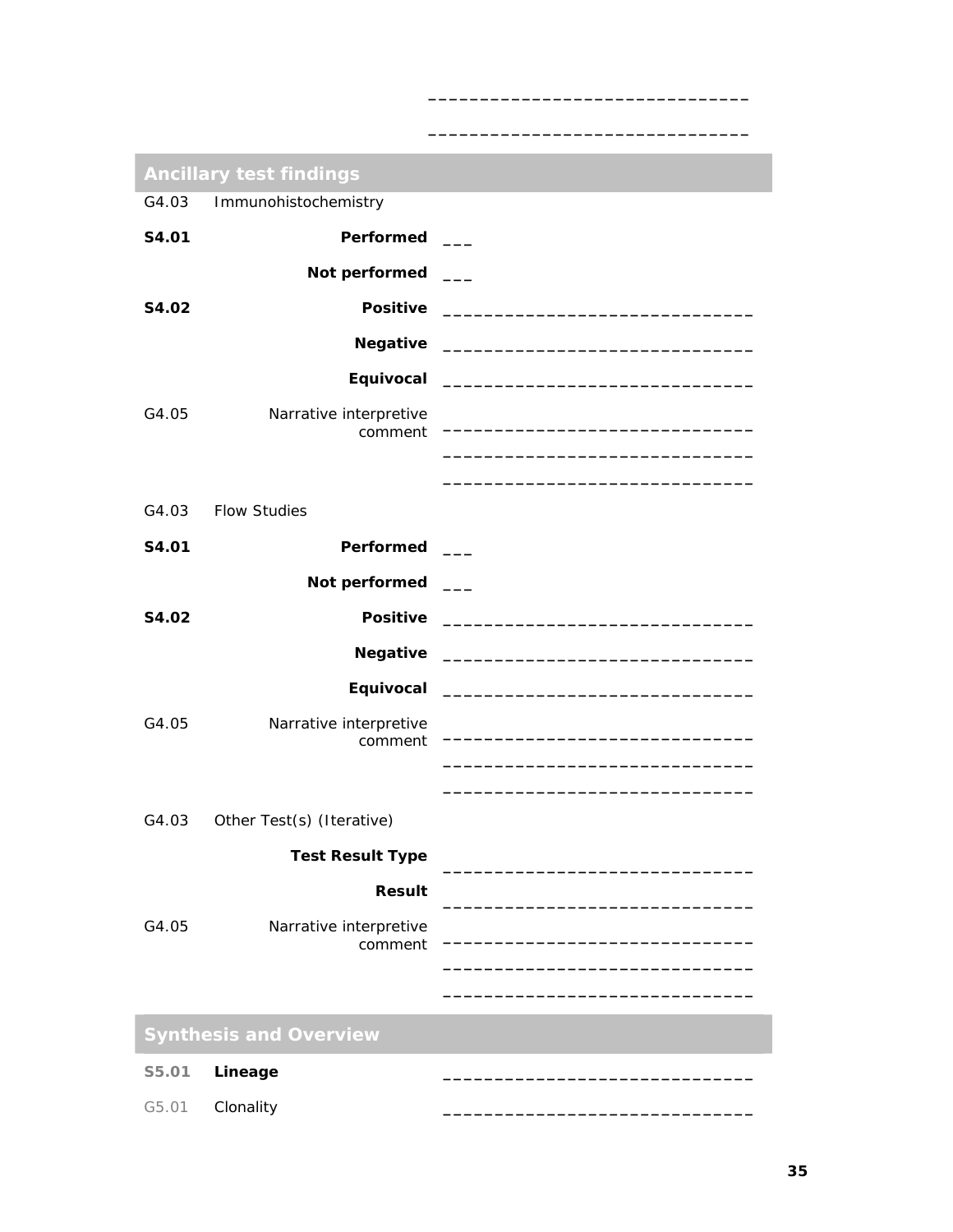|       | S5.02 WHO disease subtype                    |  |
|-------|----------------------------------------------|--|
| G5.02 | $ICD-O-3 code$                               |  |
| G5.03 | Diagnostic summary                           |  |
|       |                                              |  |
|       |                                              |  |
| G5.04 | Stage (AJCC/UICC 7 <sup>th</sup><br>edition) |  |
| S5.03 | <b>Overall case comment</b>                  |  |
|       |                                              |  |
|       |                                              |  |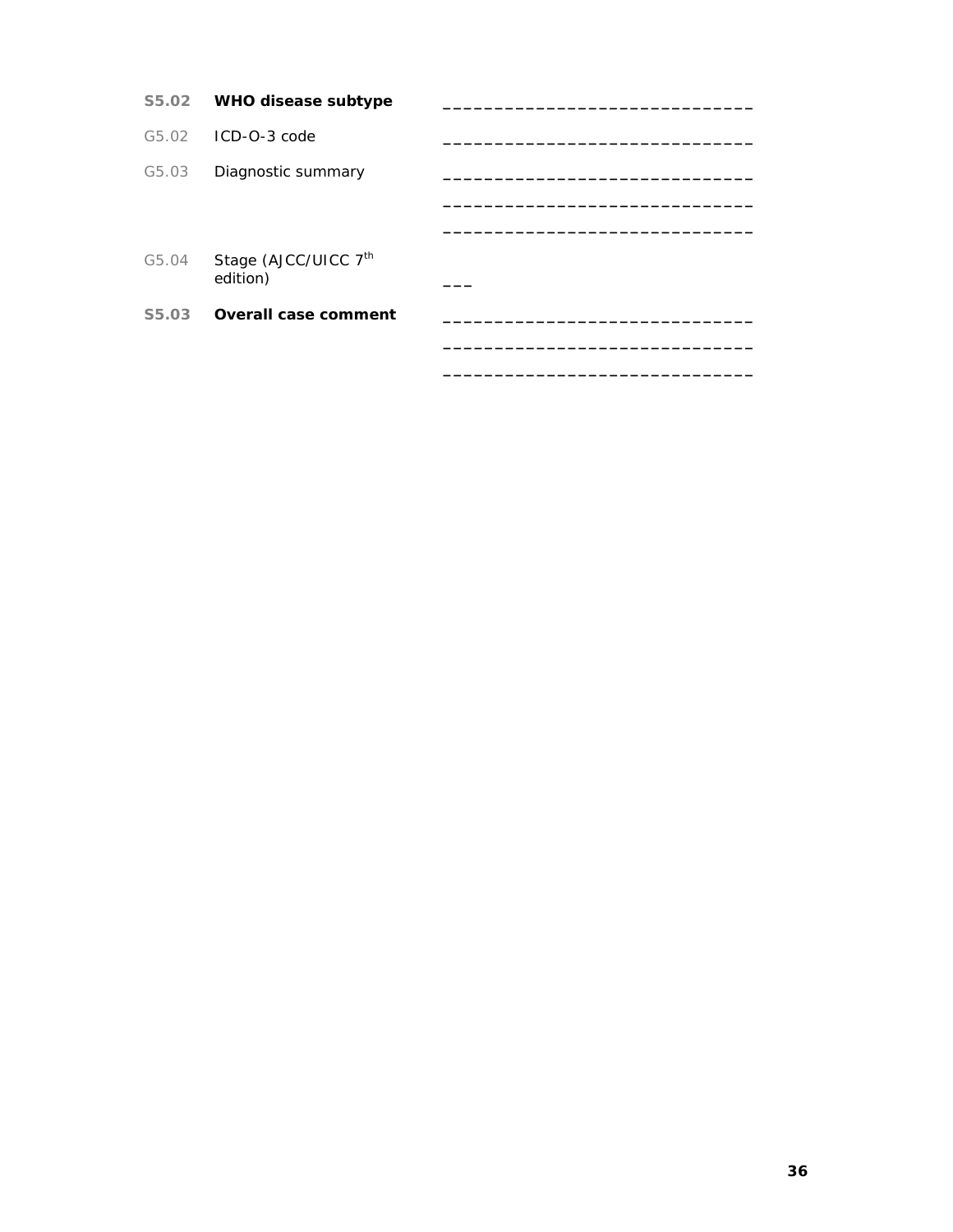# **7 Formatting of pathology reports**

Good formatting of the pathology report is essential for optimising communication with the clinician, and will be an important contributor to the success of cancer reporting protocols. The report should be formatted to provide information clearly and unambiguously to the treating doctors, and should be organised with their use of the report in mind. In this sense, the report differs from the structured checklist, which is organised with the pathologists' workflow as a priority.

Uniformity in the format as well as in the data items of cancer reports between laboratories makes it easier for treating doctors to understand the reports; it is therefore seen as an important element of the systematic reporting of cancer. For guidance on formatting pathology reports, please refer to Appendix 2.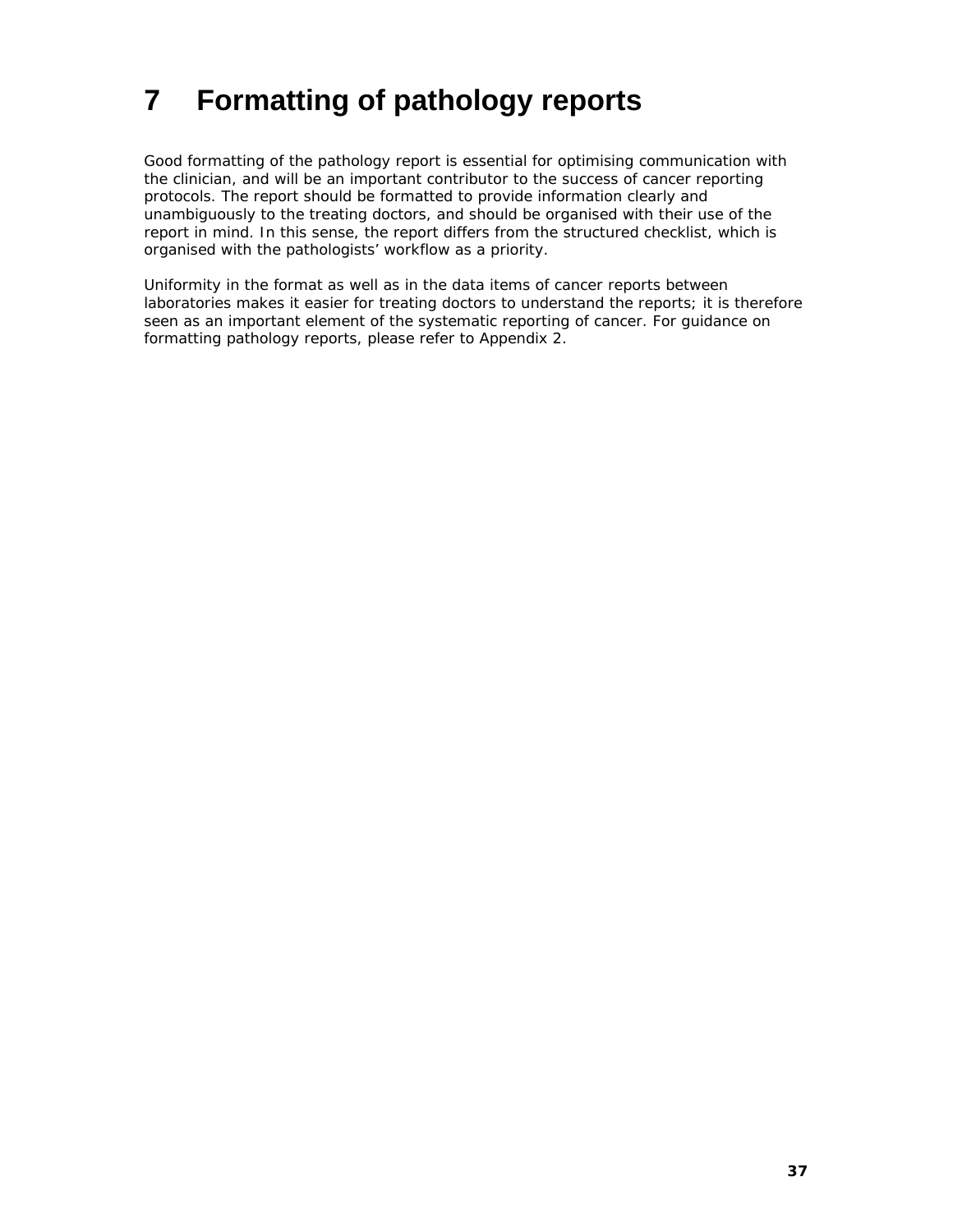# **Appendix 1 Pathology request form for lymphoma**

| S1.01 | <b>Patient name</b>                                                           |  |
|-------|-------------------------------------------------------------------------------|--|
|       | Date of birth                                                                 |  |
|       | <b>Sex</b>                                                                    |  |
|       | <b>Identification and</b><br>contact details of<br>requesting doctor          |  |
|       | Type of specimen                                                              |  |
|       | Date of request                                                               |  |
|       | <b>Clinical information</b><br>relevant to the<br>investigations<br>requested |  |
| G1.01 | Patient identifiers<br>(eg MRN, UHI, NHI)                                     |  |
| S1.02 | Principal clinician                                                           |  |
| S1.03 | Site of biopsy:<br>Lymph node (specify) ___<br>Other (specify) __             |  |
| S1.04 | Laterality:                                                                   |  |
|       | Left                                                                          |  |
|       | <b>Midline</b>                                                                |  |
|       | Right                                                                         |  |
|       | Unknown                                                                       |  |
| G1.03 | Reason for biopsy                                                             |  |
| G1.04 | Clinical or differential<br>diagnosis                                         |  |
| G1.05 | Involved sites or pattern<br>of disease spread:                               |  |
|       | Nodal/Lymphatic                                                               |  |
|       | Extranodal/Extralymphatic                                                     |  |
|       | Nodal/Extranodal                                                              |  |
|       | Unknown                                                                       |  |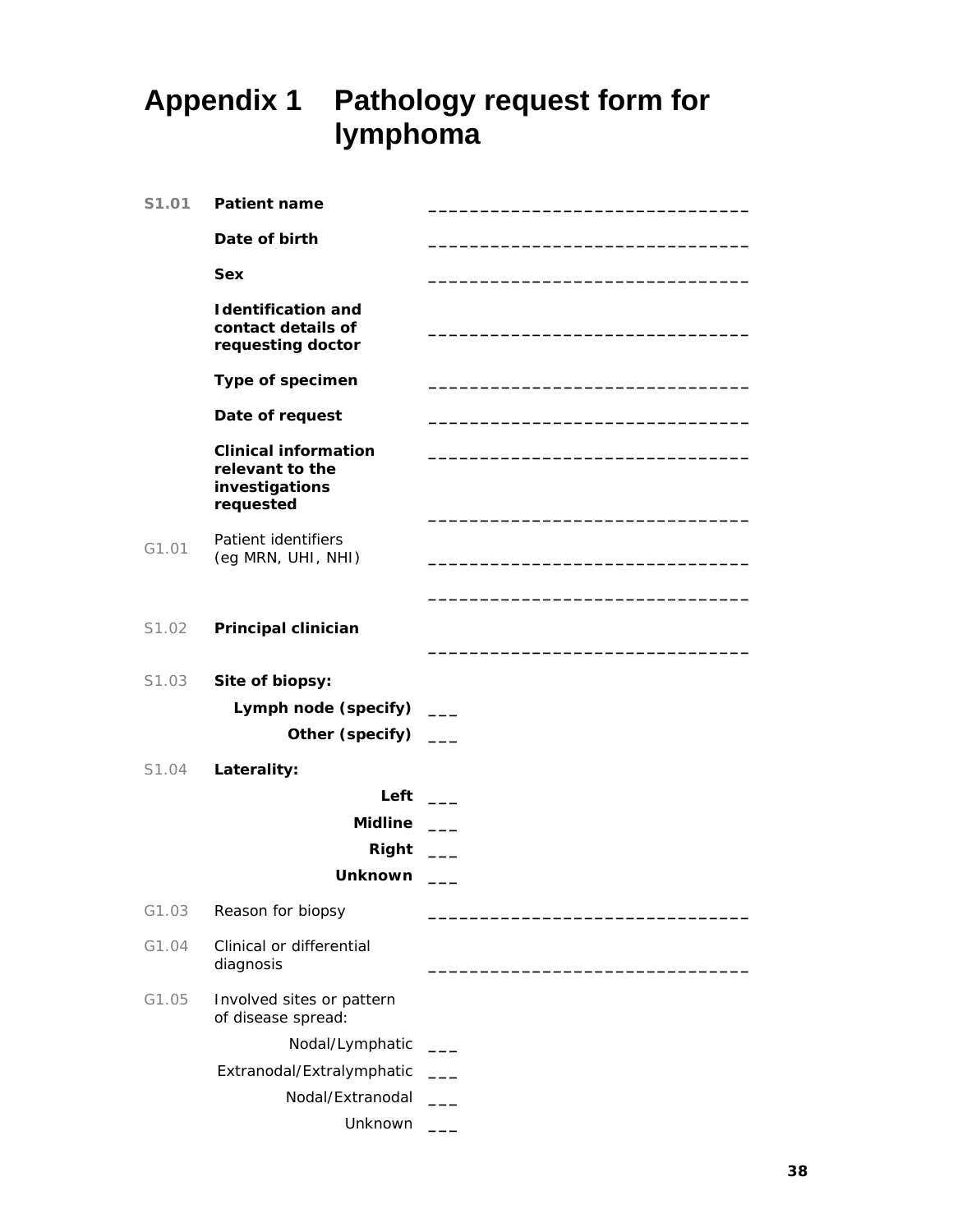| G1.06 | Stage or clinical extent of<br>disease                                              |  |
|-------|-------------------------------------------------------------------------------------|--|
|       | Solitary                                                                            |  |
|       | Localised                                                                           |  |
|       | Generalised                                                                         |  |
|       | Unknown                                                                             |  |
| G1.07 | Constitutional symptoms                                                             |  |
|       | Present                                                                             |  |
|       | Absent                                                                              |  |
|       | Unknown                                                                             |  |
| G1.08 | Relevant laboratory test<br>results                                                 |  |
| G1.09 | Previous lymphoma or<br>leukaemia diagnosis                                         |  |
|       | Relevant previous<br>biopsies:                                                      |  |
|       | Date of biopsy                                                                      |  |
|       | Site of biopsy                                                                      |  |
|       | Type of biopsy                                                                      |  |
|       | Laboratory                                                                          |  |
|       | Laboratory reference<br>numbers                                                     |  |
| G1.10 | Previous treatment                                                                  |  |
| G1.11 | Predisposing factors-<br>Immuno-compromised<br>states and auto immune<br>conditions |  |
| G1.12 | Predisposing factors-<br>Infective agents                                           |  |
| G1.13 | Further clinical information                                                        |  |
|       |                                                                                     |  |
|       |                                                                                     |  |

**\_\_\_\_\_\_\_\_\_\_\_\_\_\_\_\_\_\_\_\_\_\_\_\_\_\_\_\_\_\_\_**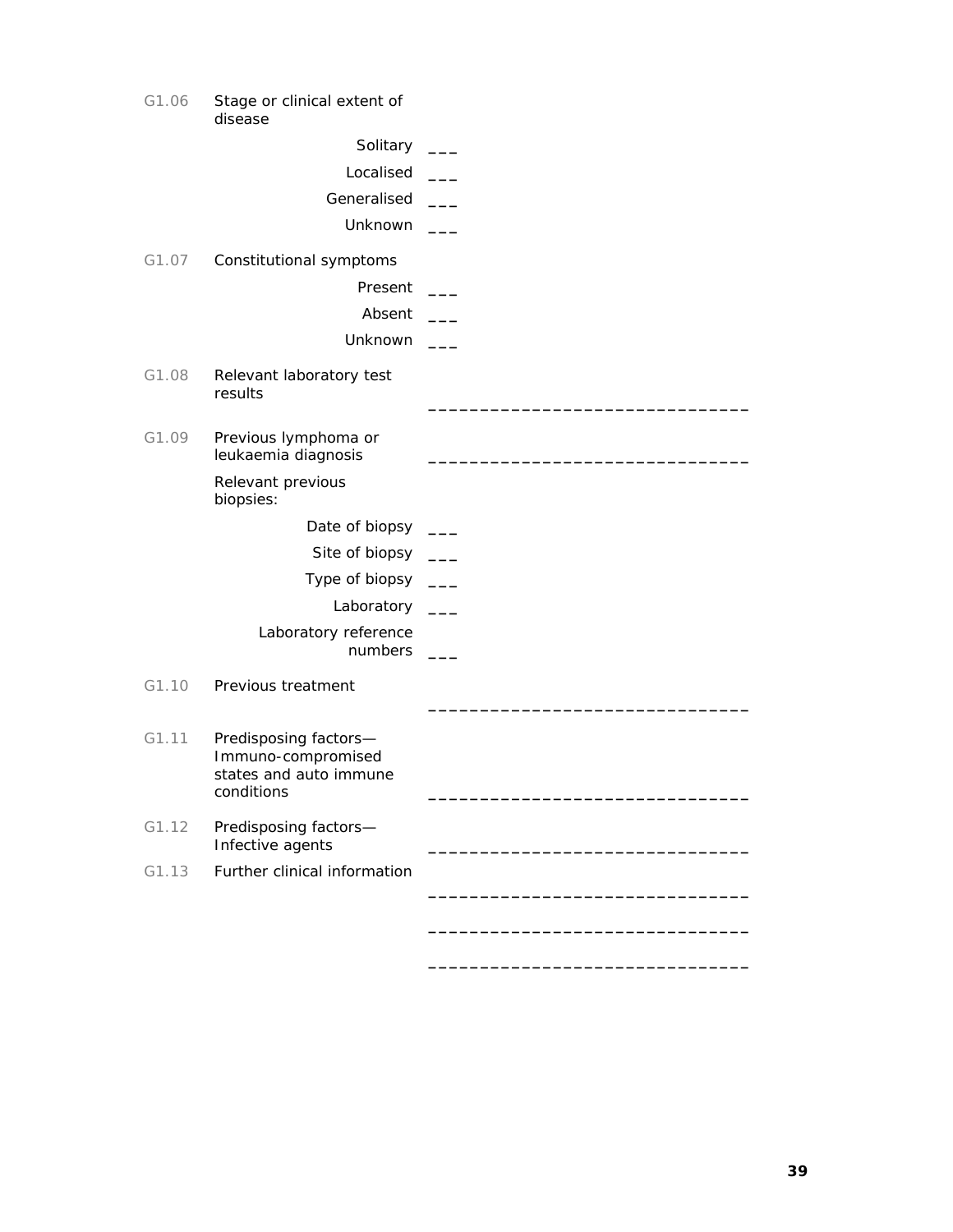# **Appendix 2 Guidelines for formatting of a pathology report**

## **Layout**

Headings and spaces should be used to indicate subsections of the report, and heading hierarchies should be used where the LIS allows it. Heading hierarchies may be defined by a combination of case, font size, style and, if necessary, indentation.

Grouping like data elements under headings and using 'white space' assists in rapid transfer of information.<sup>36</sup>

Descriptive titles and headings should be consistent across the protocol, checklist and report. When reporting on different tumour types, similar layout of headings and blocks of data should be used, and this layout should be maintained over time.

Consistent positioning speeds data transfer and, over time, may reduce the need for field descriptions or headings, thus reducing unnecessary information or 'clutter'.

Within any given subsection, information density should be optimised to assist in data assimilation and recall. The following strategies should be used:

- Configure reports in such a way that data elements are 'chunked' into a single unit to help improve recall for the clinician.<sup>36</sup>
- Reduce 'clutter' to a minimum. $36$  Thus, information that is not part of the protocol (eg billing information or Snomed codes) should not appear on the reports or should be minimised.
- Reduce the use of formatting elements (eg bold, underlining or use of footnotes) because these increase clutter and may distract the reader from the key information.

Where a structured report checklist is used as a template for the actual report, any values provided in the checklist but not applying to the case in question must be deleted from the formatted report.

Reports should be formatted with an understanding of the potential for the information to mutate or be degraded as the report is transferred from the LIS to other health information systems.

As a report is transferred between systems:

- text characteristics such as font type, size, bold, italics and colour are often lost
- tables are likely to be corrupted as vertical alignment of text is lost when fixed font widths of the LIS are rendered as proportional fonts on screen or in print
- spaces, tabs and blank lines may be stripped from the report, disrupting the formatting
- supplementary reports may merge into the initial report.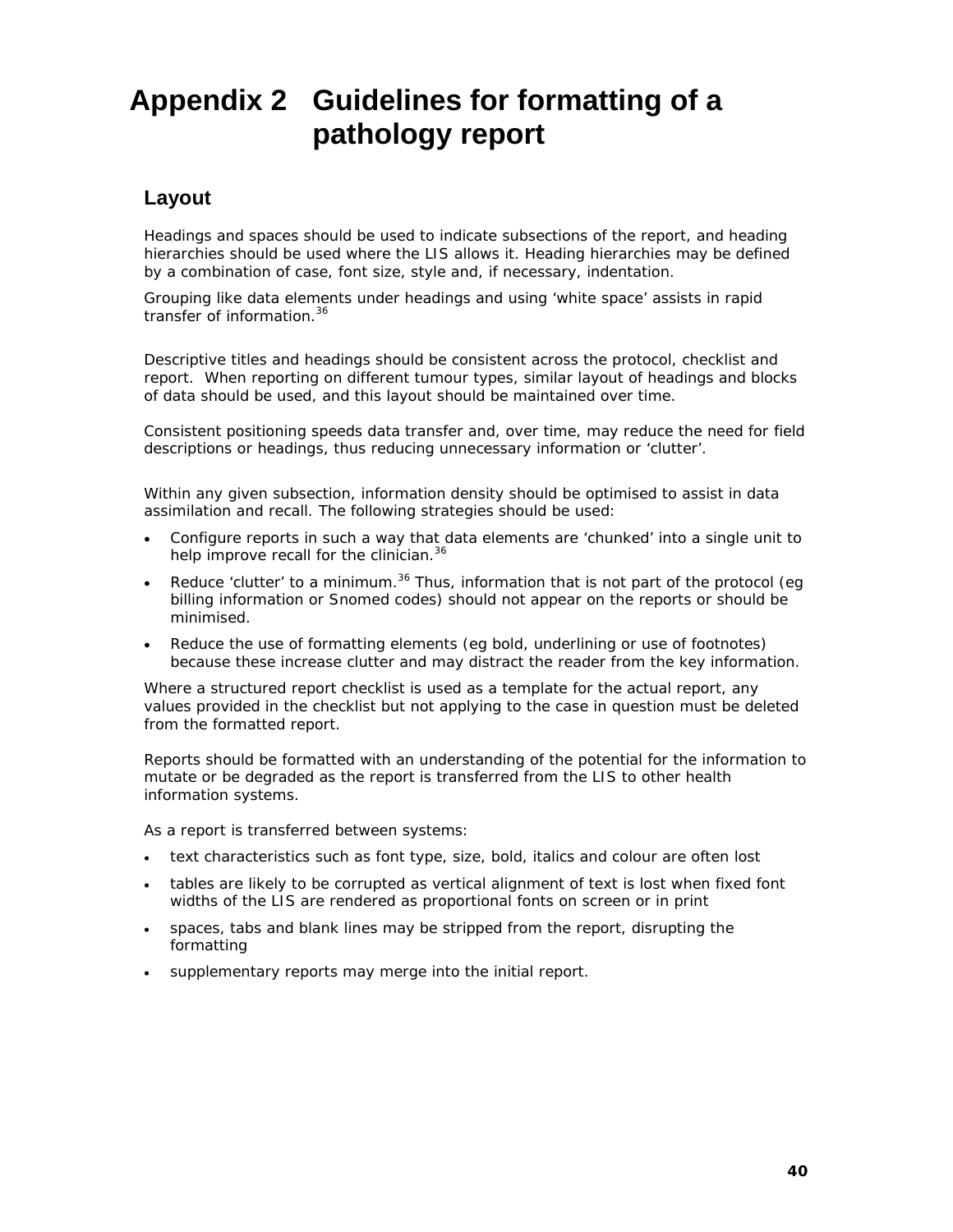# **Appendix 3 Example of a pathology report**

**Bush,** George W. C/O Paradise Close Guantanamo Bay Resort CUBA

Male

DOB 1/7/1998 MRN FMC1096785 Managing Clinician: Dr G. Mengels Rainforest Cancer Centre. 46 Smith Road, Woop Woop, 3478

Referred: 30/2/2009 Referred by: Mr V. Putin

Lab Ref: **09/P28460**

Suite 3, AJC Medical Centre, Bunyip Crescent Nar Nar Goon West, 3182

### **LYMPHOMA STRUCTURED REPORT**

Page 1 of 2

#### Diagnostic Summary

Excision biopsy of left cervical lymph node:

#### **Follicular lymphoma, Grade 3a , paediatric variant (see comment)**

Comment: Follicular lymphoma is uncommon at this age but the morphology is characteristic. Bcl-2 negativity is a frequent finding in this variant of follicular lymphoma and therefore has no bearing on the diagnosis. The morphological impression is supported by the PCR results in which a monoclonal IgH rearrangement was detected in triplicate samples.

> The prognosis of Follicular lymphoma in pediatric patients appears to be good.

### Supporting Information

#### **CLINICAL**

| Site and laterality:        | Left cervical lymph node            |
|-----------------------------|-------------------------------------|
| <b>Presentation:</b>        | 8 months history of lymphadenopathy |
| Indication for biopsy:      | Diagnostic                          |
| <b>Clinical impression:</b> | ? lymphoma                          |
| Disease extent:             | Solitary                            |
| Other sites of disease:     | Nil known                           |
| Const. symptoms:            | Nil                                 |
| <b>Medical history:</b>     | None relevant                       |
| Predisposing factors:       | Nil known                           |

#### **SPECIMEN**

| Type:        | Excision biopsy                                            |
|--------------|------------------------------------------------------------|
| Size:        | 24 x 30mm                                                  |
| Received in: | Formalin                                                   |
| Triage:      | Imprints, Paraffin sections, Flow cytometry, Cytogenetics, |
|              | Molecular lab                                              |
| Description: | Uniform pale gray cut surface. No necrosis.                |

#### **MICROSCOPIC**

| Pattern of infiltration: Follicular |                                                               |  |
|-------------------------------------|---------------------------------------------------------------|--|
| Cell size:                          | Large                                                         |  |
| Cytomorphology:                     | Centrocytic, centroblastic                                    |  |
| Tissue reactions:                   | Not applicable                                                |  |
| Description:                        | The infiltrate is entirely follicular, consisting of admixed  |  |
|                                     | centrocytes and centroblasts with >15 centroblasts per hpf.   |  |
|                                     | No diffuse areas are identified. The tissue is well preserved |  |
|                                     | and the morphology is entirely in keeping with the diagnosis. |  |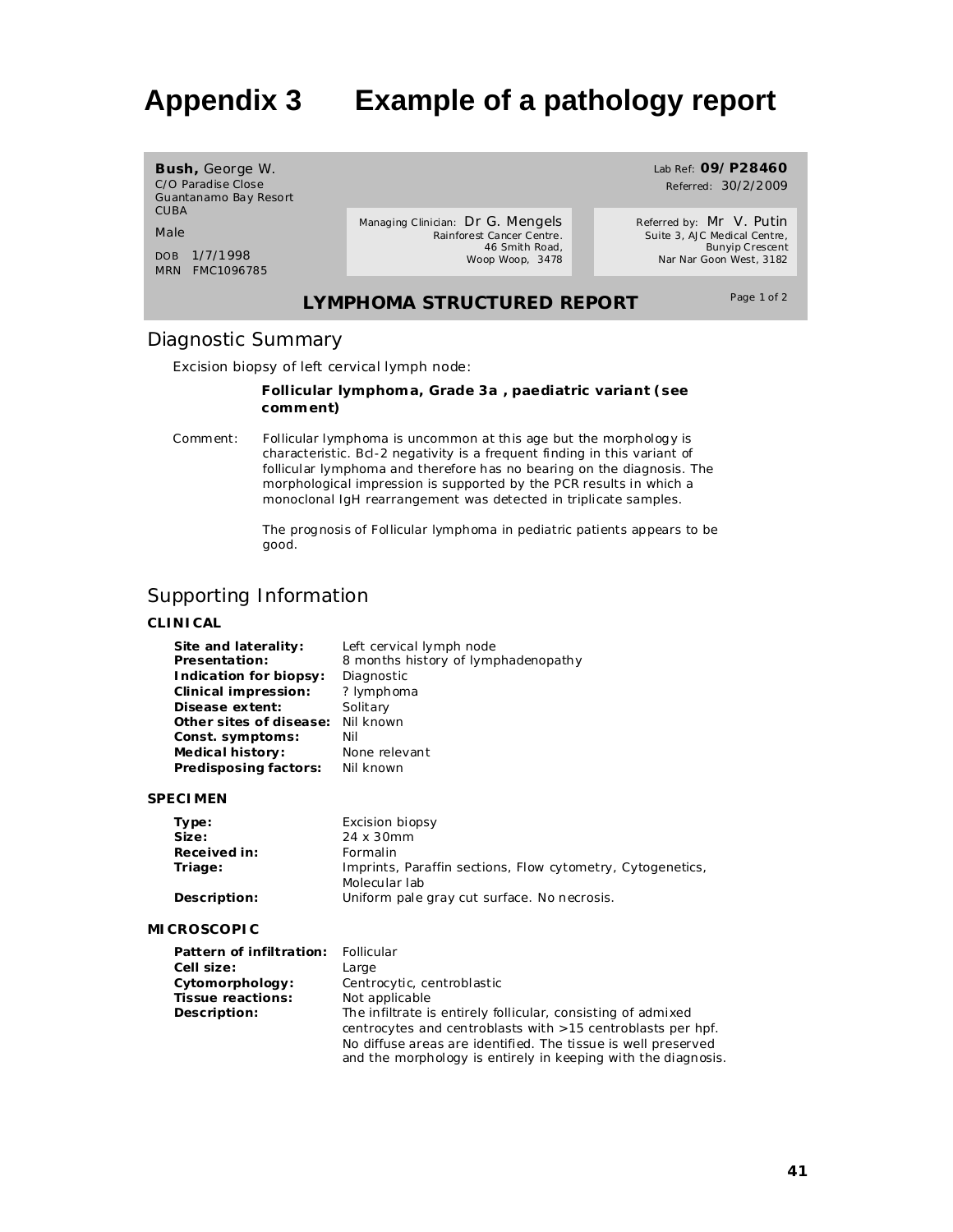#### Lab Ref: **09/P28460** Page 2 of 2

# Supporting Information (cont.)

| Grade:                                                                        | By standard grading methods, this is a Grade 3a lymphoma<br>however the value of grading in paediatric follicular lymphoma<br>has not been established                                                                                                      |                                                                                                                                                                                                     |
|-------------------------------------------------------------------------------|-------------------------------------------------------------------------------------------------------------------------------------------------------------------------------------------------------------------------------------------------------------|-----------------------------------------------------------------------------------------------------------------------------------------------------------------------------------------------------|
| <b>I MMUNOPHENOTYPI NG</b>                                                    |                                                                                                                                                                                                                                                             |                                                                                                                                                                                                     |
| Immunohistochemistry:                                                         |                                                                                                                                                                                                                                                             |                                                                                                                                                                                                     |
| Positive for:<br><b>Negative for:</b>                                         | CD20, CD79a, bcl-6, bcl-10<br>CD3, CD5, bcl-2, MUM1                                                                                                                                                                                                         |                                                                                                                                                                                                     |
| Comment:                                                                      | cells. Stains for CD21 and CD35 confirm the presence of<br>Follicular Dendritic Cells forming follicular structures<br>throughout. Bcl-2 is clearly negative.                                                                                               | The abnormal cells are clearly CD20 and CD79a positive B-                                                                                                                                           |
| Flow cytometry:                                                               |                                                                                                                                                                                                                                                             |                                                                                                                                                                                                     |
| Positive for:<br><b>Negative for:</b>                                         | CD19, 20, CD10<br>light chains                                                                                                                                                                                                                              | CD2, CD3, CD4, CD8, CD56, CD138, surface kappa and lambda                                                                                                                                           |
| Comment:                                                                      | expressing CD10. There is no T-cell immunophenotypic<br>Reported by Dr P. Merlin, Baudin Medical Centre.                                                                                                                                                    | "Phenotype is of a surface light chain negative B-cell population<br>aberrancy. Lack of expression of surface immunoglobulin light<br>chains may be seen in a small percentage of B-cell lymphoma." |
| <b>CYTOGENETICS</b>                                                           |                                                                                                                                                                                                                                                             |                                                                                                                                                                                                     |
| <b>Classical cytogenetics:</b><br>FISH:                                       | Not performed<br>Not performed                                                                                                                                                                                                                              |                                                                                                                                                                                                     |
| <b>MOLECULAR</b>                                                              |                                                                                                                                                                                                                                                             |                                                                                                                                                                                                     |
| <b>PCR</b>                                                                    |                                                                                                                                                                                                                                                             |                                                                                                                                                                                                     |
| IgH:<br>TCRgamma:                                                             | Clonal rearrangement detected<br>Polyclonal                                                                                                                                                                                                                 |                                                                                                                                                                                                     |
| Comment:                                                                      | "Monoclonal IgH gene rearrangement detected in gel<br>monoclonality - size $70bp +/- 1bp$ . suggesting<br>Reported by Ms Lesley Spell and Dr Sam Pikes<br>Test performed on fresh tumour tissue at Department of<br>Tumour Genetics, Baudin Medical Centre. | electrophoresis. Genescan performed in triplicate confirms<br>lymphoproliferative disease of B lineage. This result should be<br>interpreted in conjunction with clinical and laboratory findings." |
| <b>SYNTHESIS</b>                                                              |                                                                                                                                                                                                                                                             |                                                                                                                                                                                                     |
| Lineage:<br>Clonality:<br>Diagnosis (WHO):<br>$ICDO-3:$<br>Stage:<br>Comment: | B-cell (by flow cytometry, PCR and immunohistochemistry)<br>Monoclonal (by PCR)<br>Follicular lymphoma, paediatric variant; Grade 3a<br>9690/3<br>Unknown - not yet determined<br>See Diagnostic Summary section                                            |                                                                                                                                                                                                     |
| Reported by Dr Samuel Wilks                                                   |                                                                                                                                                                                                                                                             | Authorised 4/3/2009                                                                                                                                                                                 |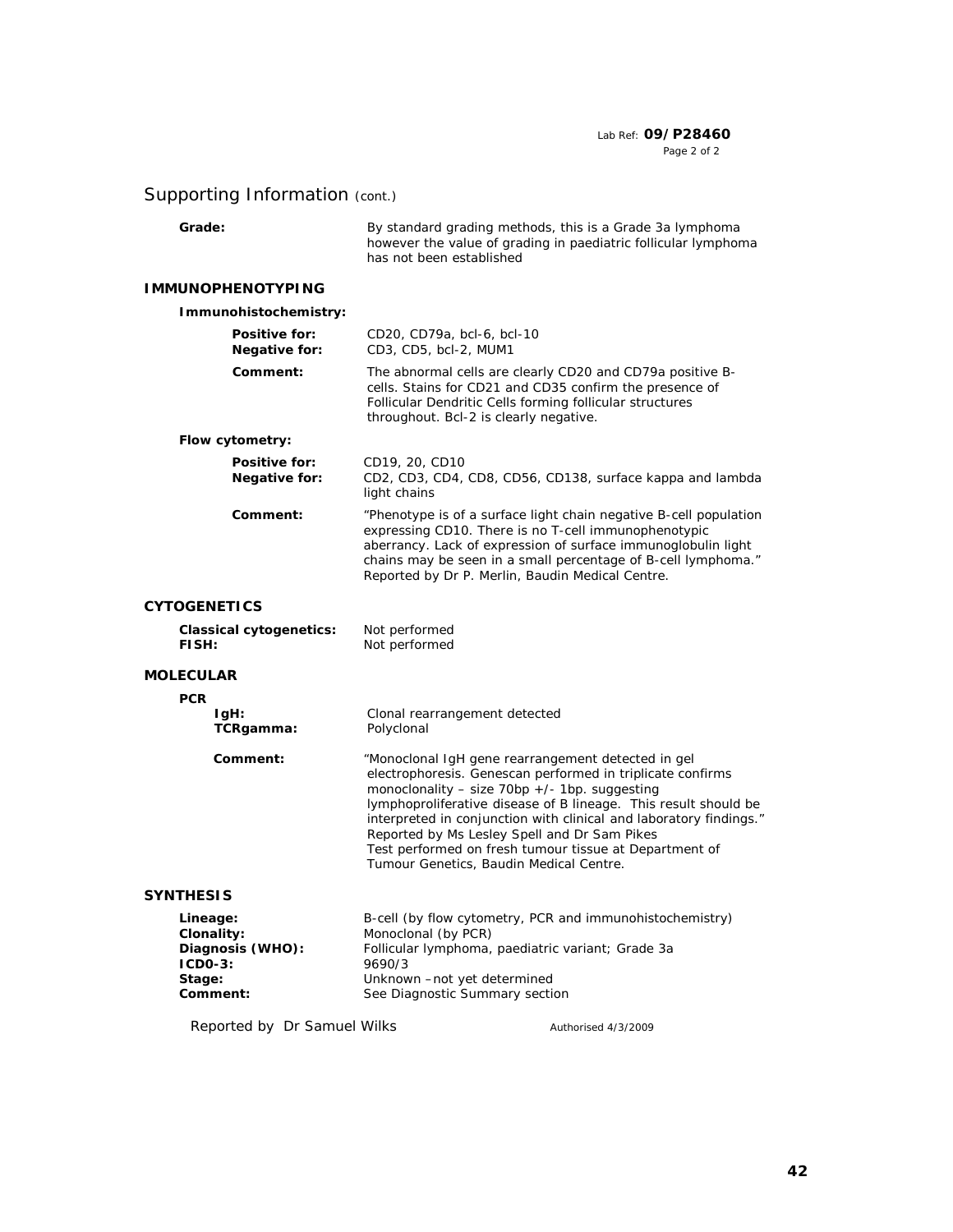# **Appendix 4 Classification of haemopoietic neoplasia**

# **WHO classification of haemopoietic neoplasia 20082 .**

©World Health Organisation. Adapted with permission

## **Precursor lymphoid neoplasms**

- B lymphoblastic leukemia/lymphoma, NOS
- B lymphoblastic leukemia/lymphoma with t(9;22)(q34;q11.2); *BCR-ABL1*
- B lymphoblastic leukemia/lymphoma with t(v;11q23); *MLL* rearranged
- B lymphoblastic leukemia/lymphoma with t(12;21)(p13;q22); *TEL-AML1* (*ETV6- RUNX1*)
- B lymphoblastic leukemia/lymphoma with hyperdiploidy
- B lymphoblastic leukemia/lymphoma with hypodiploidy (hypodiploid ALL)
- B lymphoblastic leukemia/lymphoma with t(5;14)(q31;q32); *IL3-IGH*
- B lymphoblastic leukemia/lymphoma with t(1;19)(q23;p13.3); *E2A-PBX1* (*TCF3-PBX1*
- . T lymphoblastic leukemia/lymphoma

### **Mature B-cell neoplasms**

- **Chronic lymphocytic leukemia/small lymphocytic lymphoma**
- B-cell prolymphocytic leukemia
- Splenic marginal zone lymphoma
- Hairy cell leukemia
- *Splenic B-cell lymphoma/leukemia, unclassifiable*
- *Splenic diffuse red pulp small B-cell lymphoma*
- *Hairy cell leukemia-variant*
- Lymphoplasmacytic lymphoma
	- Waldenström macroglobulinemia
- Heavy chain diseases
	- Alpha heavy chain disease
	- Gamma heavy chain disease
	- Mu heavy chain disease
- Plasma cell myeloma
- Solitary plasmacytoma of bone
- Extraosseous plasmacytoma
- Extranodal marginal zone lymphoma of mucosa-associated lymphoid tissue (MALT lymphoma)
- Nodal marginal zone lymphoma
- *Pediatric nodal marginal zone lymphoma*
- Follicular lymphoma
- *Pediatric follicular lymphoma*
- Primary cutaneous follicle centre lymphoma
- Mantle cell lymphoma
- Diffuse large B-cell lymphoma (DLBCL), NOS
- T cell/histiocyte-rich large B-cell lymphoma
- Primary DLBCL of the central nervous system
- Primary cutaneous DLBCL, leg type
- *EBV positive DLBCL of the elderly*
- DLBCL associated with chronic inflammation
- Lymphomatoid granulomatosis
- Primary mediastinal (thymic) large B-cell lymphoma
- Intravascular large B-cell lymphoma
- ALK positive large B-cell lymphoma
- Plasmablastic lymphoma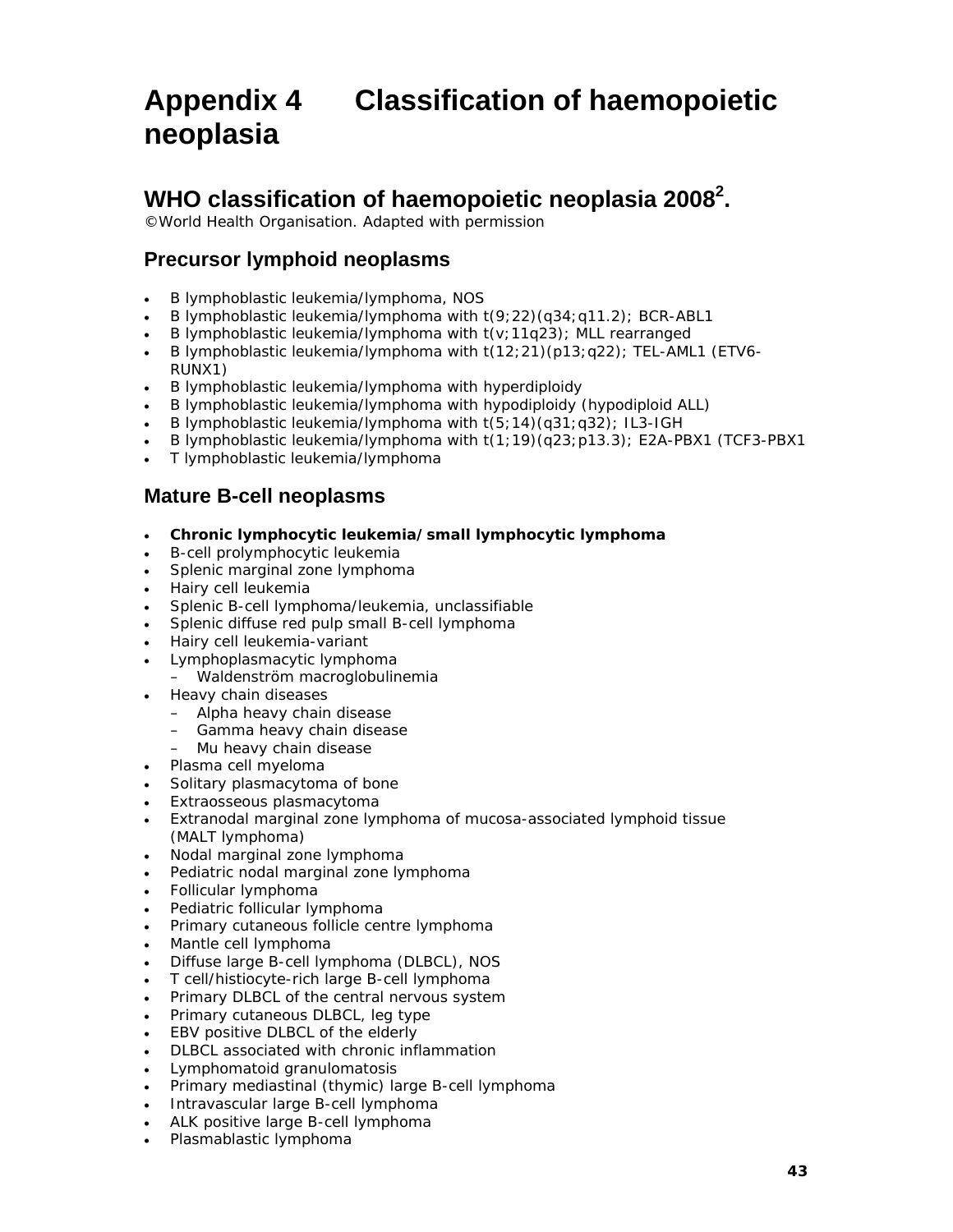- Large B-cell lymphoma arising in HHV8-associated multicentric Castleman Disease
- Primary effusion lymphoma
- Burkitt lymphoma
- B-cell lymphoma, unclassifiable, with features intermediate between diffuse large Bcell lymphoma and Burkitt lymphoma
- B-cell lymphoma, unclassifiable, with features intermediate between diffuse large Bcell lymphoma and classical Hodgkin lymphoma

### **Mature T- and NK-cell neoplasms**

- T-cell prolymphocytic leukemia
- T-cell large granular lymphocytic leukemia
- *Chronic lymphoproliferative disorder of NK cells*
- Aggressive NK-cell leukemia
- Systemic EBV-positive T-cell lymphoproliferative disease of childhood
- Hydroa vacciniforme-like lymphoma
- Adult T-cell leukemia/lymphoma
- Extranodal NK/T-cell lymphoma, nasal type
- Enteropathy-associated T-cell lymphoma
- Hepatosplenic T-cell lymphoma
- Subcutaneous panniculitis-like T-cell lymphoma
- Mycosis fungoides
- Sézary syndrome
- Primary cutaneous CD30 positive T-cell lymphoproliferative disorders
	- Lymphomatoid papulosis
	- Primary cutaneous anaplastic large cell lymphoma
- Primary cutaneous gamma-delta T-cell lymphoma
- *Primary cutaneous CD8-positive aggressive epidermotropic cytotoxic T-cell lymphoma*
- *Primary cutaneous CD4-positive small/medium T-cell lymphoma*
- Peripheral T-cell lymphoma, NOS
- Angioimmunoblastic T-cell lymphoma
- Anaplastic large cell lymphoma, ALK-positive
- *Anaplastic large cell lymphoma, ALK-negative*

# **Hodgkin lymphoma**

- Nodular lymphocyte predominant Hodgkin lymphoma
- Classical Hodgkin lymphoma
	- Nodular sclerosis classical Hodgkin lymphoma
	- Lymphocyte-rich classical Hodgkin lymphoma
	- Mixed cellularity classical Hodgkin lymphoma
	- Lymphocyte-depleted classical Hodgkin lymphoma

### **Histiocytic and dendritic cell neoplasms**

- Histiocytic sarcoma
- Langerhans cell histiocytosis
- Langerhans cell sarcoma
- Interdigitating dendritic cell sarcoma
- Follicular dendritic cell sarcoma
- *Fibroblastic reticular cell tumor*
- *Indeterminate dendritic cell tumor*
- Disseminated juvenile xanthogranuloma

# **Post-transplant lymphoproliferative disorders (PTLD)**

- Early lesions:
	- Plasmacytic hyperplasia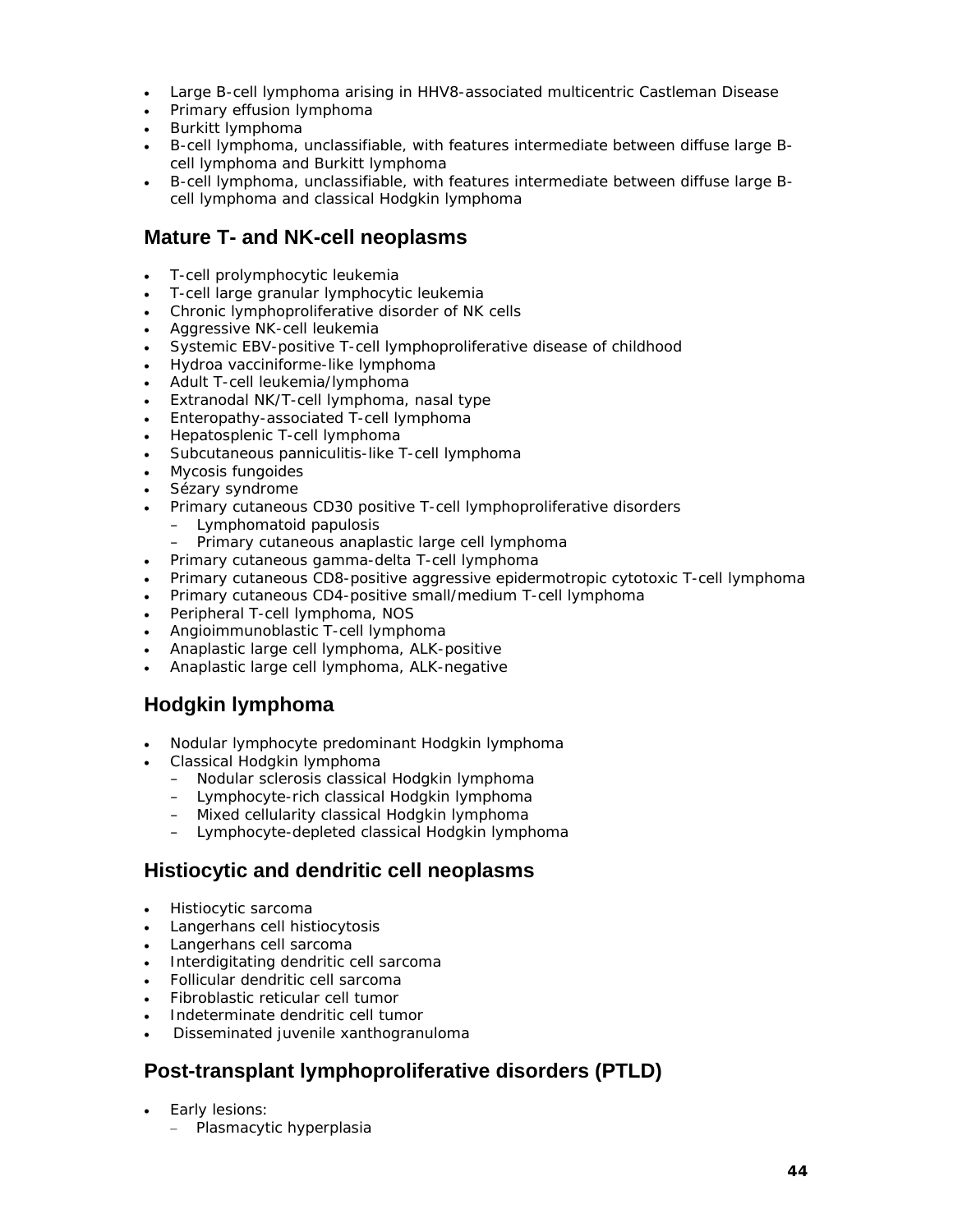- Infectious mononucleosis-like PTLD
- Polymorphic PTLD
- Monomorphic PTLD (B- and T/NK-cell types)
- Classical Hodgkin lymphoma type PTLD

#### **Notes:**

NOS = not otherwise specified

Italics = provisional entities in the 2008 WHO classification

For other abbreviations not defined above, see page 6 of this protocol.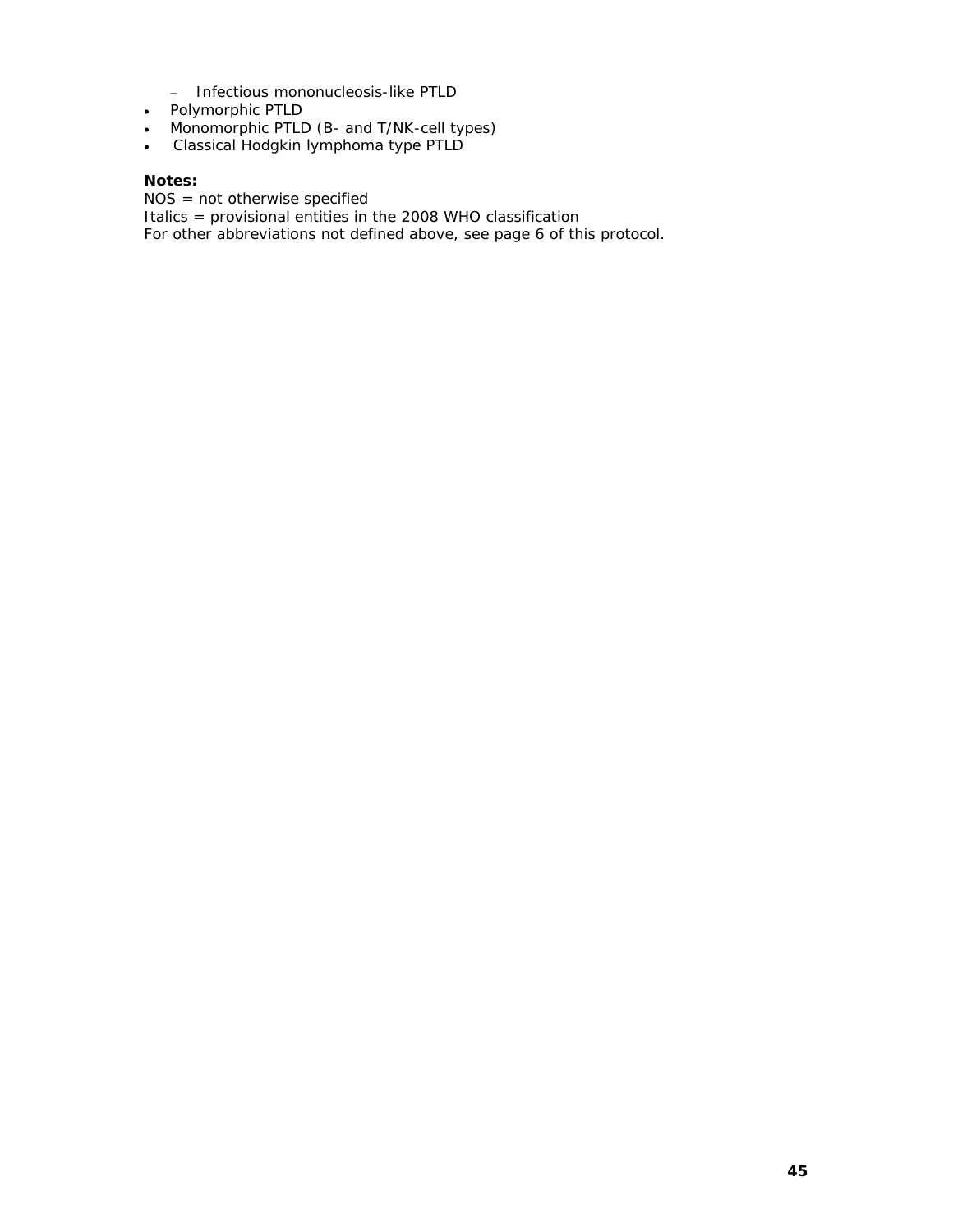# **Appendix 5 Staging**

# AJCC/UICC staging for Hodgkin and non-Hodgkin lymphomas<sup>22,26</sup>

Used with the permission of the American Joint Committee on Cancer (AJCC), Chicago, Illinois. The original source for this material is the AJCC Cancer Staging Manual, Seventh Edition (2010) published by Springer Science and Business Media LLC, www.springerlink.com.

- Stage I Involvement of a single lymphatic site (ie nodal region, Waldeyer's ring, thymus or spleen)(I),;or localised involvement of a single extralymphatic organ or site in the absence of any lymph node involvement  $(IE)^{a,b}$  Rare in Hodgkin lymphoma
- Stage II Involvement of two or more lymph node regions on the same side of the diaphragm (II); or localised involvement of a single extralymphatic organ or site in association with regional lymph node involvement with or without involvement of other lymph node regions on the same side of the diaphragm (IIE)  $b,c$  The number of regions involved may be indicated by an Arabic numeral, as in, for example, II3.
- Stage III Involvement of lymph node regions on both sides of the diaphragm (III), which also may be accompanied by extralymphatic extension in association with adjacent lymph node involvement (IIIE) or by involvement of the spleen (IIIS) or both (IIIE, S) $^{b,c,d}$  Splenic involvement is designated by the letter S.
- Stage IV Diffuse or disseminated involvement of one or more extralymphatic organs, with or without associated lymph node involvement; or isolated extralymphatic organ involvement in the absence of adjacent regional lymph node involvement, but in conjunction with disease in distant site(s). Stage IV includes any involvement of the liver or bone marrow, lungs (other than by direct extension from another site), or cerebrospinal fluid.b,c,d

<sup>a</sup> Multifocal involvement of a single extralymphatic organ is classified as stage IE and not stage IV.

<sup>b</sup> For all stages, tumour bulk greater than 10 to 15 cm is an unfavourable prognostic factor.

 $\textdegree$  The number of lymph node regions involved may be indicated by a subscript: eg, II<sub>3</sub>. For stages II to IV, involvement of more than 2 sites is an unfavourable prognostic factor.

<sup>d</sup> For stages III to IV, a large mediastinal mass is an unfavourable prognostic factor.

**Note:** Direct spread of a lymphoma into adjacent tissues or organs does not influence classification of stage.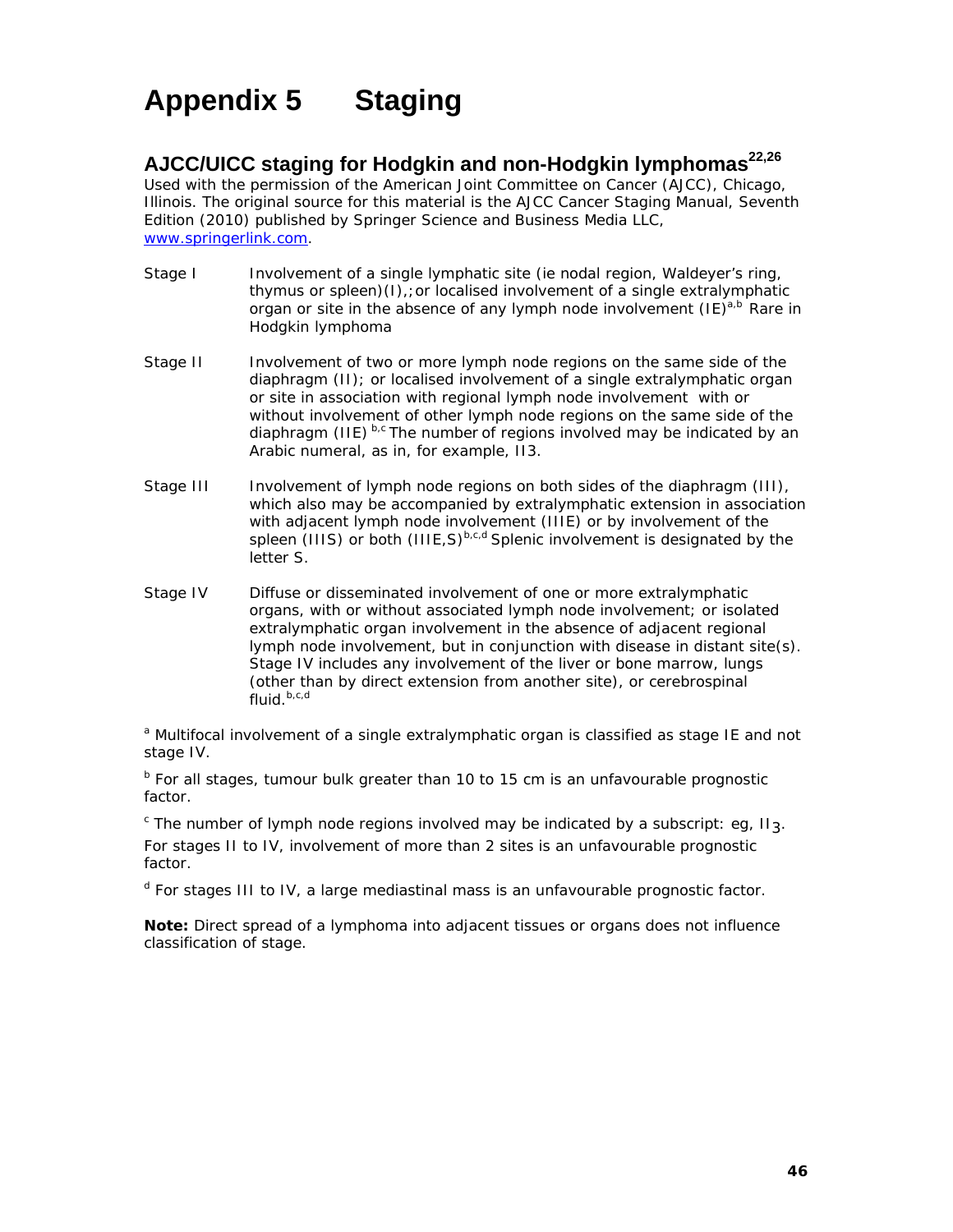# **Appendix 6 Prognostic indicies**

# **International Prognostic Index<sup>37</sup>**

One point is assigned for each of the following risk factors:

- age greater than 60 years
- Stage III or IV disease
- elevated serum LDH
- ECOG/Zubrod performance status of 2, 3, or 4
- more than 1 extranodal site.

The sum of these points correlates with the following risk groups:

- $\bullet$  low risk (0–1 points)  $-5$ -year survival of 73%
- $\bullet$  low-intermediate risk (2 points)  $-5$ -year survival of 51%
- $\bullet$  high-intermediate risk (3 points)  $-5$ -year survival of 43%
- $\bullet$  high risk (4-5 points)  $-$  5-year survival of 26%.

# **Follicular Lymphoma International Prognostic Index (FLIPI)<sup>24</sup>**

One point is assigned for each of the following adverse prognostic factors:

- age greater than 60 years
- Stage III or IV disease
- greater than 4 lymph node groups involved
- serum haemoglobin less than 12 g/dL
- elevated serum LDH.

The sum of the points allotted correlates with the following risk groups:

- low risk (0-1 points)  $-5$  and 10-year survivals of 91% and 71%, respectively
- intermediate risk (2 points) 5 and 10-year survivals of 78% and 51%, respectively
- high risk (3-5 points) 5 and 10-year survivals of 53% and 36%, respectively.

# **Mantle Cell Lymphoma International Prognostic Index (MIPI)<sup>38</sup>**

The point values are assigned as follows:

- 0 points Age less than 50 years, ECOG performance status of 0-1, LDH less than 0.67 of the upper limit of normal, or white blood cell count (WBC) of less than 6700 cells/microlitre.
- 1 point Age 50-59, LDH 0.67-0.99 of the upper limit of normal, or WBC 6700 to 9999 cells/microlitre.
- 2 points Age 60-69, ECOG performance status of 2-4, LDH 1-1.49 times the upper limit of normal, or WBC 10,000-14,000 cells/microlitre.
- 3 points Age 70 or greater, LDH 1.5 times the upper limit of normal or greater, and WBC of 15,000 cells/microlitre or greater.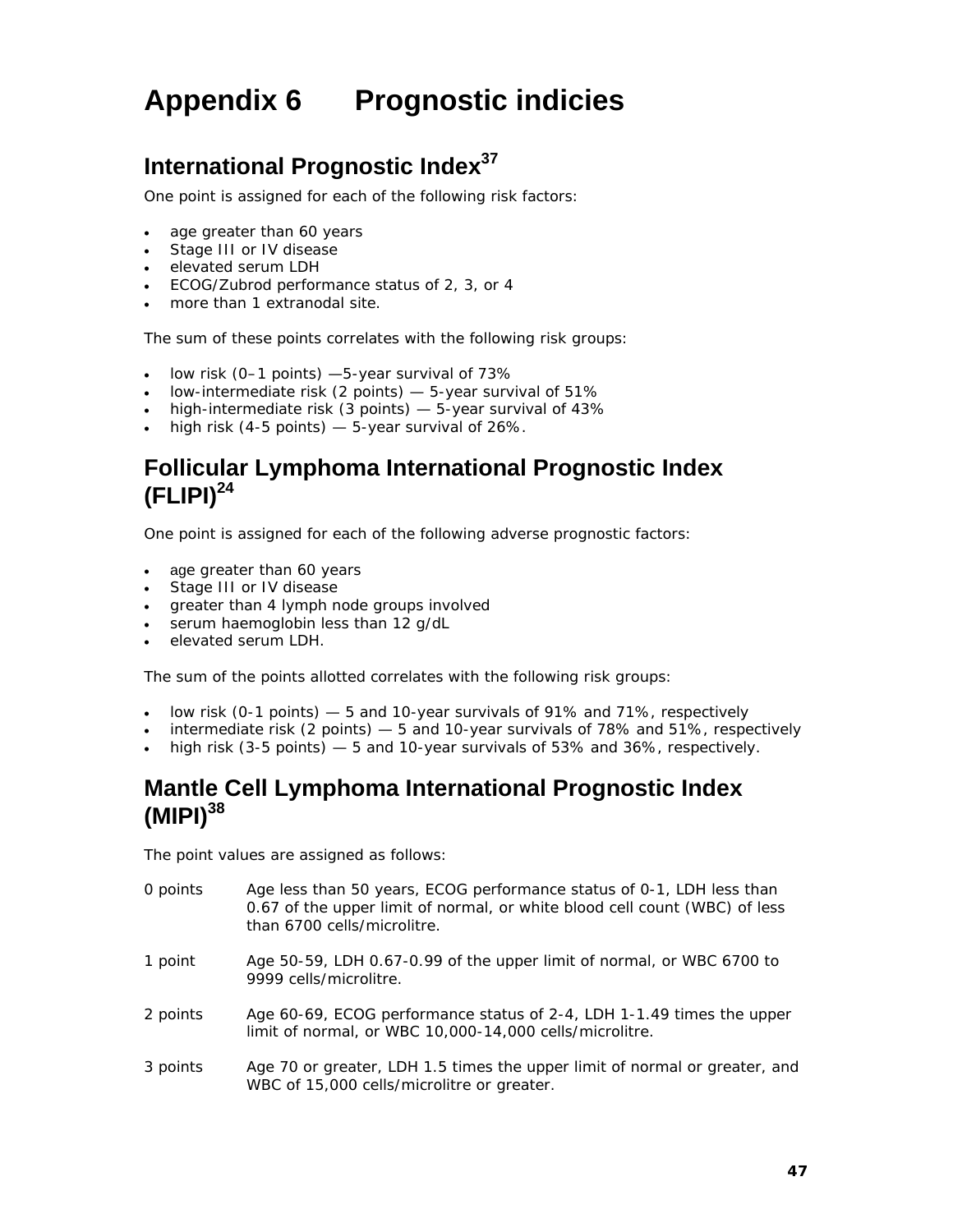The sum of the allotted points correlates with the following risk groups:

- low risk (0-3 points) median survival not yet reached
- $\bullet$  intermediate risk (4-5 points) median survival of 51 months
- $\bullet$  high risk (6-11 points) median survival of 29 months.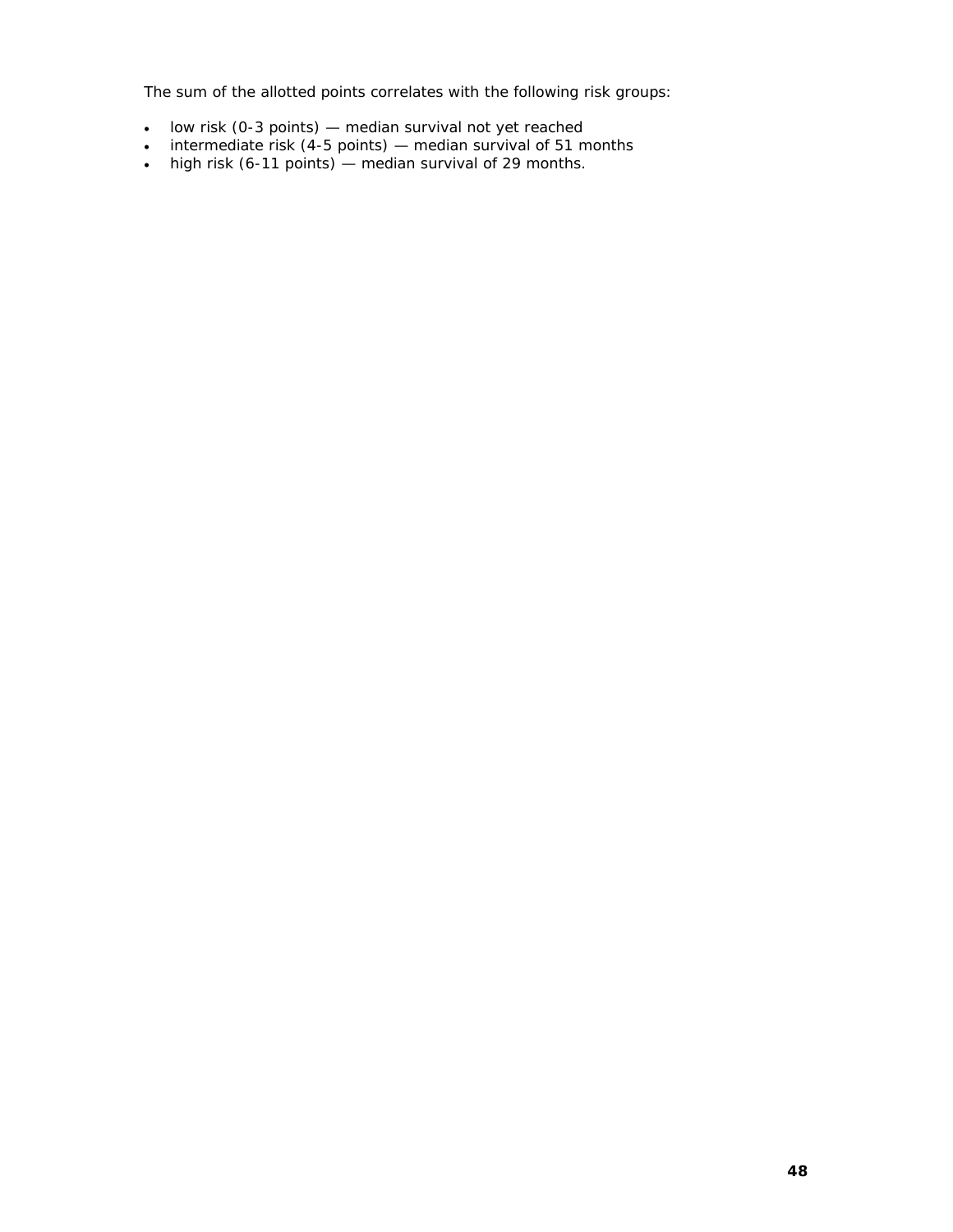# **References**

- 1 AIHW (Australian Institute of Health and Welfare) and AACR (Australasian Association of Cancer Registries) (2007). *Cancer in Australia: an overview, 2006*. Cancer Series No. 37 (AIHW cat. no. CAN 32). AIHW, Canberra.
- 2 Swerdlow S, Campo E, Harris N, Jaffe E, Pileri S, Stein H, Thiele J and Vardiman J (eds) (2008). *WHO Classification of Tumours of Haematopoietic and Lymphoid Tissues*, IARC, Lyon.
- 3 McDermid I (ed) (2005). *Cancer Incidence Projections, Australia 2002 to 2011*, AIHW (Australian Institute of Health and Welfare) and AACR (Australasian Association of Cancer Registries), Canberra.
- 4 Horner M, Ries L, Krapcho M, Neyman N, Aminou R, Howlader N, Altekruse S, Feuer E, Huang L, Mariotto A, Miller B, Lewis D, Eisner M, Stinchcomb D and Edwards B (eds) (2009). *SEER Cancer Statistics Review, 1975–2006*, National Cancer Institute, Bethesda, Maryland.
- 5 Australian Cancer Network Diagnosis and Management of Lymphoma Guidelines Working Party (2005). *Clinical Practice Guidelines for the Diagnosis and Management of Lymphoma*. Cancer Council Australia and Australian Cancer Network, Sydney.
- 6 Zarbo RJ (1992). Interinstitutional assessment of colorectal carcinoma surgical pathology report adequacy. A College of American Pathologists Q-Probes study of practice patterns from 532 laboratories and 15,940 reports. *Archives of Pathology and Laboratory Medicine* 116(11):1113-1119.
- 7 Leslie K and Rosai J (1994). Standardization of the surgical pathology report: formats, templates, and synoptic reports. *Seminars in Diagnostic Pathology* 11(4):253–257.
- 8 Kempson RL (1992). The time is now. Checklists for surgical pathology reports. *Archives of Pathology and Laboratory Medicine* 116(11):1107–1108.
- 9 Australian Cancer Network Colorectal Cancer Guidelines Revision Committee (2005). *Guidelines for the Prevention, Early Detection and Management of Colorectal Cancer*. The Cancer Council Australia and Australian Cancer Network, Sydney.
- 10 Maughan NJ, Morris E, Forman D and Quirke P (2007). The validity of the Royal College of Pathologists' colorectal cancer minimum dataset within a population. *British Journal of Cancer* 97(10):1393–1398.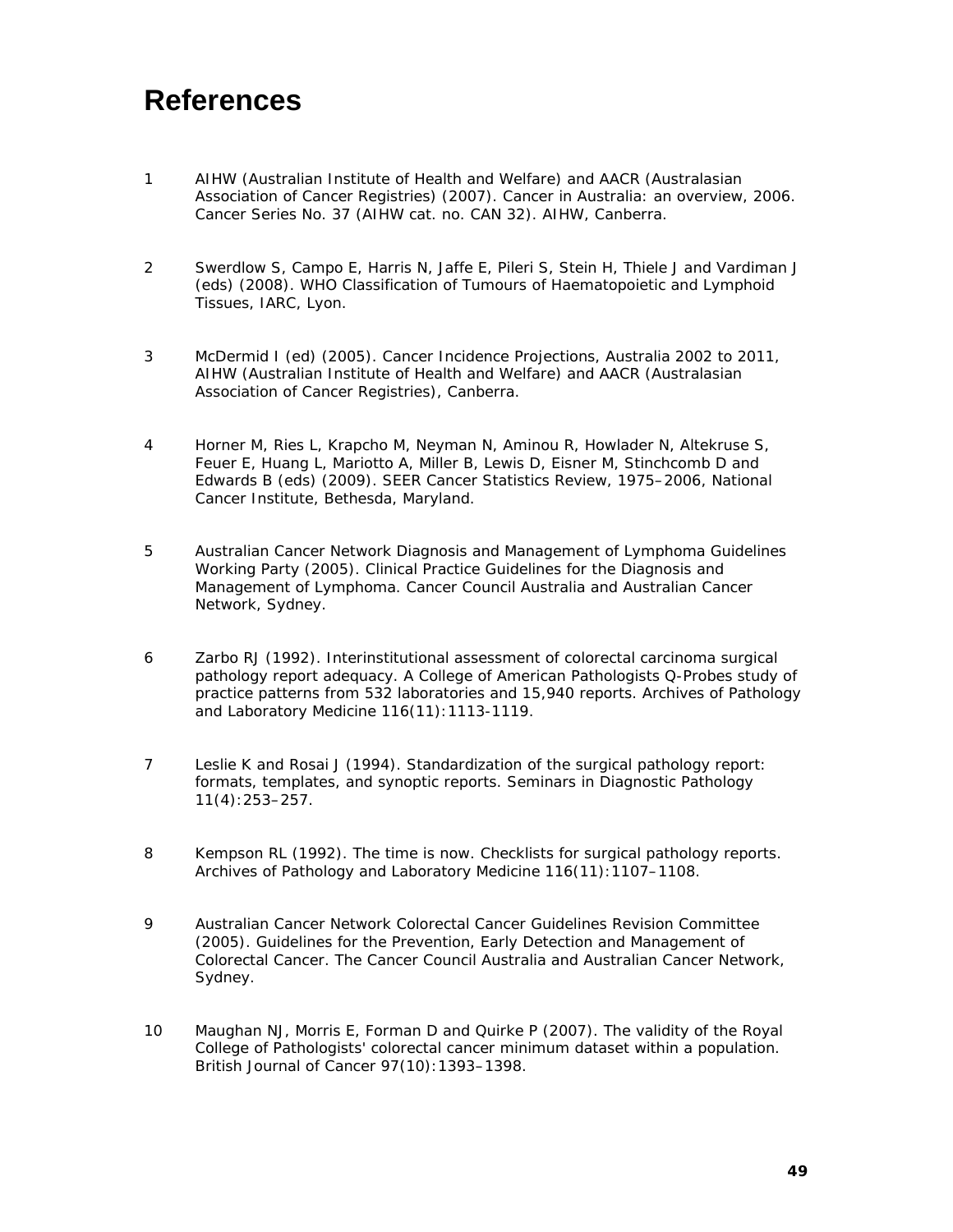- 11 Jaffe ES, Banks PM, Nathwani B, Said J and Swerdlow SH (2004). Recommendations for the reporting of lymphoid neoplasms: a report from the Association of Directors of Anatomic and Surgical Pathology. *Modern Pathology* 17(1):131–135.
- 12 CAP (College of American Pathologists) (2009). *Cancer protocols and checklists* Available from: <http://www.cap.org/apps/cap.portal?\_nfpb=true&cntvwrPtlt\_actionOverride=%2 Fportlets%2FcontentViewer%2Fshow&\_windowLabel=cntvwrPtlt&cntvwrPtlt%7Bac tionForm.contentReference%7D=committees%2Fcancer%2Fcancer\_protocols%2F protocols\_index.html&\_state=maximized&\_pageLabel=cntvwr > (Accessed 13 October 2009).
- 13 Chan NG, Duggal A, Weir MM and Driman DK (2008). Pathological reporting of colorectal cancer specimens: a retrospective survey in an academic Canadian pathology department. *Canadian Journal of Surgery* 51(4):284–288.
- 14 Gill AJ, Johns AL, Eckstein R, Samra JS, Kaufman A, Chang DK, Merrett ND, Cosman PH, Smith RC, Biankin AV and Kench JG (2009). Synoptic reporting improves histopathological assessment of pancreatic resection specimens. *Pathology* 41(2):161–167.
- 15 Hammond EH and Flinner RL (1997). Clinically relevant breast cancer reporting: using process measures to improve anatomic pathology reporting. *Archives of Pathology and Laboratory Medicine* 121(11):1171–1175.
- 16 Harvey JM, Sterrett GF, McEvoy S, Fritschi L, Jamrozik K, Ingram D, Joseph D, Dewar J and Byrne MJ (2005). Pathology reporting of breast cancer: trends in 1989-1999, following the introduction of mammographic screening in Western Australia. *Pathology* 37(5):341–346.
- 17 HHS (Department of Health and Human Services), CDC (Centers for Disease Control and Prevention) and NCCDPHP (National Center for Chronic Disease Prevention and Health Promotion) (2005). *Report on the Reporting Pathology Protocols for Colon and Rectum Cancers Project*, HHS, CDC and NCCDPHP, Atlanta, Georgia.
- 18 Epstein JI, Srigley J, Grignon D and Humphrey P (2007). Recommendations for the reporting of prostate carcinoma. *Human Pathology* 38(9):1305–1309.
- 19 Murari M and Pandey R (2006). A synoptic reporting system for bone marrow aspiration and core biopsy specimens. *Archives of Pathology and Laboratory Medicine* 130(12):1825–1829.
- 20 Mohanty S, Piccoli A, Devine L, Patel A, William G, Winters S, Becich M and Parwani A (2007). Synoptic tool for reporting of hematological and lymphoid neoplasms based on World Health Organization classification and College of American Pathologists checklist. *BMC Cancer* 7:144.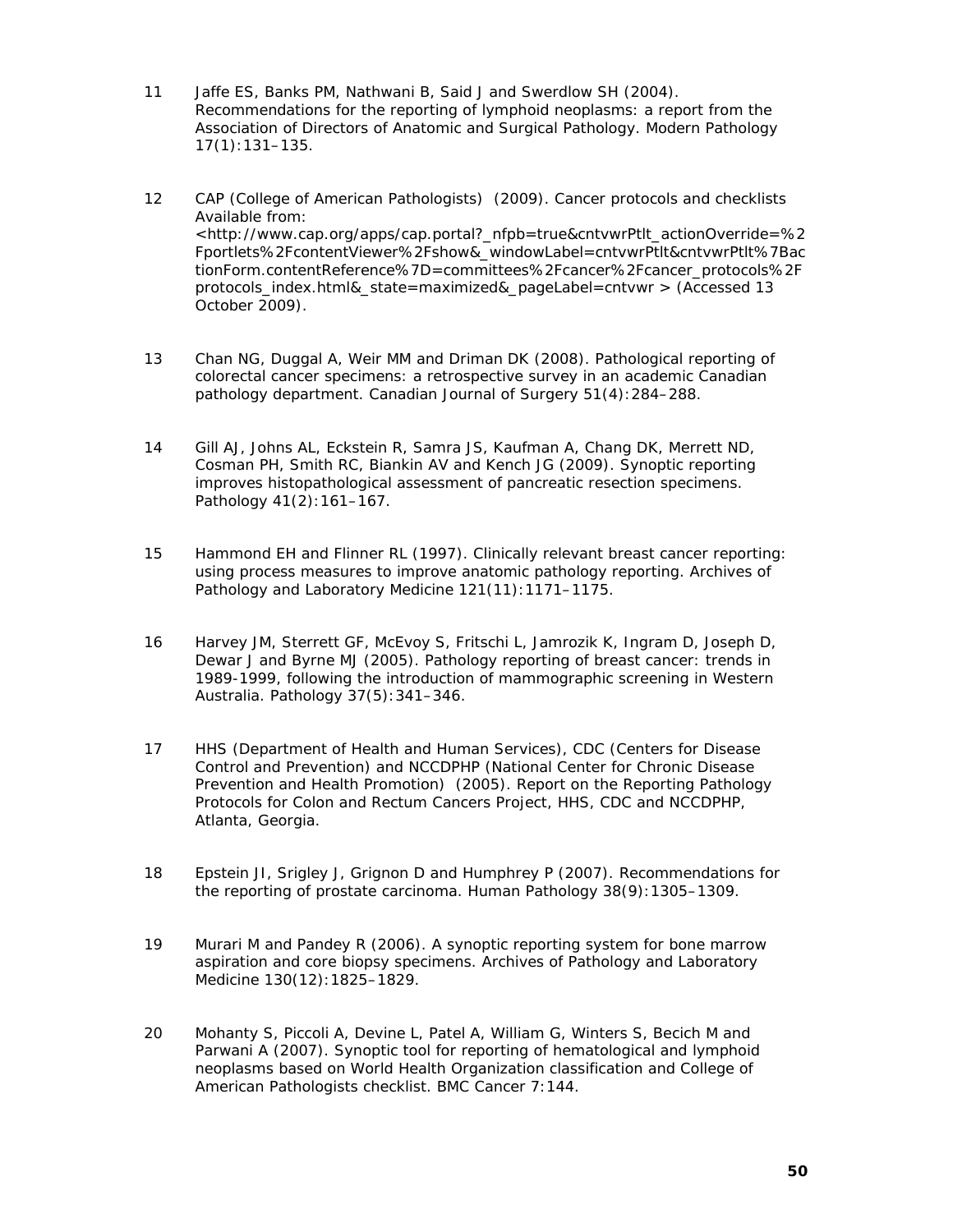- 21 RCPA (Royal College of Pathologists of Australasia) (2009). *Guidelines for Authors of Structured Cancer Pathology Reporting Protocols*. RCPA, Surry Hills, NSW.
- 22 Edge SE, Byrd DR, Carducci MA and Compton CA (eds) (2010). *AJCC Cancer Staging Manual 7th ed.*, New York, NY.: Springer.
- 23 RCPA (Royal College of Pathologists of Australasia) (2004). *Chain of Information Custody for the Pathology Request-Test-Report Cycle — Guidelines for Requesters and Pathology Providers*. RCPA, Surry Hills, NSW.
- 24 Solal-Celigny P, Roy P, Colombat P, White J, Armitage JO, Arranz-Saez R, Au WY, Bellei M, Brice P, Caballero D, Coiffier B, Conde-Garcia E, Doyen C, Federico M, Fisher RI, Garcia-Conde JF, Guglielmi C, Hagenbeek A, Haioun C, LeBlanc M, Lister AT, Lopez-Guillermo A, McLaughlin P, Milpied N, Morel P, Mounier N, Proctor SJ, Rohatiner A, Smith P, Soubeyran P, Tilly H, Vitolo U, Zinzani PL, Zucca E and Montserrat E (2004). Follicular lymphoma international prognostic index. *Blood* 104(5):1258–1265.
- 25 AJCC (American Joint Committee on Cancer) (2002). *AJCC Cancer Staging Manual, 6th edition*. Springer-Verlag, New York.
- 26 Sobin L, Gospodarowicz M, Wittekind C and International Union against Cancer (eds) (2009). *TNM Classification of Malignant Tumours*, Wiley-Blackwell, Chichester, UK and Hoboken, New Jersey.
- 27 Prescott RJ, Wells S, Bisset DL, Banerjee SS and Harris M (1995). Audit of tumour histopathology reviewed by a regional oncology centre. *Journal of Clinical Pathology* 48(3):245–249.
- 28 Karim RZ, van den Berg KS, Colman MH, McCarthy SW, Thompson JF and Scolyer RA (2008). The advantage of using a synoptic pathology report format for cutaneous melanoma. *Histopathology* 52(2):130–138.
- 29 RCP (Royal College of Pathologists) (2009). *Datasets and tissue pathways* RCP Available from: <http://www.rcpath.org/index.asp?PageID=254> (Accessed 13th Oct 09).
- 30 Hermans J, Krol AD, van Groningen K, Kluin PM, Kluin-Nelemans JC, Kramer MH, Noordijk EM, Ong F and Wijermans PW (1995). International Prognostic Index for aggressive non-Hodgkin's lymphoma is valid for all malignancy grades. *Blood* 86(4):1460–1463.
- 31 Ekstrom Smedby K, Vajdic CM, Falster M, Engels EA, Martinez-Maza O, Turner J, Hjalgrim H, Vineis P, Seniori Costantini A, Bracci PM, Holly EA, Willett E, Spinelli JJ, La Vecchia C, Zheng T, Becker N, De Sanjose S, Chiu BC, Dal Maso L, Cocco P, Maynadie M, Foretova L, Staines A, Brennan P, Davis S, Severson R, Cerhan JR, Breen EC, Birmann B, Grulich AE and Cozen W (2008). Autoimmune disorders and risk of non-Hodgkin lymphoma subtypes: a pooled analysis within the InterLymph Consortium. *Blood* 111(8):4029–4038.